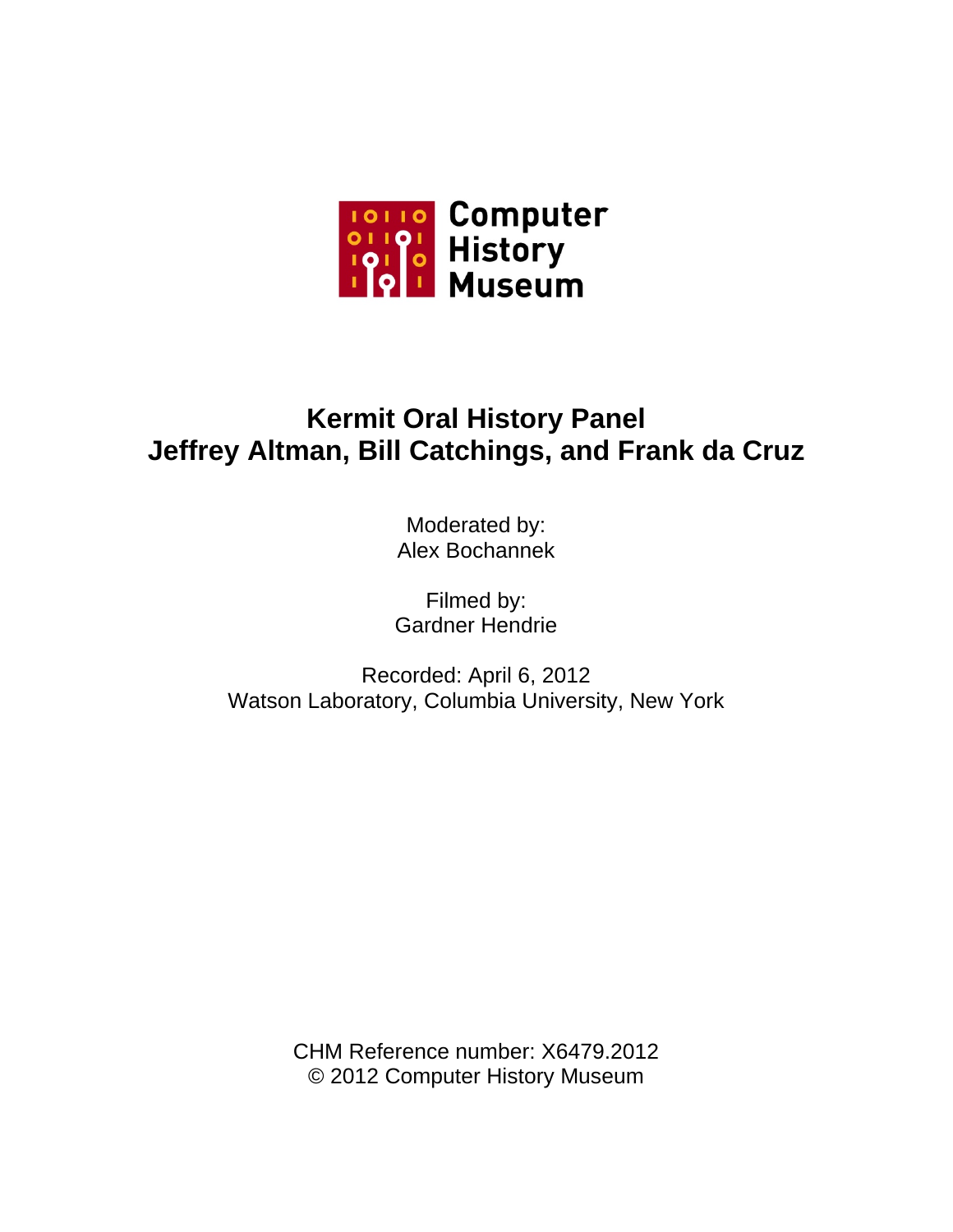# *Editor's Note: Extensive commentary and additional notes were supplied by Frank da Cruz after this interview took place. These instances are denoted by square brackets with the initials "FDC" followed by his commentary in italics.*

**Alex Bochannek:** Welcome. Today is Friday, April 6, 2012. We are recording this oral history panel on the file transfer protocol, Kermit, for the Computer History Museum's archive. On the panel we have Frank da Cruz, Bill Catchings, and Jeffrey Altman. I'm Alex Bochannek, a curator at the Computer History Museum [CHM]. Also present is CHM Trustee Gardner Hendrie. Observing the conversation in the room are Bill Catchings' wife Susie and my daughter Cecily. Now, I would like to start with people just offering a brief biography, their full names, when and where they were born, how they came to the Kermit project and what they have done since. You can certainly include any sort of pivotal moments or influential people that you would like to mention. Why don't we start with Frank?

**Frank da Cruz:** Okay. I was born in 1944 in Washington D.C. That makes me pretty old. I walked into this building when I was in my twenties and now look. I was a country boy. I lived in rural Virginia. I grew up in the segregated south. The place where I lived isn't there anymore. It's all glass and steel now. Then I was an Army brat and I lived in Germany on Army bases. Then, I was in the Army myself for three years and I lived in Germany on Army bases again. Then [after six months in Washington DC as a musician] I came to Columbia. I was at Columbia from 1966 until last year, 2011, so that's what? 45 years? I started working here at what was called the Computer Center in 1974. Before that, I was a student and I worked full time and went to school full time. I actually paid my own way through Columbia. That's inconceivable now. What else is interesting? When I graduated from Columbia with a BS in Sociology, I had a little trouble finding a job and so I was a taxi driver. After that, a friend of mine whose mother worked here found a job for me in the engineering school. I was working in the engineering school just doing office work, but the professors took an interest in me. One of them, Lee (Leon J.) Lidofsky, said, "How would you like to write a computer program?" I said, "Okay." Actually, I had had some training in the Army (Basic Machine Operations and Wiring Course, US Army Communications Zone, Europe, UDPRO School, Orleans, France), so my first exposure to computer programming was in 1965. It wasn't really a computer. It was an IBM [International Business Machines, Inc.] 407, an accounting machine you program with wires but it was a kind of programming. You read the input and do things to it and print out the results. In the Columbia engineering school, in the department where I worked, they had a minicomputer, a SEL-810B that was about the size of this room with 16K of core memory. They had a PDP-8 that was about this big [tabletop size] whose only I/O [input/output] device was a 9-track magnetic tape drive. You had to program it from the switches. They were running experiments all of the time. They were getting nuclear cross sections of all different radioisotopes. They would put some sample behind a pile of lead bricks. We used to handle lead bricks all of the time or paraffin because they were both good shields. Then put a counter and register all of the emissions and collect all of the data on the PDP-8's tape drive. Then [we would] take the tape to the minicomputer and write big FORTAN [IBM's Mathematical Formula Translating System] programs to analyze it. I enjoyed it, I enjoyed programming. One of the professors I worked for, Lee Lidofsky asked me how I'd like to have a full time job programming. I said, "Okay," and it was at Mount Sinai Hospital in Manhattan, where he did some consulting. They had something called the Laboratory of Computer Science. I worked there for a while and I wrote some programs that were real interesting. One of them was a database on a magnetic tape about anal fissures with a program that would do reports from these magnetic tapes. It was cool, actually, because I treated them like DECtapes [Digital Equipment Corporation random-access tapes]. Remember, DECtapes, the little tapes that spin back and forth? These big nine-track magnetic tapes were not designed for that.

## **Bill Catchings:** You wore them out?

**da Cruz:** Yes. The most interesting thing that I worked on was a program that had to do with cervical cancer. The problem was that the surgeons would treat cervical cancer by inserting radioactive needles into the tumor. They did this with their fingers. They were very exacting about the insertion to get it just exactly right. Then, they started to get disease in their fingers. The professor that I worked for had this brilliant idea; what if the doctor stuck the needles in real fast any old way just so long as they got into the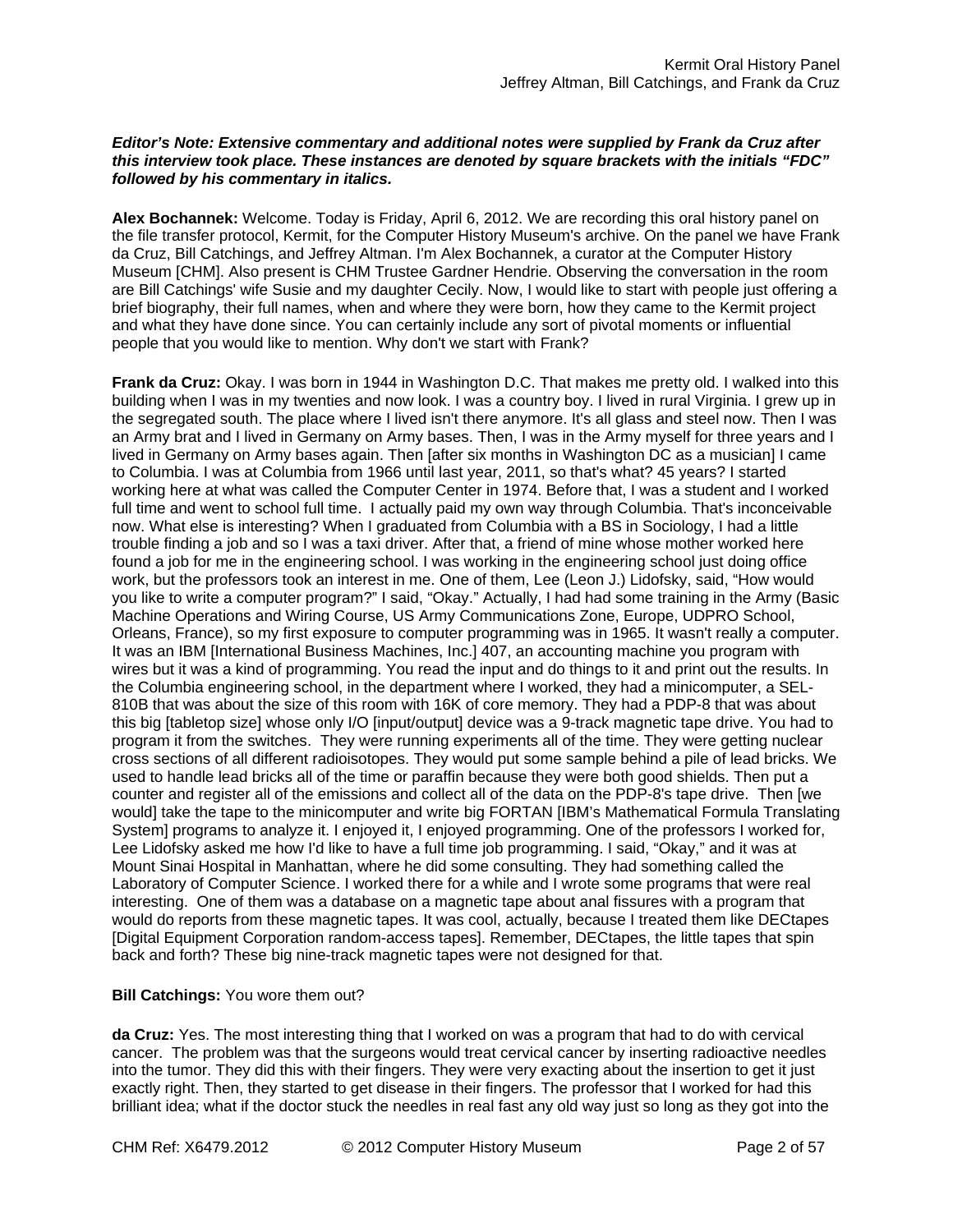tumor? Then, [they] took a stereo X-ray of the tumor, ran back to the laboratory—which was in another building—scanned the X-rays to figure out where the needles are in the tumor, calculate the dose delivered by each needle, and their overlapping doses and so forth. Then [they printed out] a list of times to pull out each needle to maximize the dosage to the tumor and minimize the dosage to the surrounding tissue. [They would then] run back to the operating room with the printout and follow the directions. This is on a PDP-11/20, which was also about the size of this room. We had an oscilloscope so you could look at the picture of the tumor. It was like an oscilloscope. It was a lot of fun and I liked it. Except, I didn't like the doctors much because they didn't treat people very well. Now, I was taking graduate computer science courses in the Columbia engineering school. [*FDC: I suppose I should mention that eventually I wound up with a Master of Science degree from Columbia in Electrical Engineering and Computer Science.*] One of my professors, Howard Eskin, [who was also the Systems manager at the Computer Center], offered me a job and so that's how I got here. At first I was a systems programmer for OS/360. Since I had a background with Digital Equipment computers, I was chosen to be the one who brings timesharing to Columbia. We started with the PDP-11. Then, we worked our way up to the DECSYSTEM-20 which is considered a mainframe. It was a huge computer that cost a million dollars and for four of them it cost \$10,000 a month just for the electricity. We hired Bill and some other programmers. We were the systems group on the DEC-20. Everybody who ever worked on the DEC-20 will tell you it was just the most fun computer to work with. It was very popular in universities. All of the universities had them, the universities that you've heard of in connection with computing; CMU [Carnegie Mellon University], Stanford, MIT [Massachusetts Institute of Technology], and Rutgers and so forth. Although, some of them ran TOPS-10 [Timesharing/ Total Operating System] and not TOPS-20 [two different operating systems for the same architecture]. They formed a community so we got software from them that we used on our computers to do our job, to serve our users, and we would reciprocate by giving them software we wrote here. We would meet these people in person at DECUS [Digital Equipment Computer Users' Society] conventions. It was kind of like a club.

**Bochannek:** Let's talk about the user community aspect a little bit later. Let's switch to Bill. Can you introduce yourself and give us some background in how you came to the Kermit project? Frank just mentioned he had hired you?

**Catchings:** I'll start from before he hired me. I always go by Bill Catchings, but actually my full name is William Baird Catchings III which is probably why I go by Bill Catchings. I grew up in New Jersey. I was born in 1958. I came to Columbia University in 1976 as a student. I always knew that I wanted to study computers. I'm really not exactly sure why but that's what I always knew I wanted to study. It was just what was in my head. I came here to study computers. First introduced to, I think, it was the PDP-11. Somehow in those days, you could sneak into the lab and actually just go play with the computers. I worked as a student. They had positions for students working here helping other students with their programs. Then, when I graduated in 1980, I came to work with a small group—three of us got all hired at the same time to work here at the university. Crucially, I often say, Columbia University but this was not the computer science department. You called it the computer center. I mean I think back in those days it was CUCCA: Columbia University Center for Computing Activities.

**da Cruz:** It's gone through many names.

**Catchings:** When I was here, it was CUCCA.

**da Cruz:** Everybody called it the computer center.

**Catchings:** Yes. As Frank said, we were here to maintain the computers. I know I worked on a PDP-11 running RSTS [Resource Sharing Timesharing System] which was one of the stranger computer operating systems since it was all interpreted rather than compiled and it was all written in BASIC [Beginner's All-purpose Symbolic Instruction Code]; hard to believe a computer operating system written in BASIC. Then we got the first DEC-20 and each of the three of us got different projects to do. I think mine was to do a bulletin board program. The other two people—I don't know that they ever actually finished their projects but I finished mine first. I got to do the next project and that project was what turned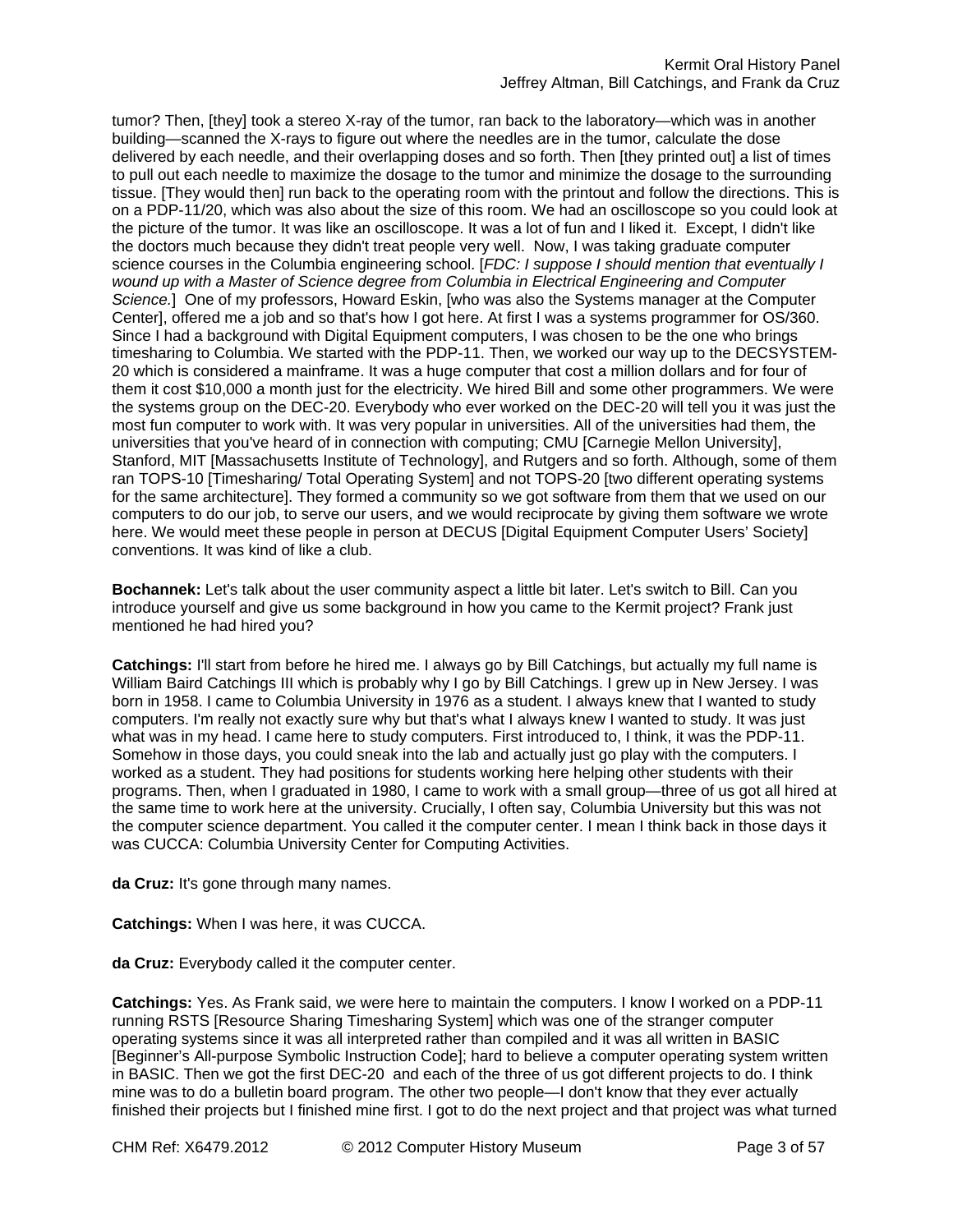out to be Kermit. We basically, at that point, just knew we needed to figure out a way for studentsstudent accounts would disappear between semesters—to move their data from one semester to another.

**Bochannek:** Right, so we'll get into that in a second. When did you leave the project and what have you done since?

**Catchings:** I left twice. I kept trying to get out of here. I left first, I believe, in 1982-'83. I left for a year and worked on Wall Street at Lehman Brothers, which later died. It's also died multiple times. After it died the first time, they got bought out by Shearson/American Express. I came back to work for Columbia for another year, worked on the Kermit project as well as some other things. Since then, I have been working in software development and in computer magazines like PC Magazine and PC Week. I worked for years as a writer for those magazines. Then, I worked developing benchmarks like Winbench, Winstone, many of the main benchmarks in the PC [personal computer] industry were defined by our group, Ziff-Davis Benchmark Operation. For the last ten years, I've been one of the co-founders of my company, Principled Technologies, where we do what we call fact-based marketing. It's basically helping computer companies to show what's good or better about their products than their competitors and that's where I am today.

**da Cruz:** Just one interruption. There's a missing chair here. I've been here the whole time. Bill was here at the beginning. Jeff was here sort of towards the end. The middle is Joe Doupnik who is not here. There's a gap.

**Bochannek:** We hope to do an oral history interview with him.

**Catchings:** Can you just Photoshop him in or something?

#### **Bochannek:** Jeff.

**Jeffrey Altman:** My name is Jeffrey Eric Altman. I need to specify that at times because, going back to my days in elementary school, there's a famous comedian/actor named Jeffrey Altman, a producer named Jeffrey Altman and there are two very wealthy financial individuals here in New York City named Jeffrey Altman. I often frequently get their mail, their invitation to their White House Christmas dinners, things of that nature. One of the more hysterical confusions was in fifth grade, coming back from winter break, when my social studies teacher congratulated me and apologized for missing me on some TV movie that she apparently thought I had been starring in. My exposure to computers started from an extremely early age. My father was an electrical engineer, CS [computer science] faculty member first at Princeton University and then at Stony Brook University. We had modems in the house. We had printers in the house, teletype terminals. I think I was given my first computer somewhere around the age of 10 or 11. I worked through TI-99/4As [Texas Instruments], Timex Sinclair's, Apple Is, Apple IIs, original IBM PCs and so on all in the house. My first paid programming gig was at the age of 14 or 15 which, given that I was born in 1966, makes it very early for my generation. My exposure to Kermit came from when I attended Stony Brook. Stony Brook was distributing, at the time in 1984, what they called Stony Brook Kermit which was essentially Joe Doupnik's MS-DOS [Microsoft Disk Operating System] Kermit wrapped with custom scripts for dialing into the Stony Brook University communication system I think to attain access to their VMS [Virtual Memory System] DEC systems. I was an undergraduate student. I was trying to avoid being a computer programmer. I wanted very, very hard to be anything but that except that programming came very easy to me. I went off to study astrophysics instead and that's what I was attempting to do.

**da Cruz:** Like Joe Doupnik.

**Altman:** Like Joe. [I was] attempting to do that at Stony Brook. I also was not a very good student. I was much more interested in the social aspects of college campuses; very active in student government, student polity association at Stony Brook at that time, the Stony Brook concerts. I came to run one of the big night clubs on campus that were student run as well as some of the fall festivals and spring festivals. I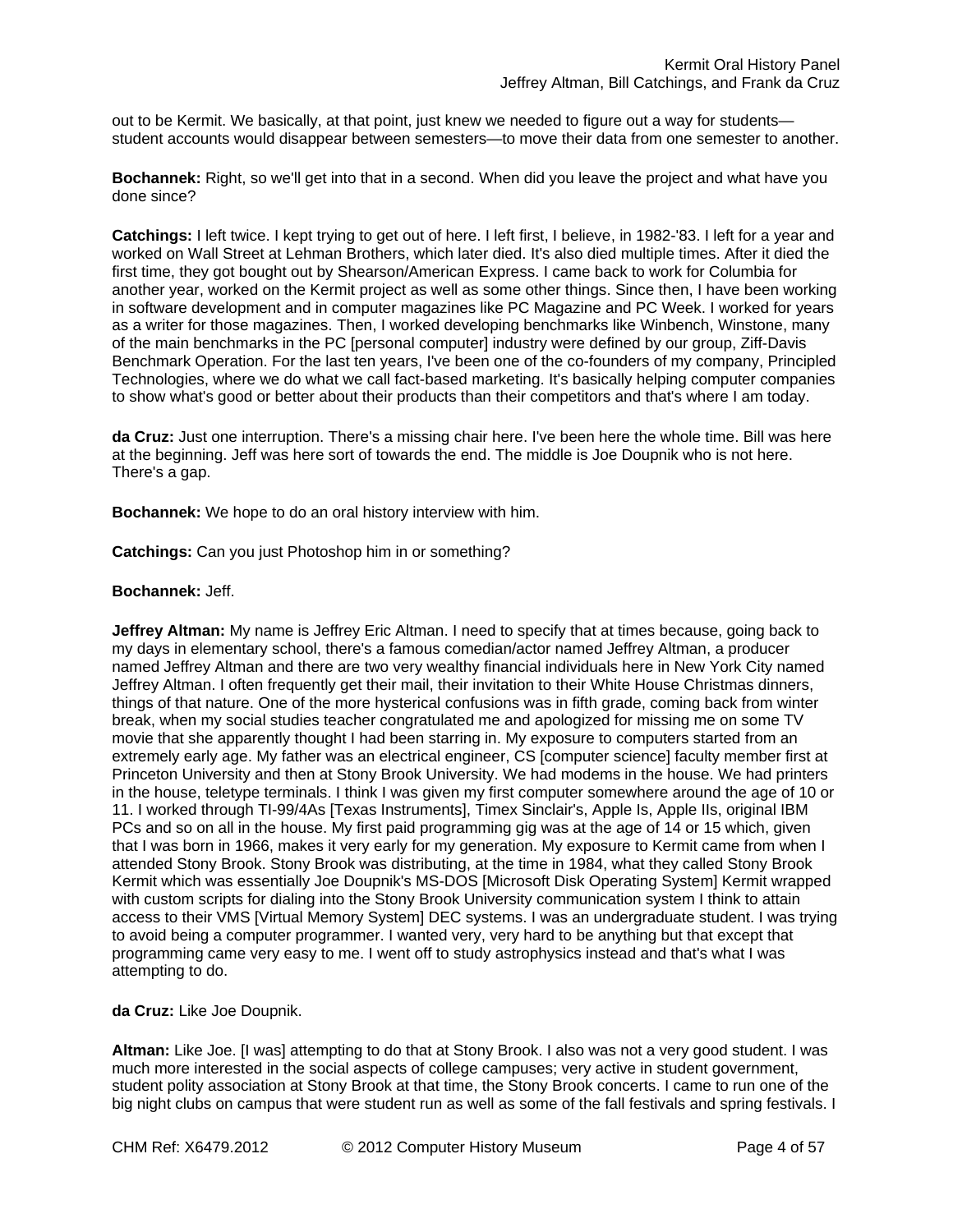always made time for the social activities. I needed to avoid staying in the computer labs at two o'clock in the morning waiting for one of the three terminals to become available. Stony Brook had installed a ROLM telephone system across the campus. I figured out a way of being able to use an IBM PC portable with a modem, the ROLMphone, Kermit to be able to gain access to the VMS systems. I could sit in my room, doing my homework, ordering Domino's pizza—not drinking beer yet because I didn't start drinking alcohol until after I left college—listening to my music and hanging out with my friends, while all of the other classmates were staying up all night waiting desperately for a terminal to become free to submit their homework on. I started off sending in bug reports to Joe and making script additions. By the time I graduated in '89, I was already in the process of hacking on code and trying to work on the OS/2 version. I joined the Kermit project full time in 1995 [1994] in order to take the OS/2 version and produce a Windows implementation which we'll go into more detail later. I stayed with the project until 2002, when Columbia had a financial fallout from the Internet bubble collapse. There was a significant downturn here in the city after the Towers came down. Since then, I've founded two companies; Secure Endpoints Inc. and Your File System Inc. I'm sort of a serial entrepreneur at this point, very heavily devoted to open source technologies. I'm continuing to expand upon the things I've brought to Kermit in terms of secure Internet transfer of information.

**Bochannek:** Before we go into the origin of Kermit, and Bill already started talking a little bit about that, maybe Frank, you can tell us a little bit about the significance of the building we're in. Where are we? How does this relate to the Kermit project?

**da Cruz:** We'll start with the building that you were waiting in front of. That building had been a fraternity house; that's 612 West 116th Street. As World War II approached, Wallace Eckert, who was a Columbia professor, was drafted by the government to run the Almanac Office of the Naval Observatory for the war and produce all of the almanacs that were used by all of the ships and airplanes and some of the ground transportation to find where they were and to plot their courses, based on his work at Columbia in automating scientific calculations. He was, in my estimation, an important computer pioneer because he did a lot of things before anybody else did them. IBM asked him towards the end of the war to come back to Columbia and found what amounted to a computer science laboratory, the very first computer science laboratory. IBM bought the fraternity building on 116th Street. It was empty because all of the fraternity boys were in the war. He gave Eckert carte blanche to hire whoever he wanted and to get whatever equipment struck his fancy. He hired some of the best physicists and mathematicians that were to be hired. He had all kinds of IBM punch card equipment, but some of it was special custom souped-up versions. He had two relay calculators that were faster and more powerful than anything else on earth. He had two of the four or five that were built and the other ones were used in the military for ballistic calculations. It's what is now IBM Watson Laboratory, which is now in Yorktown Heights. From its very first years, it gave computer science courses, which as far as I know were the first computer science courses, beginning in 1946 or 1947. By 1953, they had run out of space and they needed another building. They bought this building, which previously had been a women's residence for students and faculty of Barnard and Teachers College and Julliard, which was right down the street but has moved since. IBM occupied this building from 1953 to 1970. It had machine rooms, laboratories, and the other kind of machine room where you build machines: lathes, die cutting. Everything was in here. They had huge amounts of electricity coming in, giant ducts for cooling. They built some very significant computers here; among them was the NORC, the Naval Ordinance Research Calculator, in 1954 which at its time and for the next 10 years was the most powerful computer on earth. It was built one floor below us in the machine room in the back. They also built the SSEC [IBM Selective Sequence Electronic Calculator] which was probably one of the first computers, if not the first, that entered the public imagination because IBM put it in their headquarters building on Madison Avenue where I'm pretty sure it could be seen from the street. People would walk by and they'd see these giant blinking lights and spinning things. It was an incredible machine. They said, "Oh, we need to store stuff in some way so we can read it back." They had these rolls of paper tape that weighed something like 2 tons each and they had 20 of them [*FDC: these are not necessarily precise numbers*]. All of this stuff spinning and bouncing and jumping up and down and blinking at the same time. People would see it and then you'd see cartoons in the newspapers of this giant computer and a little card would come out with the answer. They built that here. John Backus worked here. He was the chief programmer for the SSEC. I asked him if he thought that the SSEC was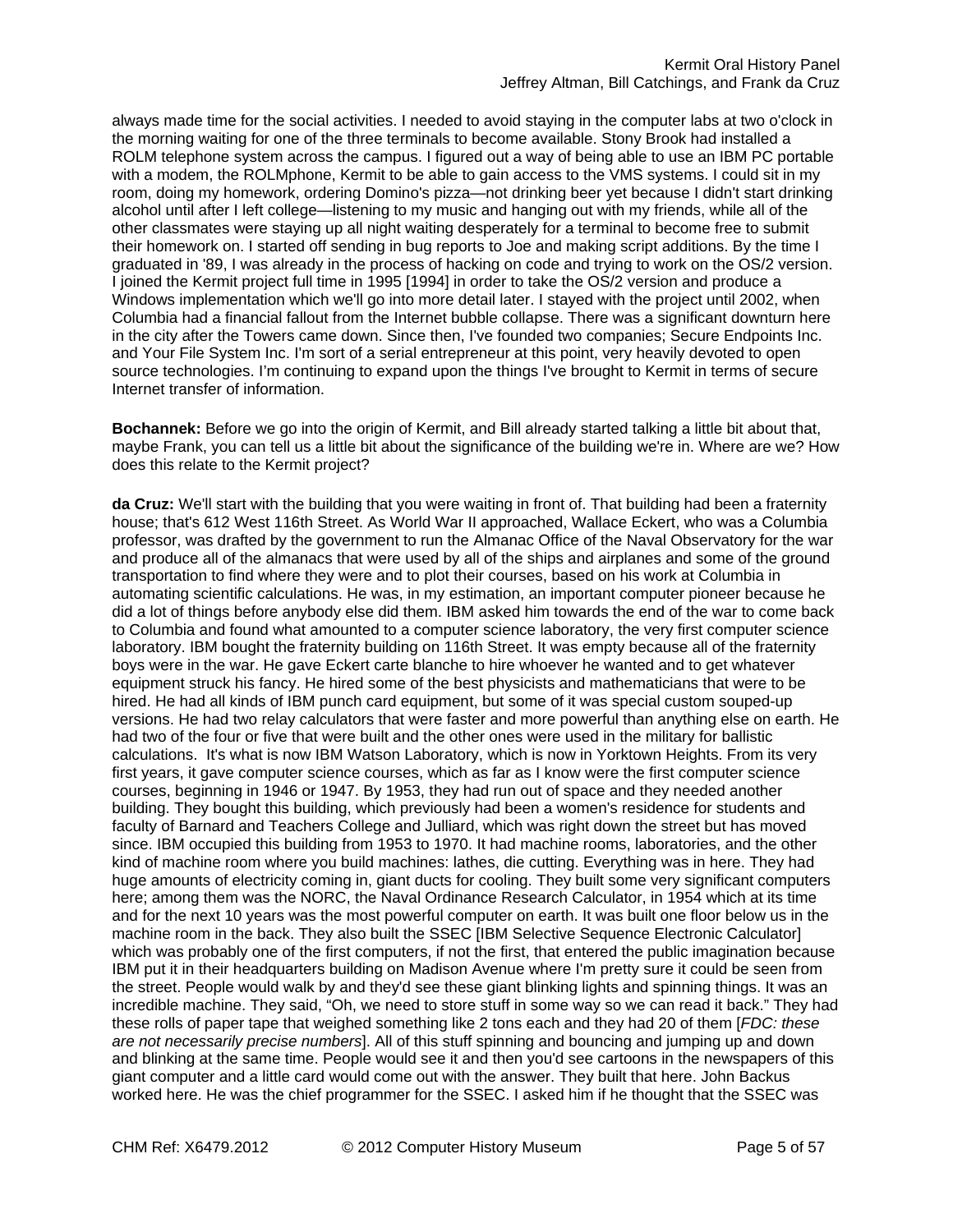the first stored-program computer. He said, "Sort of." It mostly wasn't but it was possible to load a program into some registers, execute it in the registers, to modify them at the same time and mix data with the program.

**Bochannek:** At what point did IBM move out of this building? Or was it a joint IBM Columbia facility?

**da Cruz:** Well, in a sense it was joint IBM-Columbia because all the scientists were on the faculty. On the other hand, they were collecting patents for IBM like crazy. It was mixed. They stayed here until 1970 [and turned the building over to Columbia, along with the 116th Street building]. I don't really know why they left. I actually remember when they were here. I was here when they were here but I didn't know it. I came into this building just a few years later and it was still littered with plug-boards and little plug-board wires, all kinds of card-oriented paraphernalia, but over the years all that disappeared.

**Bochannek:** Okay. Let's get back to the start of Kermit. Bill started to talk about how he had the issue with users on the DEC-20 timesharing systems. Either of you just tell the story of how Kermit got started and how Kermit got its name. If you could try, what is Kermit? How can you define it?

**da Cruz:** We'll start with how it started. The DEC-20s were not only well-beloved by us, the programmers, but also by the students and the faculty. These are the first interactive, well aside from RSTS, which was kind of a toy, these were the first general-purpose multi-language do-everything big, fast computers that were available to students and faculty.

# **Catchings:** No punch cards.

**da Cruz:** Yes. You didn't have to stand in line waiting for a card punch and then stand at another line waiting to feed your cards into the card reader and then wait until the next day to get the printout which was this thick because it was a dump because there was a bug in your program and you had 20 pounds of hexadecimal numbers [to dig through]. It was friendly. It was very easy to use. It was intuitive. It was helpful. It had a sense of humor. It was the first instance of e-mail. No one [at Columbia] ever used e-mail before. *[FDC: In fact, the very first e-mail software at Columbia was written for our PDP-11 RSTS system by Andy Koenig, but it was not widely used. On the DEC-20, everybody used e-mail.]* Pretty soon, it had a bulletin board that Bill wrote which was a big deal. In the ARPANET [Advanced Research Projects Agency Network], they had these things but we weren't on the ARPANET, partly my fault. In 1968, we made such a ruckus that the defense contractors didn't want to even come near Columbia. Columbia didn't get on the ARPANET until fifteen years later. The DEC-20 was very popular to the extent that we got our first DEC-20 in 1977 and by 1979 or '80, like Jeff was describing, there were huge lines waiting to get in the terminal room. There was even a large demonstration on campus for the administration to fund another DEC-20. We were always—every budget proposal, "Oh look at the usage figures, they're through the roof. It's so congested that blah, blah, blah." The central administration would say, "Should I buy another one of these computers for a million dollars or should I buy whatever other thing?" and they always did the other thing.

## **Catchings:** Which wasn't the football team.

**da Cruz:** Right. By this time, it had come to such a pass that it was so painful to use these computers that when you pressed a key it would take over a minute to get the echo back. That just increased the waiting time. They had to keep buildings open all night. We had terminal rooms and that was a whole other story just getting the space from different departments in schools to build terminal rooms in different buildings that were accessible to students. When we first got the DEC-20, we said IDs were free and anybody could get an ID, a student, faculty or staff and they would have it forever. A mere two years later, not being able to keep up with demand because we couldn't get funding for it, we had to find ways to control the access. It was an awful thing to do but we said, "Well, sorry, we're going to have to wipe your account. Instead of having a perpetual free personal ID, you get an ID that's associated with a particular class that you're taking." At the end of the class, we wipe the ID. Then they said, "What do we do with our stuff?"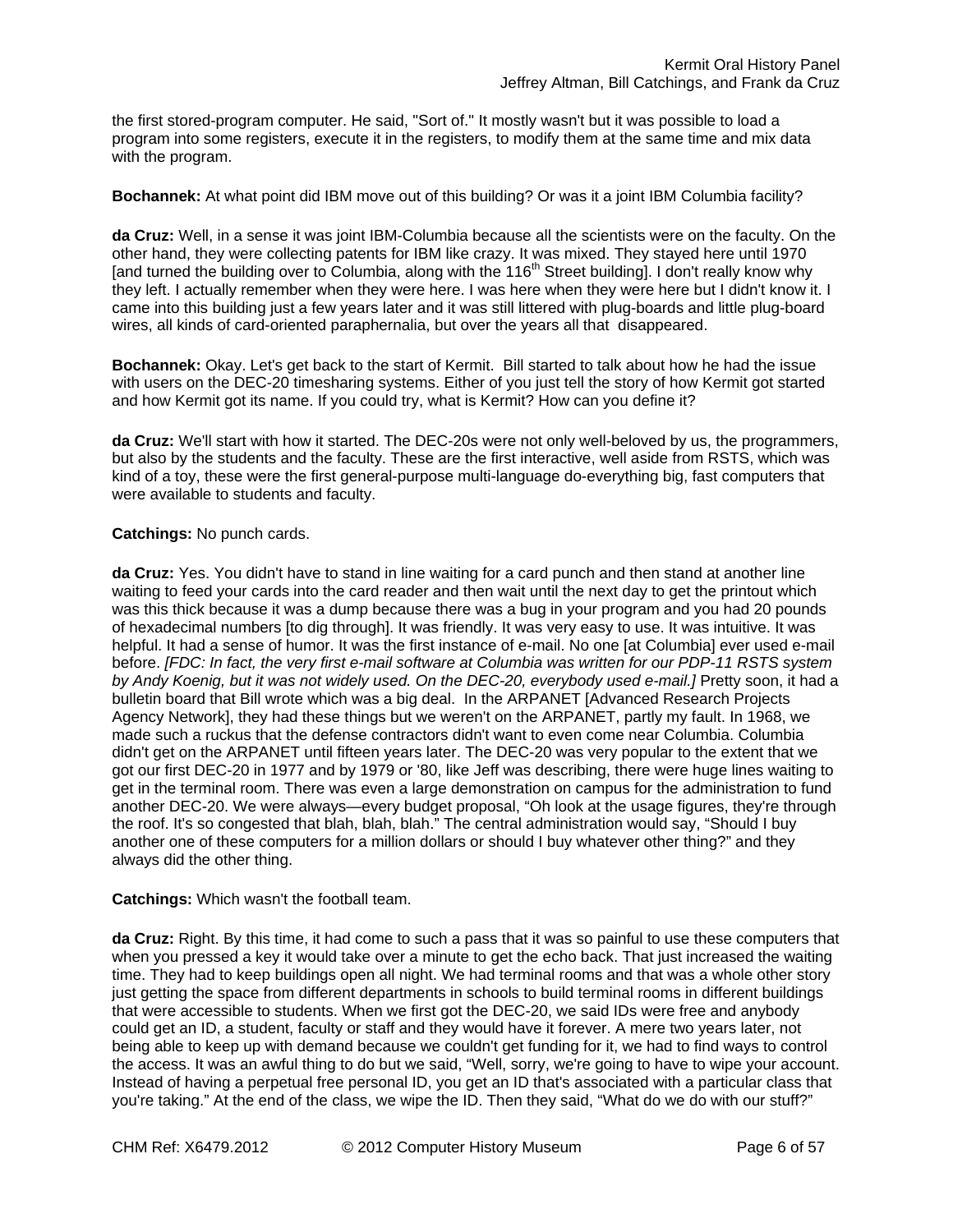Especially if you're in engineering, you go through the years of school creating little tools that you bring with you and you use them and you keep building on them term after term. If you lose it all every term, what are you going to do? *[FDC: This was actually a step down from the punch-card days, because you*  could keep your card decks forever. Cards were free to everybody.*]* That's where the demand for Kermit came from. Students needed a way to archive their work. We began by looking at how we could do this. Is there some device we could put out there for them to use? We thought actually DECtapes would be the perfect thing, but the DEC-20 didn't support them. Maybe nine-track tapes. We'll put nine-track tapes in a terminal room. Those were—

# **Catchings:** They were finicky.

**da Cruz:** Yes, they're very finicky. They're broken more often than they work and it takes days or weeks to fix them. Obviously, they're very expensive. Plus, a nine-track tape drive is bigger than a refrigerator. To get your stuff off it, you'd have to have it dedicated to yourself for half an hour. It wasn't practical. We considered some other things also, but kind of like that. DEC had some product that was a remote terminal controller that was a large minicomputer with an eight-inch floppy disk. They actually gave us one, but it never came to anything. What we finally decided was, "Well, why can't they just use their terminals to get their files on and off the computer?" In those days, microcomputers were just coming on the market and they had floppy disks. They had a screen, a keyboard, and a serial port just like a terminal. All you had to do was write a program for the microcomputer that acted like a terminal so you could replace the terminal with the microcomputer. This program would also have the ability to transfer a file, when used in conjunction with another program that we would write for the DEC-20. Then you could have a way to send files back and forth over your terminal connection and put them on the floppy disk or take them off the floppy disk and put them on the DEC-20. Obviously, when you do that you want the files to be correct and there's a lot that goes into that. Then also figuring into the equation, we had not only DEC-20 mainframes, we had IBM mainframes which are completely different. There's nothing in common between them whatsoever. This one is uses ASCII [American Standard Code for Information Interchange] to represent text. The other one uses EBCDIC [Extended Binary Coded Decimal Interchange Code]. This one has a stream-oriented file system. That one has a block-oriented file system. This one uses asynchronous communication. That one uses synchronous. We had to design a protocol that took all of the differences into account. Also, that when a terminal is talking to a computer, it's not a transparent connection. When I'm sitting at a terminal and I say, "Oh, woops, I made a mistake, delete," and then the computer says, "I have to go delete all of those characters and put spaces." Or if you type on the DEC-20; for example, if you type Control-T, it would print a little report saying what's happening. Or if you type control-C, it would interrupt the current process, make it stop. Therefore, you couldn't put all conceivable byte patterns into whatever kind of messaging we were going to use for file transfer.

**Bochannek:** The question was about the choice of the [Intertec] Superbrain; why was it chosen? Then I'm also looking at the Kermit DEC-20 Superbrain file interchange document that both Bill and Frank wrote in '81. The follow-on question is; what was the level of expertise in the student population with these types of machines? What a floppy disk is had to be explained in this document.

**da Cruz:** I don't think so. You know how kids now can use any kind of contraption? Well, they could then too. These floppy disks weren't a mystery.

**Bochannek:** Okay. Just being conservative by having definitions.

**Catchings:** On the other hand, not everybody—now everybody has a whatever in your house. Most students wouldn't come from a home—they were nowhere. Microcomputers, at that point in time, the reason we picked a company you've never heard of, was because there were no companies you had heard of other than maybe Apple that existed then.

**da Cruz:** Apples were really scarce.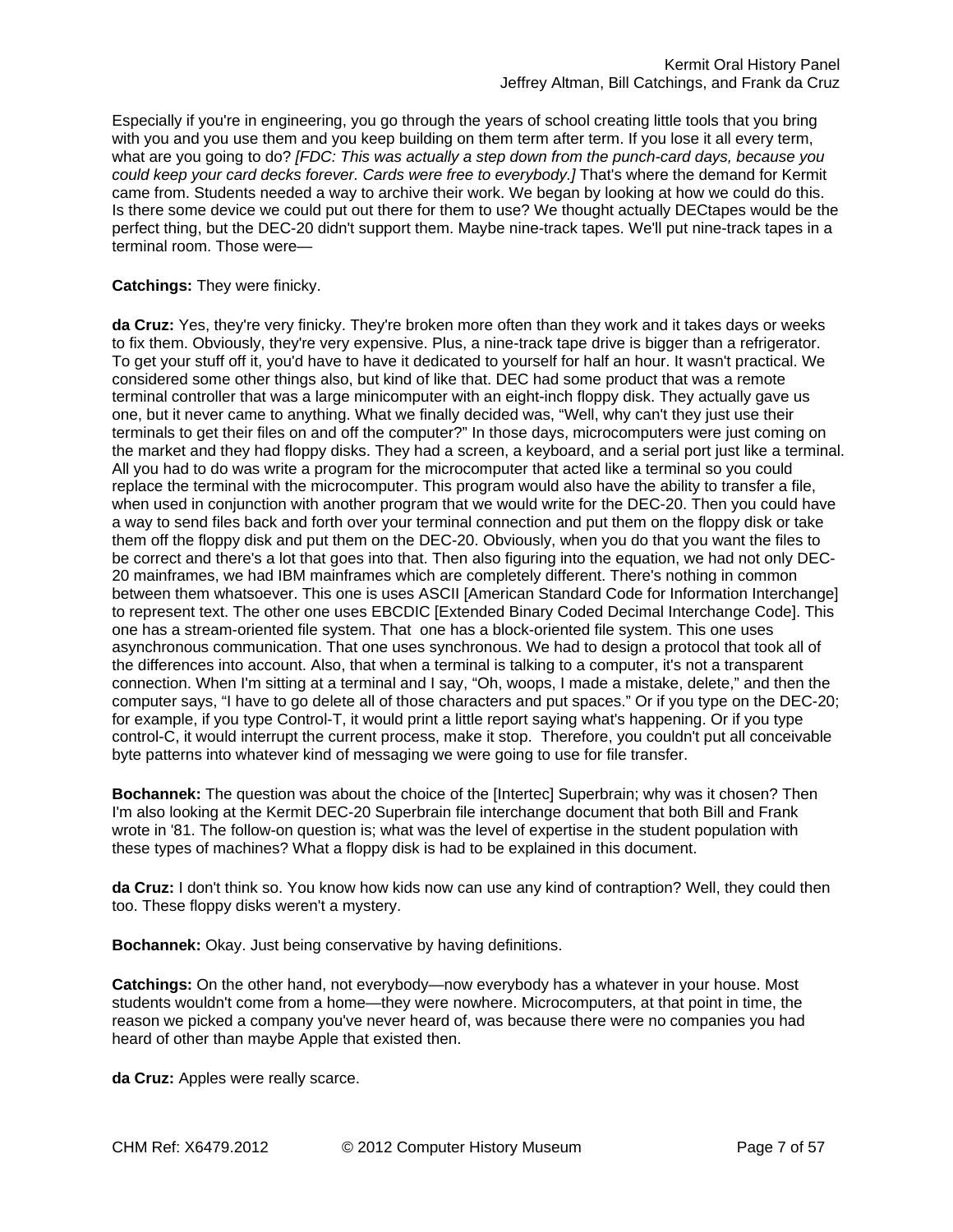**Catchings:** Yes, you mentioned Apple I. I'm actually skeptical because Apple I's—there were not many of them.

**Altman:** We had an Apple I. In my home, our closet was a museum similar to what we have across the hall [*FDC: at this point all of my old equipment and artifacts were piled up in the hall outside the conference room, most of this was eventually discarded*]. We had an Apple I which had, I believe, 8K of memory in that machine. After about a year-and-a-half, my father bought an Apple II and then we had an Apple II plus. We always had one of the first Apple five megabyte hard drives, which cost about \$6,000 at the time, because it was just too annoying—talking about tapes you would save your program off on a cassette tape. We would have to fiddle around with the tone control because you had to record at one tone setting and play back at a different one in order to get the Apple II to actually read the data back off of it.

**da Cruz:** That was the other thing we looked at. IBM had some personal computers before they had the PC and those had cassette tapes [IBM 5100 "SCAMP"]. We had some of those computers. They were just too obscure and expensive.

**Catchings:** They would have needed the real manual.

#### <*break in audio*>

**da Cruz:** We wanted something that was familiar and intuitive. The command language of CP/M [Control Program for Microcomputers] is really like a DEC user interface. It's like RT-11 [Real Time] or TOPS-10, which is kind of familiar to people who used the DEC-20 because the DEC-20 is part PDP-10—half of its software is from the PDP-10. It has things like PIP [Peripheral Interchange Program] and whatnot just like CP/M. Joel was the resident hobbyist and he knew all about these new microcomputers. We said, "Which one do you think we should get?" We looked at the other ones and some of them had detached keyboards or other separate pieces.

**Catchings:** Which is not good with students; pieces that can disappear need to be discouraged.

**da Cruz:** Exactly. This was a one solid chunk that weighed 65 pounds and you couldn't walk out with it. You have it now. It's a tank.

**Bochannek:** I'm sorry, what is Joel's full name?

**da Cruz:** Joel Rosenblatt. He's actually been here longer—he was here when I came and he's still here. There's a couple of people like that. Everybody else—I walk around the building and I don't know who the heck they are. [*FDC: At this point I went upstairs to look for Joel but he wasn't in*.]

**Bochannek:** Was the decision made to buy microcomputers for the student pools first? Or was it at the same time as the file transfer issue became?

**da Cruz:** It was all together.

**Catchings:** Without the file transfer, it was more expensive than a terminal so there was no point.

**Bochannek:** Right. But it wasn't part of a microcomputer programming class or anything like that?

**da Cruz:** No. It was only for Kermit. That's all it was for.

**Catchings:** How many did we get originally? Two?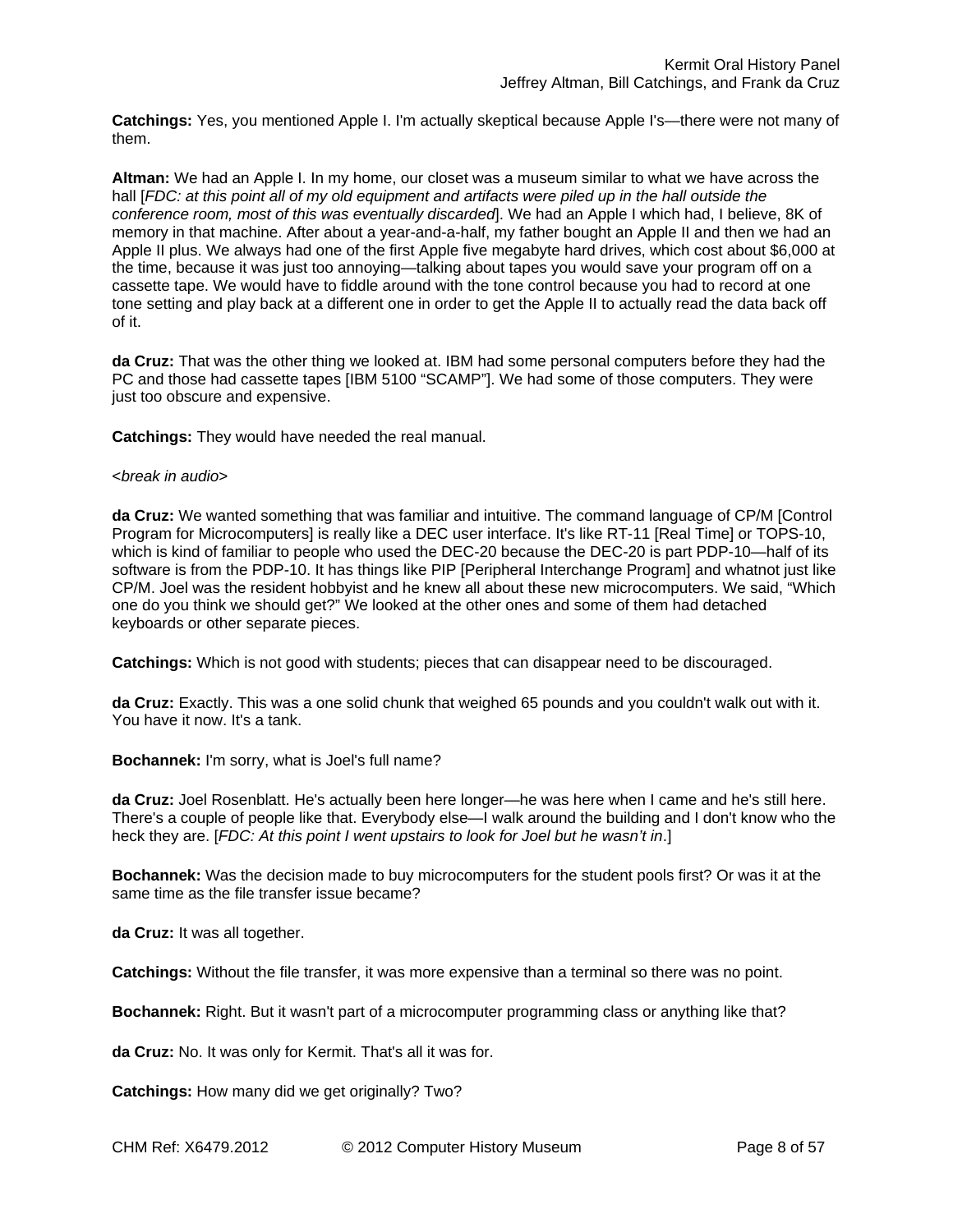**da Cruz:** Just two.

**Catchings:** One to write the code on and one to put into use.

**da Cruz:** We eventually had two of them out in the field. It was enough. If they had wanted more we would have bought more.

**Bochannek:** Who were the primary users for this?

**da Cruz:** Students.

**Bochannek:** If there are only two, were there long lines? Did people have to wait?

**da Cruz:** Honestly, I don't know. We worked in this building but they were on campus which is a ways away.

**Bochannek:** Only two machines, you said.

**Catchings:** Yes, at least initially. I'm trying to think the biggest computer room had maybe 16 stations in it or something. For all of the—the DEC-20 supported 60 people at a time, maybe 100. When it was 100, is when it was really slow. The community of people who were current at that point using it at a time, a couple seemed to be enough at least initially.

**da Cruz:** Yes. This is 1981. You know what else happened in 1981, the IBM PC was announced. No sooner had we made Kermit for—well, backing up—so the first Kermit, like we were saying in the e-mail— First, I was meeting with my boss Howard Eskin and some of his doctoral students. For two years, we were talking about this problem. Then, finally, we decided that we should have microcomputers and do it that way. Then, it was left to me and my group to come up with how to do it. It was Bill and I. The best way to characterize it was that I did the research, went out to the other institutions and talked to different people to find out what they were doing. There were some other places that were confronting the same problem. Also, searching the literature so I basically had a stack of literature and I had some software source code listings from different places.

**Catchings:** Searching the literature was a lot harder then.

**da Cruz:** Yes, right. I turned it over to Bill. Bill; he was a very energetic young man.

**Catchings:** It was a long time ago.

**da Cruz:** I wanted the thing to follow the layered model of data link layer and transport layer, not session layer, not network layer as well, but the layers that you need.

**Catchings:** Yes, we skipped from layer three to seven. I think there was some missing in there. [*FDC: There was no network layer because it was point-to-point protocol. There was no session layer because the whole concept of a session wasn't well understood and as far as I know still isn't.*]

**da Cruz:** Following that, it came up with a packet where the outermost parts are the datalink layer. Then, the next ones are the—

**Catchings:** Yes, they were layers.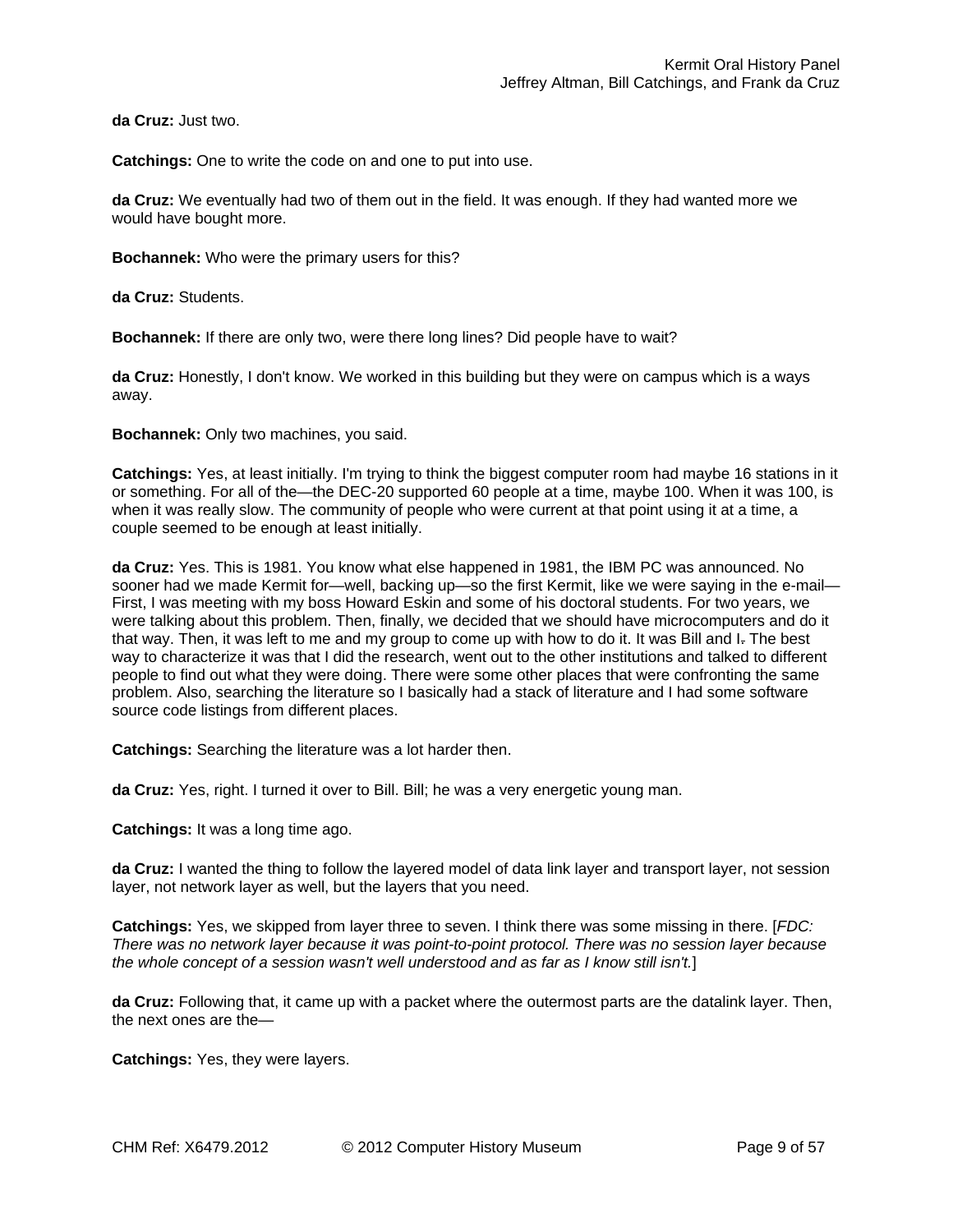**da Cruz:** You strip them off until you come to the data as you progress up the protocol stack. That way you get framing, error detection, and sequencing, so the packet receiver can tell if it was damaged and request retransmission. It could also tell if it got the wrong packet and take action to request retransmission of the packet that it needs.

**Bochannek:** You mentioned earlier the challenges dealing with the DEC-20 and the IBM mainframe side of things. One of the key features of the current protocol is the use of simple ASCII characters in the protocol stream. One of the references that I've seen and I believe that was part of the e-mail conversation we had before this oral history, is that TTY [UNIX terminal] FTP [File Transfer Protocol] that was done at Stanford Medical School by Bill Yeager but also DIALNET that was done at SAIL [Stanford Artificial Intelligence Lab] and then Utah Small FTP were three of the protocols that you had considered. Those are the three that you mentioned in the Byte magazine article. Do you recall specific influences there?

**da Cruz:** I might have the names mixed up. I know that the one that influenced me most was the one from the University of Utah. That was strictly lines of text. In fact, not just text, I think it was only digits and upper case letters. That's all they used. The code space was 36 symbols, and 256 symbols had to mapped to 36, which was pretty inefficient, obviously. Safe, but inefficient. The design that Bill came up with was more efficient. It used all of the printable characters of ASCII; that's 96 or 95, plus two control characters. With that you could encode any eight-bit bytes. If you're transferring an ASCII text file, it's almost 100 percent efficient. If you're transferring a binary file that has a uniform distribution of byte values about one third of it would go through as clear text and the rest would be doubled. In those days, I think it was more common to transfer text files. I made a point in the e-mail about the difference between our world and the BBS [bulletin board system] world. In the BBS world, PC-to-PC they were sending mostly binary files and they didn't concern themselves with any kind of conversions or encoding because they didn't need to. Whereas, we had to because we were going between unlike platforms, microcomputers, DEC mainframes and IBM mainframes and any two of them had to be able to interchange both text and binary data over connections that were not transparent to 8-bit bytes or even to control characters. [*FDC: To clarify, we did not study the other protocols in depth or look at the code at all, we mainly were just encouraged that similar things were being done at sites we respected, but we had a different set of requirements and constraints—such as having IBM mainframes to consider—so none of the other protocols or software would have been of use to us.*]

**Bochannek:** Let me interject one other question about the DEC-20 environment. You've commented on how well liked it was. The Kermit user interface is very much like a TOPS-20 EXEC style.

**Catchings:** Pretty much exactly like it.

**Bochannek:** Right, there's a clear—

**Catchings:** That would probably be my fault.

[*FDC: The TOPS-20 command parser was a revelation to all those who had suffered with unhelpful, cryptic text-mode user interfaces (that you couldn't use without a manual at your side), as well as to those who had to grovel through endless verbose text-mode menus, especially on slow serial connections. It was a combination of both, that penalized neither the novice user, nor the experienced user, incorporating two novel concepts: keyword completion (so you didn't have type every command word out in full) and "menu on demand" so you could get a list of possibilities at any point in a command if you did not know what to do, without losing what you had typed so far, but without having menus forced upon you. We have Dan Murphy to thank for all that. The post-DEC-20 world still hasn't caught up with it.*]

**Bochannek:** —connection there. Even in the Kermit book, the appendices looked very much like a DEC handbook where you have the powers of two tables, and so forth. Is that a direct reflection of that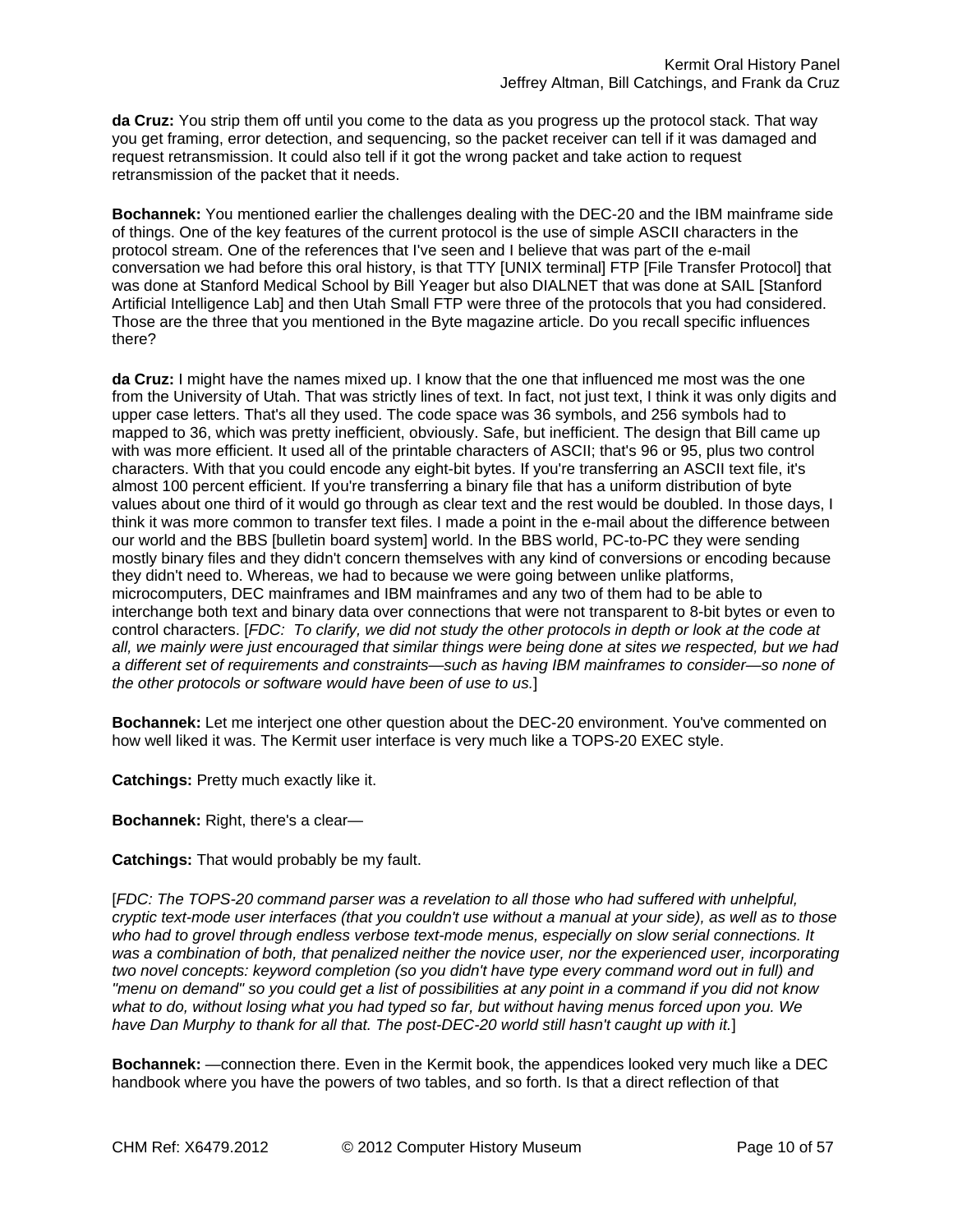environment? Do you feel that you were really stepped into the DEC world and that's just really the influence?

**Catchings:** Yes.

**da Cruz:** Yes.

**Catchings:** That's what we did. That's what we loved. That was the thing. It was the computing milieu we were in and we really liked it. Our user community really liked it. The weird thing is the first version of Kermit as best I recall was not between—there was no microcomputer at all. The strange thing is we had two DEC-20s, these two big massive blocky stuff.

**da Cruz:** No, no, one DEC-20.

**Catchings:** We actually used one DEC-20 with two versions of Kermit to communicate across a nullmodem cable that connected two of its serial ports. So we did it first on one machine talking back to itself, but this was a way to transfer even between mainframes. It was pretty strange because networks were well they weren't. [*FDC: It's worth nothing that even in the earliest days, it was possible transfer files, as Bill suggests, between the DEC-20 and the IBM mainframe with Kermit and I'm pretty sure I remember doing just that.*]

**da Cruz:** Well, there was DECnet. [*FDC: DECnet was the proprietary Digital Equipment Corporation networking method that allowed most (but not all) DEC computers to communicate with each other*]

**Bochannek:** Right. That was actually the next question. Did you think of Kermit as a long-term solution to a problem? Was this a stopgap until networks became more affordable, more widely spread?

**da Cruz:** [*FDC: I should have said: "If you're asking if I foresaw the ubiquity of the Internet, the answer is no."*] I didn't think of it either way. I mean we were just having so much fun. First, we did it and it was received. Let me back up a little. 1981, we had just done the version between the Superbrain and the DEC-20. Then, almost immediately, a guy at DEC took the Superbrain version and modified it to run on the DEC VT-180 which was a—

**Catchings:** Bernie Eiben.

**da Cruz:** Yes, Bernie Eiben. It was a VT-100 terminal—

**Catchings:** With a floppy drive nailed to the top.

**da Cruz:** Exactly. They wrote it up in all of their literature. They used to have newspapers that they sent everybody. Then, everybody found out about Kermit and they started bugging us about it. They said, "Oh, that's so cool, but we have a VAX [a DEC 32-bit minicomputer, VAX stands for Virtual Address Extension]; do you have it for the VAX?" We said, "No, but you could write it yourself." We had written the specification for the protocol so they did that. Then, they sent it back to us and they said, "Look, we did it for the VAX." Then, somebody said, "Well, can you do it for Data General?" "Well, we don't have a Data General." Pretty soon, people were sending us different Kermit versions from all over the world, for all different kinds of computers. The CP/M version started out, as I recall, as a monolithic program.

**Catchings:** It would only run on the Superbrain. That was the time it was where you didn't have—it wasn't like the Unix version that will run on all of these different computers. No, it ran only on the Superbrain. Then, somebody had an OSI [Ohio Scientific Inc.]. Somebody had this oddball CP/M machine because I remember having to go over to his lab, one of the labs here and recode it to make it work and there was no manual and so you're just pushing bytes out and seeing if they're showing up on the particular port.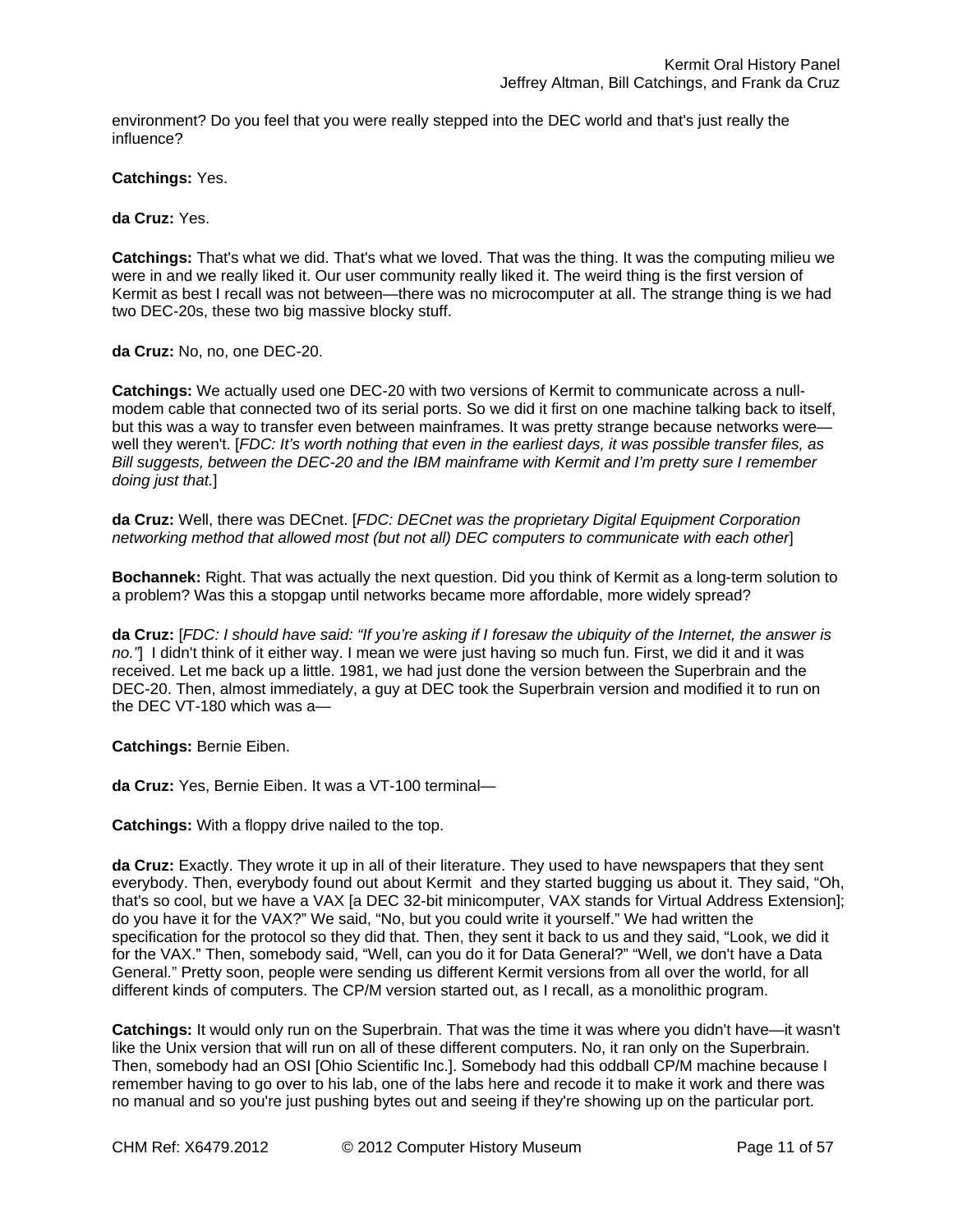**da Cruz:** That blue box that's in the picture, it was right there across the hall until a few months ago. That was Bill's line analyzer he carried with him down to the laboratories and watched the bytes go by.

*[FDC: An Atlantic Research Corporation Interview 30A Data Analyzer from 1980 or so, about the size of a suitcase.]* 

**Catchings:** You talk about the long-term stuff and I don't want to claim that we were so naïve that we didn't think about that. The point is, we defined this protocol and then it was a coding exercise. For me, a coding exercise was cool. You run it on this one and you run it on that one and you figure things out. We didn't have plans of how this was going to take over the world. We had the specific need. Then, there were a lot of needs in different departments inside the university. They had some level of priority. They had a VAX over in the chemistry department. There were different people. It seemed like all I was ever doing was running over to one lab or another trying to help them get their version of Kermit.

**da Cruz:** That's right. A little later, when you wrote the CP/M-86 version and then in the linguistics department there was the professor, Marvin Herzog, who wascompiling the Language and Culture Atlas of Ashkenazi Jewry (LCAAJ). **Catchings:** Who knew?

**da Cruz:** He was using Victor 9000 computers; do you remember this?

#### **Catchings:** Vaguely.

**da Cruz:** You did it. We went over and we spent time with him. These Victor 9000s were the only computers in those days that you could see Hebrew writing (which is used also for Yiddish) or Russian writing on the screen. In this country, anyway. I think they were from Sweden or some place.

**Bochannek:** I noticed that Jeff seemed kind of eager to jump in.

**Catchings:** I'm sorry. You were pretty involved at this time.

**Altman:** You're still predating me. At what point did Joe get involved with MS-DOS Kermit? My first interaction with it was in 1985.

**da Cruz:** Yes, I'll come to that. All of this stuff was happening. Then the IBM PC was announced. Columbia, in those days, was still pretty chummy with IBM. I think there were some years where Columbia was IBM's biggest customer. The day that we heard that PC was announced, the computer center business manager here on this floor ordered 20 PCs sight unseen. He gave several of them to some high-profile professors. The professors said, "What are we going to do with these? All of our data is on the mainframe. That Kermit thing, that Kermit thing, we need that Kermit thing for these PCs." It came down from on high, "Get that Kermit thing out now." It came down the food chain until it landed on Bill.

**Catchings:** I actually think I might have refused to do the IBM PC version. I'm not sure.

**da Cruz:** He basically did it in one sitting. He just put the monolithic Superbrain version into EMACS [Editing Macros, the text editor from Richard Stallman at MIT, now known as GNU EMACS] and said, "Change this to that, change this to that," and then you gave it to Daphne, right?

[*FDC: Everything was written in assembly language in those days, so he was changing 8080 instructions into 8088 instructions. Here we are discussing the original program for the IBM PC, which was called PC Kermit, that eventually became the MS-DOS Kermit program that was licensed to IBM and AT&T other companies, published in books, etc. It was originally called PC Kermit because it was for the IBM PC, but when variations were produced for other, incompatible MS-DOS PCs, the name was changed to MS-DOS Kermit.*]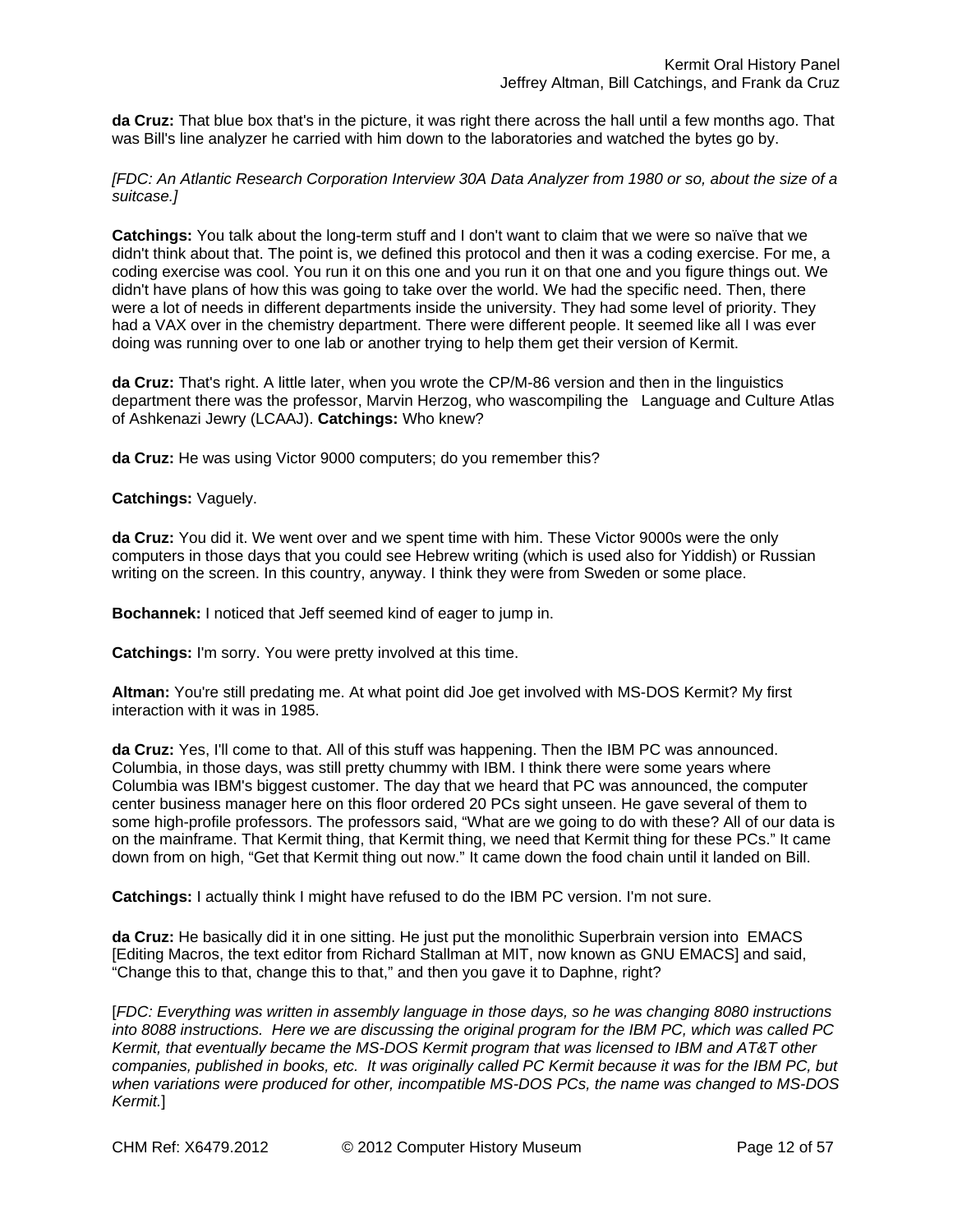**Catchings:** Yes. Daphne Tzoar.

**da Cruz:** Then she was the public face of MS-DOS Kermit for the first year or two. It was a big deal because not even IBM had a way for their PC to communicate with their other products. They actually licensed Kermit from us to provide to their own customers. I think I sent you an IBM packaging.

## **Bochannek:** Yes, you did.

**da Cruz:** Somewhere I have it written down. There's a book that three of these professors collaborated on where they were using their PC's at home and they were sending their chapters back and forth to the DEC-20 where they had a common space for the working copy of the book.

*[FDC: It was "The Scientific Experience" by Herbert Goldstein, Robert Pollack, and Jonathan Gross. This marked a turning point in computing at Columbia University with desktop computers being used to do the real work, and the central computers used only for communication, sharing, and archiving, pretty much the opposite of what we had designed Kermit for, and yet Kermit was perfectly suited for it. Anyway, this book was the reason for the rapid development of MS-DOS Kermit for the IBM PC.]* 

**Bochannek:** Now, when the IBM PC's came in, it sounds like initially it was just yet another type of machine. It didn't seem from your description to be a real sort of cultural shift within the computing environment here at Columbia. Maybe the shift away from the DEC-20s to the UNIX systems was more that type of a shift. Did that effect Kermit development when the DEC-20s got shut down?

**Catchings:** Well, that was much later though.

**da Cruz:** Yes, that was 1988. We're still talking early eighties here.

**Catchings:** I mean the IBM PC the introduction of that made the big change that it was now legitimate. As you say, Superbrain suddenly went from being a leading producer to how long did they even last after that? Once, the big people like IBM entered and then Digital was doing their own thing with CP/M, I mean CP/M-86 [*FDC: Strictly speaking, the DEC Rainbow desktop computer covered all the bases: it could run CP/M-80, CP/M-86, MS-DOS, or no operating system at all, in which case it was a VT220 terminal*]. It was all of these big players suddenly entered. I think in that way it changed because now I don't know how many students would have had but suddenly there isn't just two Superbrains, or ten Superbrains or whatever it is. It's now PCs. We've gone from microcomputers to PCs. [*FDC*: It was significant that not only were the new PCs made by big companies such as IBM, DEC, and HP, but also they had 16-bit processors, rather than the 8-bit processors that limited the earlier CP/M machines to 64KB of memory.]

**da Cruz:** They have it in their dorm rooms.

## **Catchings:** Yes.

**da Cruz:** It's like Jeff said, you didn't have to stand in line anymore. You could be in your dorm room. Not only could you have a terminal but you could ship files back and forth. Meanwhile, I don't remember the timing exactly if the IBM PC was the first MS-DOS PC? Because HP, DEC?

**Catchings:** It was the first one that mattered because we had—I'm trying to think who else was first, but they were the big ones because it was Seattle DOS and then they sold it.

**da Cruz:** Right. There was NEC [formerly Nippon Electric Company, Ltd.]. Victor was CP/M-86. We had to adapt MS-DOS Kermit to each different make and model of PC.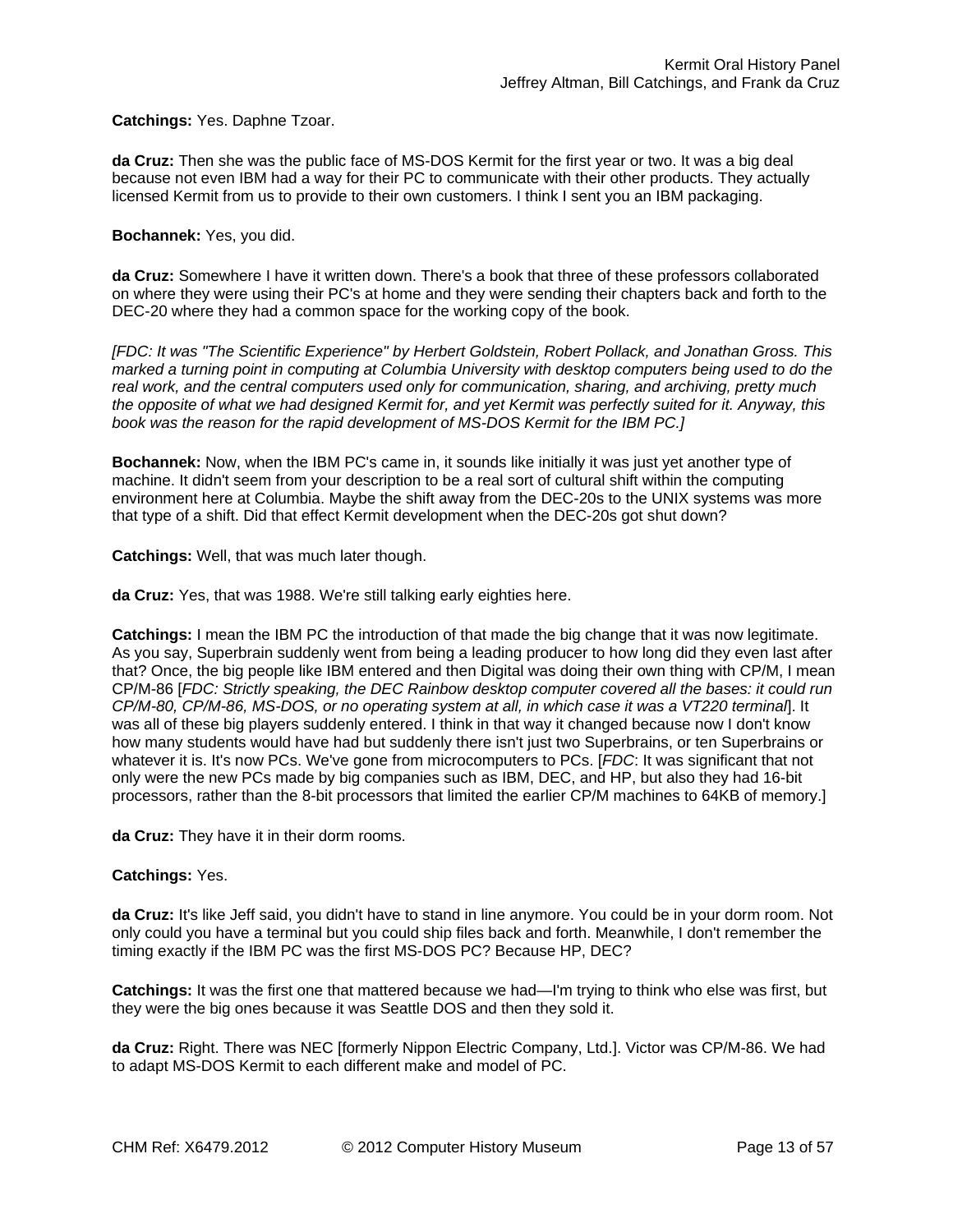**Catchings:** Every one of them is different. That's the key thing, they're all different. [*FDC: After a few years all PCs became "IBM compatible" and the noncompatible ones fell into disuse; eventually IBM itself stopped making PCs. MS-DOS Kermit continued to support the odd ducks, more as a matter of pride than of demand.*]

**da Cruz:** Yes, they're incompatible. Since Columbia is this big chaotic place with no central—the center for computing activities supposedly was in charge of computing at Columbia. But Columbia is like a bunch of feudal kingdoms and nobody can tell anybody else what to do.

**Catchings:** These are cheap enough that anybody can buy—or starting to be that people can buy them, PCs.

**da Cruz:** Yes. Everybody wanted to have them in their departments. We would say, "You should get one of these kinds because then you'll be able to communicate with everybody else. But if you get something else you're on your own." They'd get something else. Then they say, "Now, you make it communicate because that's your job." Depending on how big a cheese they are, we would actually get orders to make it work. We did a lot of adaptations in house to different MS-DOS machines, different CP/M machines, and different CP/M-86 machines. The CP/M version sort of took on a life of its own. Somebody, I don't remember who, chopped it up into modules and said, "Here's the system independent part and here's the system dependent part with the I/O routines." All you have to do to port it is to just fill in these little routines and they were called overlays.

**Catchings:** Right, modular programming, what a development.

**da Cruz:** The object files output by the assembler were text files, lines of hexadecimal characters. There was a hex file for the main program which never changed. Then there was a separate hex file for the I/O routines for each computer and all you had to do was tell the loader to put the main one together with the one that you wanted and then you had an executable program for your computer. That was the CP/M way of distributing software. Pretty soon we had a huge list of CP/M computers that had Kermit because building these system-specific I/O overlays was like a cottage industry.

**Bochannek:** You mentioned the porting efforts of Kermit to different systems here at Columbia. You mentioned DEC did a bunch of versions. You mentioned the IBM deal. Maybe now is a good time to talk about licenses, the copyright issue and the funding of the project?

[*FDC: We got sidetracked and never returned to this question. It's a long story but I'll try tell it briefly. At first we wanted the software to be free to everybody. But then we found ourselves spending all our time making tapes instead of managing the systems and developing software. So we started the Kermit distribution business and hired 3 full timers and some part-time students. But then as demand for tapes dwindled their work turned more towards tech support which brought in no revenue. Not wanting to fire them, I had to find a way to generate income to pay their salaries. At this point our two most popular Kermit programs were MS-DOS Kermit (for DOS) and C-Kermit (for Unix, VMS, and about six other operating systems). A lot of companies were "monetizing" our software, making it an integral part of their products or services; i.e. making (or saving) money from our work without paying us back in any way. Furthermore, end users of the products or services of these companies would call us for tech support – in other words, we do the work and the companies get the money. So I wrote a license that I thought was eminently fair which said, in essence, that companies that wished to bundle MS-DOS Kermit or C-Kermit*  with a commercial product or service would have to supply each user with the published manual so that *(a) we'd get some revenue and (b) we would not have such a severe tech support burden. This was fairly successful, we shipped truckloads of books directly to big companies like AT&T and Lucent, and even more were drop-shipped directly from Digital Press. But our biggest customers either disappeared or downsized in the late 1990s, and by that time we had released Kermit 95, which was purely commercial, so we dropped the book requirement and came out with uniform "mix and match" bulk licensing terms for Kermit 95, C-Kermit, and MS-DOS Kermit. Meanwhile, C-Kermit and MS-DOS Kermit remained, as*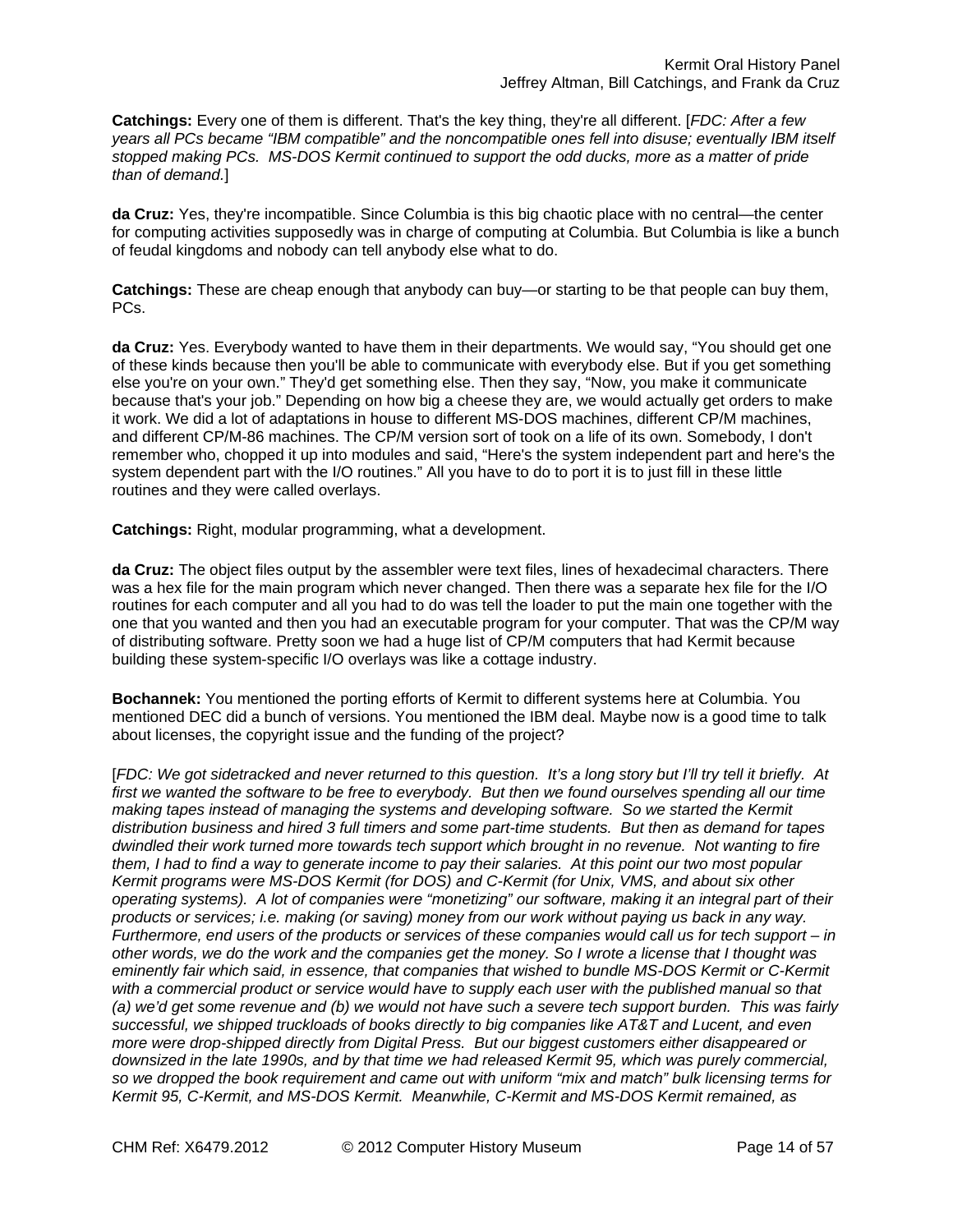*always, free for "own use" or use within a company. This scheme worked quite well until the financial crash of 2008, and this plus the fact that we were forbidden from issuing a new release of Kermit 95, resulted in the ultimate cancelation of the Kermit Project.*]

**da Cruz:** That's later. Now, it was just—

**Catchings:** It was a free for all. Things like Mac; one totally different thing coming out in '84: the Mac. At the same time this was happening, DECUS, the Digital Equipment Corporation User Society—I remember going and speaking at a couple of those telling people about this. That was part of that thing where it was starting to get outside of the university much more.

**da Cruz:** Bill has a really good voice.

**Catchings:** Yes, I do voiceovers now. That was one of the big things. There was this whole thing happening inside the university with this machine, that machine making it work but then it started happening much more outside.

**da Cruz:** Through DECUS, everybody found out about it and we started getting people sending versions not only for VMS but for every PDP-11 operating system. There were PDP-8, PDP-12, and I don't know whatever DEC made somebody came up with a version. [*FDC: DECUS also distributed the many and varied Kermit programs for DEC operating systems on native media for each kind of computer.*] DEC publicized Kermit heavily. Ultimately, DEC was also the publisher of the Kermit books. Every time you got DEC literature, you saw Kermit. How did we name it? I'll tell my version and then Bill can tell his.

**Catchings:** We have to say ahead of time we have not compared notes and I don't believe our stories will be exactly the same. The truth lies somewhere in between, over top or around it.

**da Cruz:** In those days, when there was some programming project, there was always a naming theme. The popular naming themes, obviously, were Star Wars, Star Trek and CS Lewis. All of the programs in the world already had those names. At first, we didn't call it anything. It was the thing that we were doing. When we finally started to have to give it a name; when we deployed it, it had to have a name.

**Catchings:** You have to type in something to start the execution; what do you type in?

**da Cruz:** Exactly. As I recall, it was Bill and Jeff Damens and Bill Schilit and I standing in a room on the seventh floor. We were on the seventh floor—this is the sixth floor—standing around saying, "Well, I guess we've got to think of a name for it. What should we call it?" Everybody goes, "I don't know. How about Enterprise or—"

## **Catchings:** Sulu.

**da Cruz:** Where I was standing was a calendar on the wall, a Muppets calendar. I said, "How about Kermit? It's short. You can say it and not be embarrassed and you can spell it and so forth." We said, "Okay, all right, fine we'll call it Kermit." It wasn't a big deal. It wasn't like "ta-da."

**Catchings:** Yes, if we thought it was going to be a big deal we probably would have named it something better.

**da Cruz:** We probably would in retrospect.

**Catchings:** Picking a copyrighted trademark name wouldn't have been probably our first choice.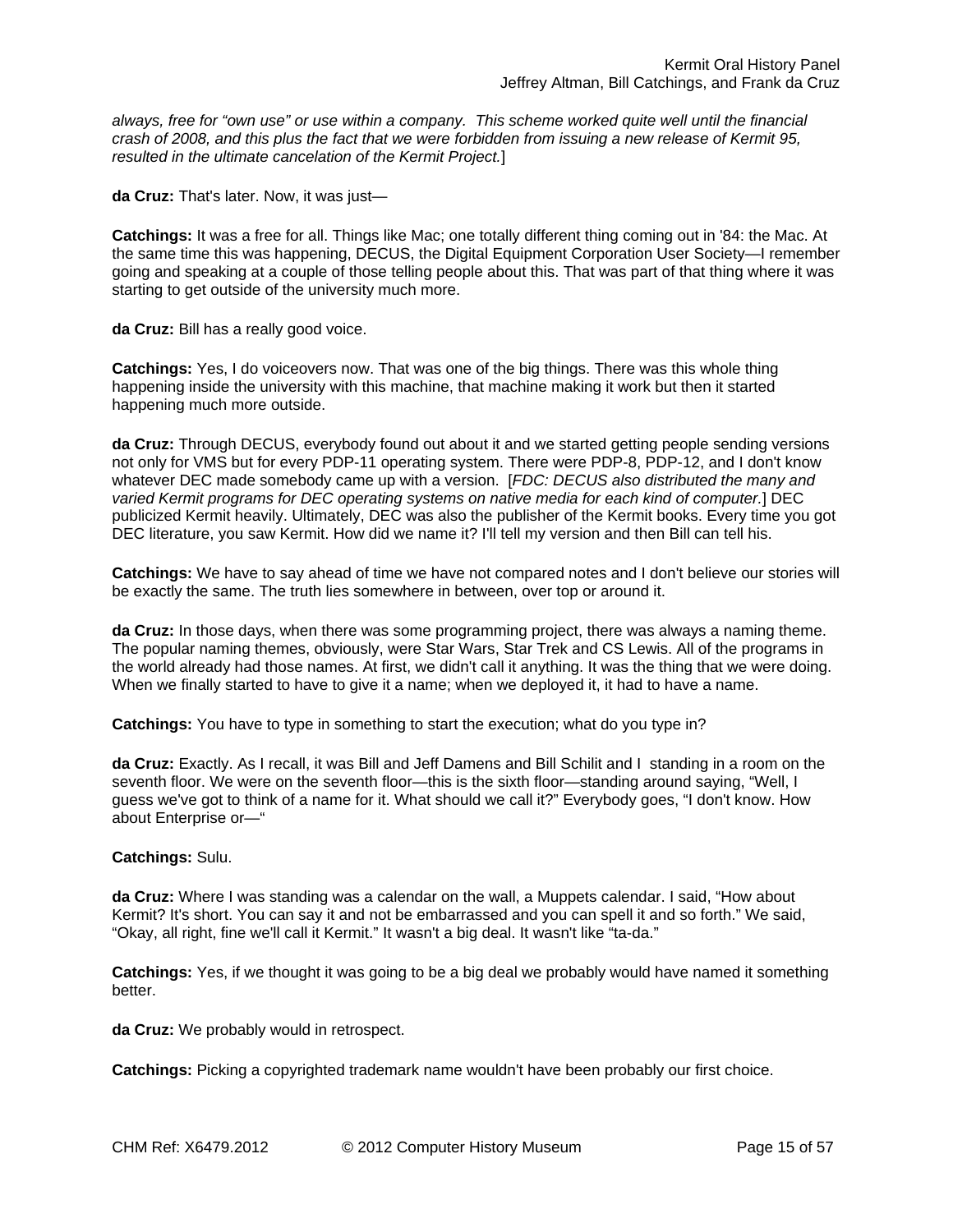**da Cruz:** Not just that, but also I think it contributed to the common perception that it was a toy, that it wasn't serious.

**Catchings:** The only things I would add is that I'm pretty sure we must have been standing in my office because that calendar was on my wall. It was either Bill Schilit's or mine; we shared an office then.

**da Cruz:** It was 715, right.

**Catchings:** I think so, yes. That sounds about right. In my memory, of course, I was the one that suggested it but that's just a slight interpretation difference. I also recall coming up with an acronym for it pretty much instantly, though you recall that as after the fact.

#### **Altman:** What was the acronym?

**Catchings:** The acronym was the KL10 Error-Free Reciprocal Micro Interface Transfer which comes trippingly off the tongue. The real problem is that there're no good words that start with K. In retrospect, I wish I had used the word "kernel" because at least that would have made some sense but the KL10 was the processor in DEC 20 and nobody knew or cared and it didn't make a lot of sense.

**da Cruz:** Right. Then later you came back when you were about to have a child?

**Catchings:** Yes, which was about a year later.

**da Cruz:** You were looking through the baby book.

**Catchings:** It said that Kermit is derived from a Celtic word for "free." I have no clue if that's true or not but that's what the baby book said.

**da Cruz:** Right. We were adamant that this had to be free software and it seemed perfect. But really it was named after the Muppets.

**Bochannek:** At what point did you get in contact with the Henson people?

**da Cruz:** Well, Bill—again, it was his idea to write an article for Byte. I said, "Wow, do you think they'll print that?" He said, "Look at all of the crap they print," so we did. It was a big deal. They were serious. There were page proofs and copyediting and sending the things back and forth. By this time, Bill was working at the bank. He had a Xerox something or other. Was it a Xerox workstation?

**Catchings:** Yes, I think so. It might have been a Star—I don't remember.

**da Cruz:** Something like that where you could do graphics and you could print them. He was doing the diagrams, I remember. Then it was kind of frustrating because they got the article how they wanted it, but then they wouldn't print it because it didn't fit with any—

**Catchings:** They had a theme every issue. They had something pretty on the cover by Tinney or whoever drew all of those pictures.

**da Cruz:** We had to wait for a year before they came up with a theme where they thought Kermit would fit. The theme for the issue was—

**Catchings:** Which made no sense.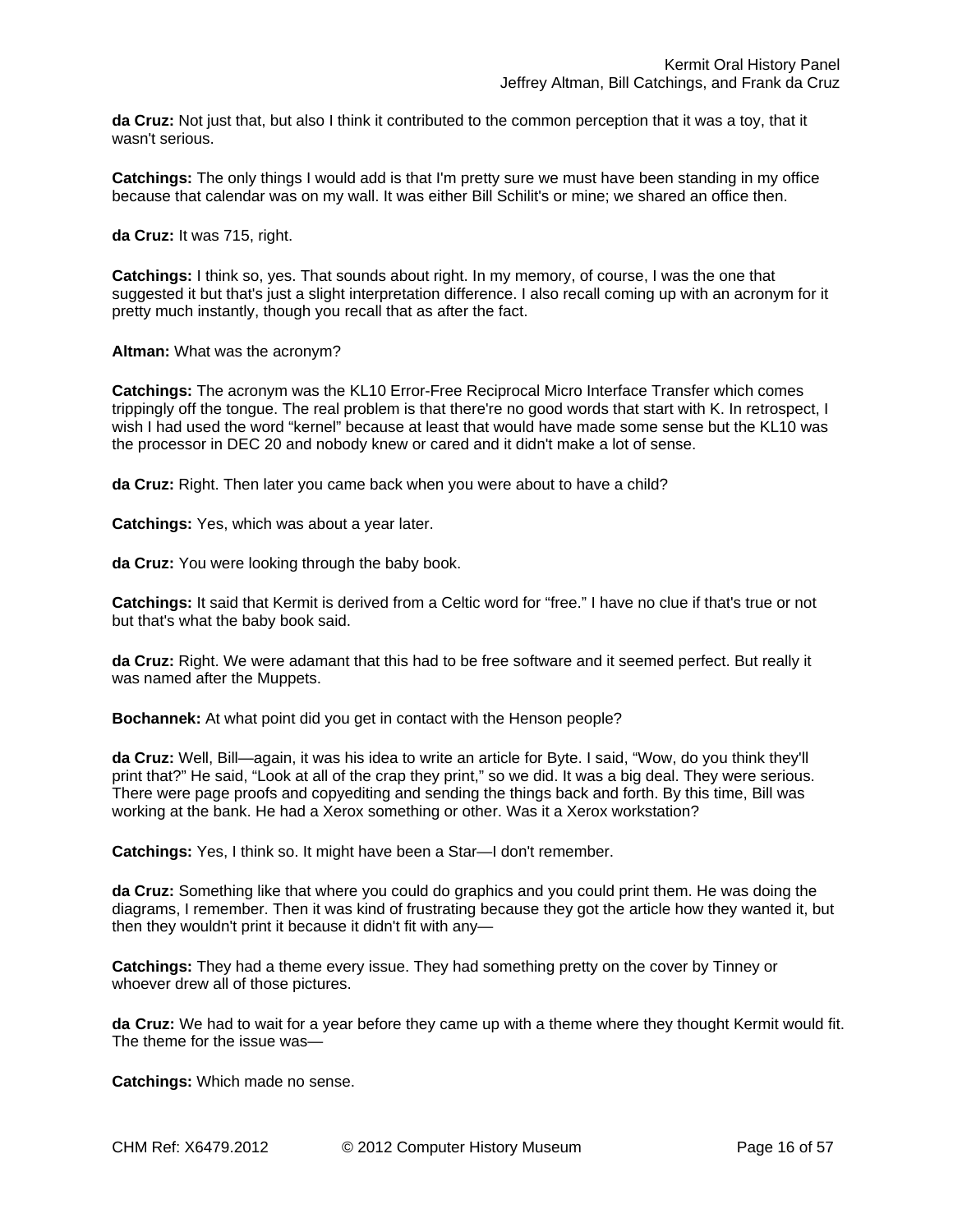**da Cruz:** —University computing.

**Bochannek:** It was called the "Computers in Education" issue in June '84.

**da Cruz:** Right. They said, "Kermit, A File Transfer Protocol for Universities".

**Catchings:** Whatever.

**da Cruz:** They changed the title of the article. By doing that, they misrepresented—they made it seem like this thing for pointy-headed, egg-headed people or something.

**Catchings:** As opposed to fun guys who liked to code and name things after frogs.

**da Cruz:** Yes, right, exactly. It was good that we published it and more people found out about it that way, I guess. In the course of all the page proofs and stuff, their legal department said, "You should contact Henson to get permission to use the name." Probably only because that we said that it was named after Kermit the Frog. If we didn't say that, we could have said that we named it after Kermit Roosevelt. Not that I would want to name anything after Kermit Roosevelt.

**Catchings:** Kermit Shaefer. There are other Kermits.

**da Cruz:** I wrote them and they wrote me back—this is not clear to me anymore. I don't remember if there was one letter or two letters or three letters. I think you have one letter. They wrote back a letter saying, "Yes, you can use the name in the article that you publish or you can use the name in things that you publish as long as you say Kermit is named after Kermit the Frog, star of this show." They gave the exact wording. We always used that wording. Later on, when the software became very popular and there were newspaper articles about it, and then this is the part I don't remember. When I published the first Kermit book, did I contact Henson again or not? I can't find any record of it but the thing that I do remember is that when I got the book back from the publisher, I sent a copy to Jim Henson. I said, "Look at this, isn't this cool?" It's named after your frog and it says right here, "Named after." I don't think Henson ever actually received the letter or the book. I think it went straight to the lawyer and the lawyer said, "Who said you can do that?" I said, "Well I have this letter." That was the last I heard from them. [*FDC: I recently discovered the pertinent letter and sent a copy to the Computer History Museum.*]

**Bochannek:** How did the book deal with Digital Press come about?

**da Cruz:** Bernie Eiben, I think.

**Catchings:** Could be. After my time.

**da Cruz:** Yes, I asked you to write it with me, remember.

**Catchings:** Probably, but I was busy raising kids and moving to North Carolina or something.

**da Cruz:** Me, too. I got in a lot of trouble for that. I guess I had the idea. It was my idea to publish the book, but I didn't know how to do it. I was asking around and our main Kermit contact at DEC—because we had a lot of contacts at DEC because we were a huge customer.

**Catchings:** Yes, because we didn't just buy two DEC 20s. We kept buying them.

**da Cruz:** Yes. We ourselves bought four and there were two other ones at Columbia besides. That's six million dollars.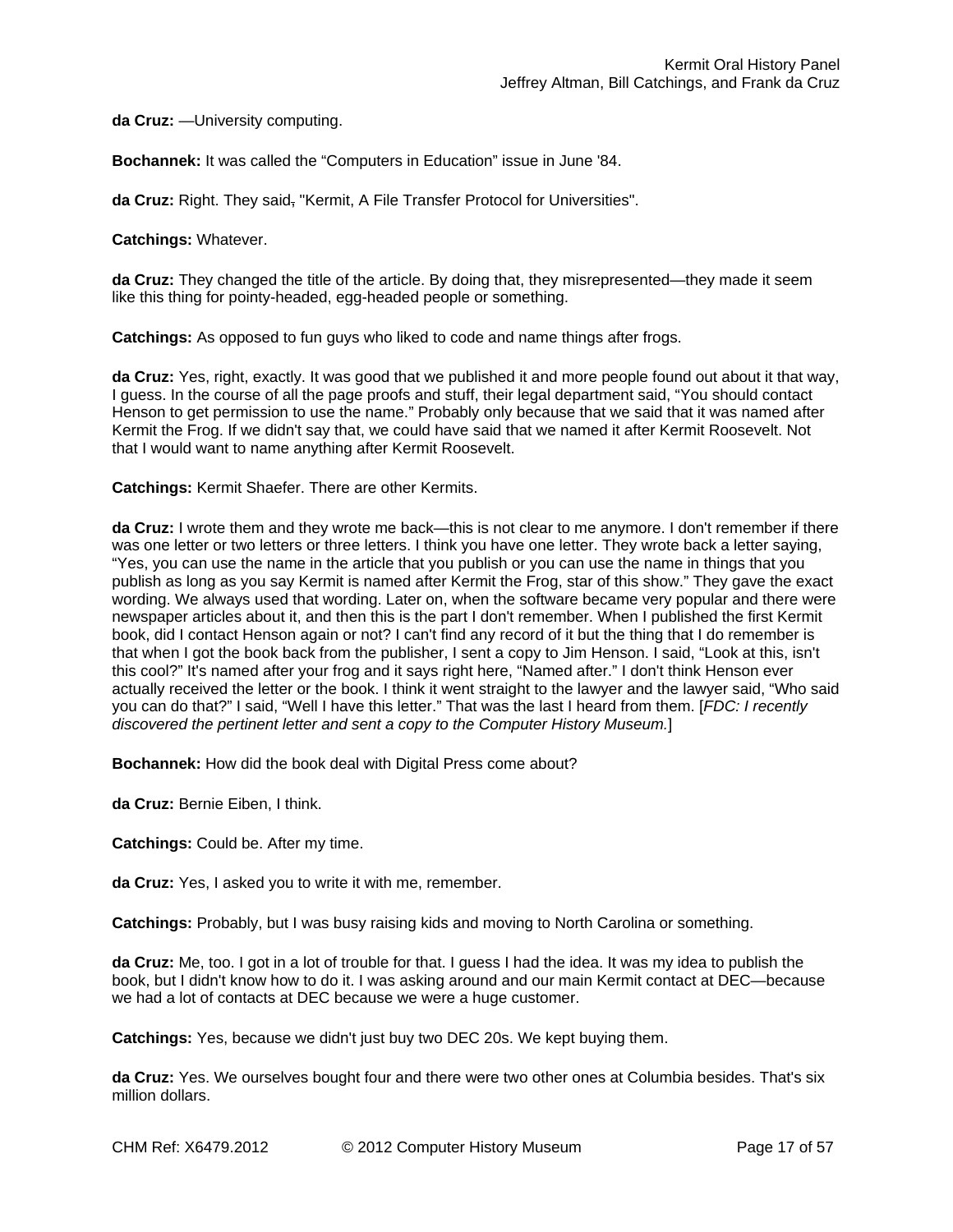**Catchings:** In 1980s dollars.

**da Cruz:** Yes. We'd go up to Boston and get the helicopter ride to Maynard or Marlborough. One time, they put us up in this crazy hotel. I don't think you were with us. I think it was me and Howard. It was like a medieval castle. Everybody was wearing Elizabethan costumes. I said, "This is weird." They'd make us ride in limousines. It was creepy. Aside from that, being there was really cool. Visiting the Mill; what a cool place to work. [*FDC: it was a mid-19th-century textile mill powered by a water wheel, with all its original wood flooring, interior brick walls, etc*.]

**Bochannek:** It was through a contact at DEC that you got to do the book?

**da Cruz:** Well, Bernie Eiben came out of nowhere. He contacted me when CP/M Kermit came out and he said he wanted to adapt it to the VT-180. After that, Bernie and I worked together very closely for years and years and years. E-mail flying back and forth constantly. I only met him once in person at a DECUS. He spoke half German, half English.

**Bochannek:** The graphics in the book are actually interesting, too. They're very whimsical. I was wondering if you could tell the story of that briefly; how the illustrations came to be?

[*FDC:* The illustrations were by George Ulrich, a well-known illustrator (and sometimes also writer) of children's books.]

**da Cruz:** They went crazy with the production of this book. It has features that you wish it didn't have, but they wanted it to be special. For example, they have words in green. I think whenever they write "Kermit," they put it in green. I said, "That might be a little crossing the line, a little too froggish." They started the chapter on the verso instead of the recto. All kinds of crazy things. They were always, "Oh, this is the latest in Swiss design." They would fly us up just to have conferences about the book. Did you know that DEC had an airline? I was going to say an air force. [*FDC: I forgot to mention that they also changed the title of the book from "The Kermit File Transfer Protocol" to "Kermit, A File Transfer Protocol" for "design reasons".*]

**Catchings:** I believe at one time it was supposedly the largest private airline or whatever in the country.

**da Cruz:** Yes, we flew on a Digital Airplane.

**Catchings:** I flew out of Teterboro up to Logan one time.

**Bochannek:** The book was part of the license agreement, though, right?

**da Cruz:** Not that book. That book was still written in the days when everything is free, except the book. I think there was even wording in the book about, "This will be open and free forever." I was very naïve in those days.

**Catchings:** He was very young, very idealistic.

**da Cruz:** It never occurred to me that Columbia could be so mean.

**Catchings:** I think that might be in that little thing.

**Bochannek:** How many people were working at—we're at about 1986 now, roughly?

**da Cruz:** Yes.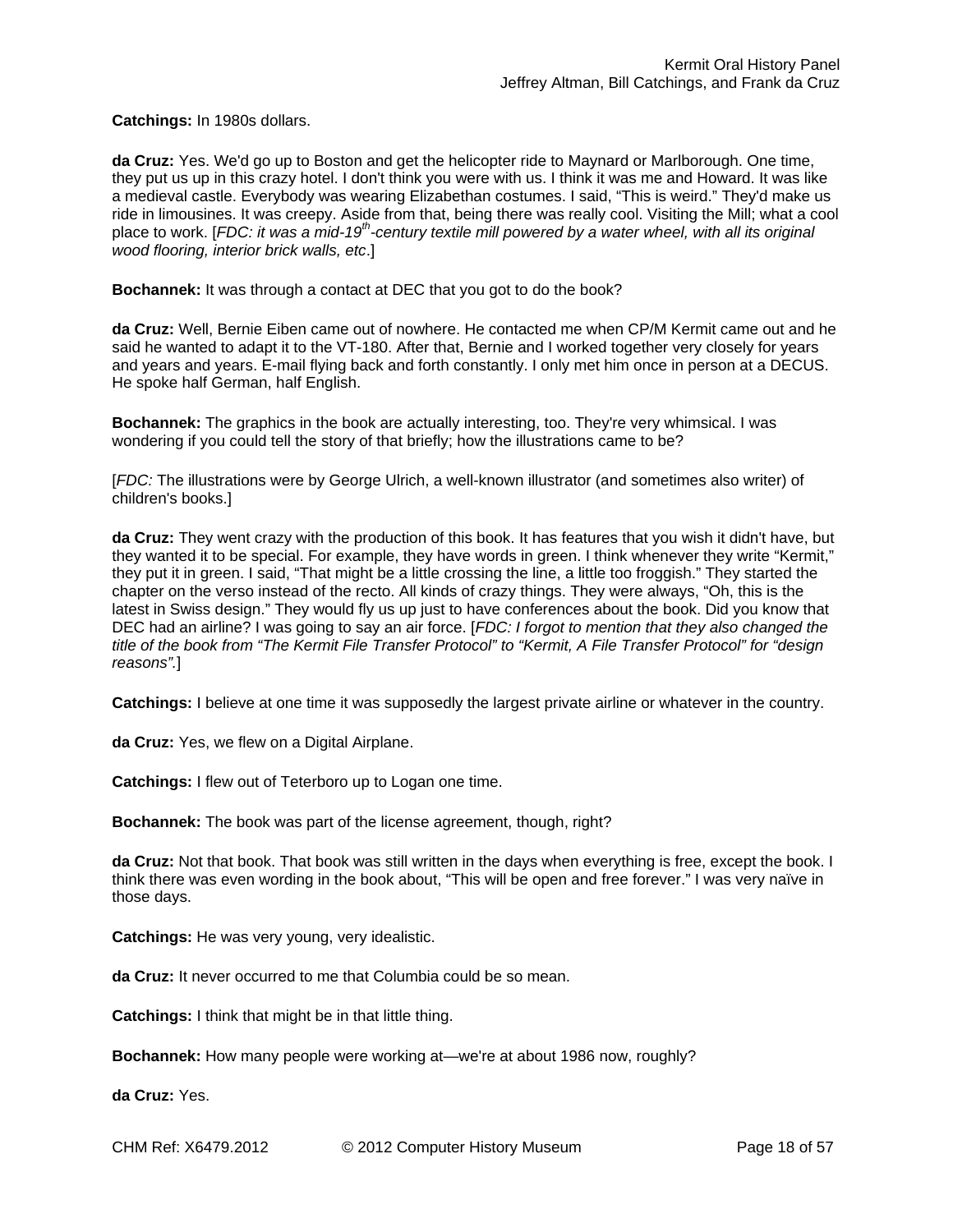**Bochannek:** How many people were actively working on Kermit in your department?

**da Cruz:** I guess Bill was gone by then.

**Catchings:** I left in May of '85. You still hired some of my relatives but I was gone.

**da Cruz:** Right. Four or five. It wasn't the Kermit group. It was the DEC-20 systems group but we were mainly working on Kermit.

**Bochannek:** Can you just give us the names of the people?

**da Cruz:** Bill Schilit, Jeff Damens. I don't know if they were all at the same time. Daphne Tzoar.

**Catchings:** Ken Rossman.

**da Cruz:** Ken never worked on Kermit.

**Bochannek:** When did Christine come in?

**da Cruz:** Eighty-six. By this time, it was such a big deal that people were—we said it was free. But how do you get it? You have to write to Columbia. We sent you a mag tape. We said, "You send us a blank mag tape and we'll put Kermit on it."

**Catchings:** They'd send all different size mag tapes and my job devolved into making tapes. I like to code, not make tapes.

**da Cruz:** Me, too. I remember a time when we had a party and the whole DEC-20 systems group and half the people from the other group were over in the machine room making tapes because we had such a big backlog. We had to clear out 200 tapes. We had all of the tape drives going for 24 hours.

**Catchings:** As we said earlier, they were finicky.

**da Cruz:** Somebody said, "This is ridiculous."

**Bochannek:** We're roughly in 1986. Kermit has become quite popular. There are many different implementations. The first edition of the book has been published. There's more and more staff busy copying tapes. [*FDC: We mailed tapes to most of the countries in the world. This is where I developed my "international postal addressing" skills, which are the topic of a fairly famous website, "Frank's Compulsive Guide to Postal Addresses."*]

**da Cruz:** We've reached the point now where we're going to have an actual Kermit project, instead of a bunch of people doing this, stealing time from their real job to do it. At first it was our real job. After a while we had other responsibilities.

**Catchings:** Install new DEC-20s.

**da Cruz:** Right. We had a user community of 6,000 people on the DEC-20s alone, always having to find some way to get more juice out of the computers. It's not relevant to Kermit especially, but we would make trips to Marlborough to talk to the engineers like Peter Hurley. We used to talk to him all of the time about things we could do to get more control over access because all of the resources were being swamped. They actually—there were a lot of things that went into TOPS-20 that came from us; either that we wrote the code for, or pushed the idea so hard that they accepted it. The management here was not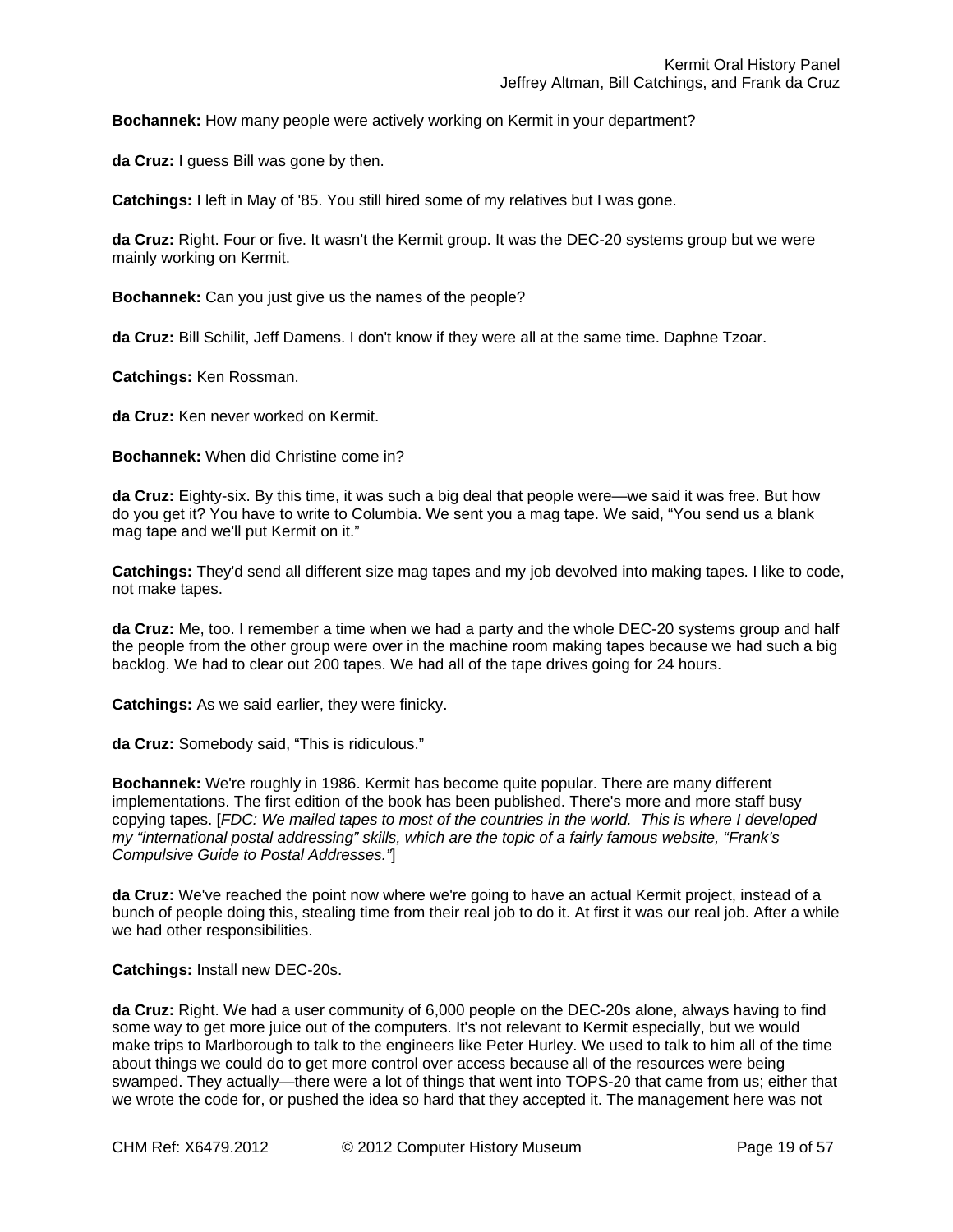crazy about seeing all of these system programmers packing tapes all day. We agreed that we would charge \$100 to send a tape and we would use the money to fund a production staff. We hired Christine as the business manager and she hired, I forget, one or two production people. We had the whole operation in the back room on the seventh floor [*FDC: which still had its power and raised floor from the days when it was an IBM Watson Lab machine room*]. We had a VAX-750 and a VAX-730 and some micro VAX's and tape drives and all of the stuff we needed. We moved the operation off the DEC-20s and we brought it—it wasn't totally on the DEC-20. We also cut tapes on the IBM mainframes because we had a lot of customers who had IBM shops. We could make OS tapes or CMS [IBM's VM/CMS operating system: Virtual Machine Conversational Monitor System] tapes on the mainframes. We still made DEC-20 tapes. We could also make TOPS-10 tapes on the DEC-20. We could make ANSI-[American National Standards Institute] tapes on the DEC-20 or on the VAX [*FDC: we wrote a number of tape writing, reading, and conversion programs, allowing us, for example, to write IBM mainframe tapes on the VAX*]. They [the Kermit production and business staff] took orders. They kept the database. They did the customer relations and all like that. [*FDC: They also did first-level tech support, and passed along any cases they couldn't solve to the developers.*] It was really successful. Like I said in the e-mail, I thought that charging \$100 per tape—

**Catchings:** Would make them go away.

**da Cruz:** Yes, right. Exactly. Then we could stop bothering with this so much. It was really nice that so many people wanted it but it was kind of a lot of work, also. [*FDC: To state it more clearly, I never thought anybody would pay \$100 for us to make them a tape. I was very wrong. By August 2003 we had fulfilled 15307 tape orders, 92752 diskette orders, 5524 Kermit 95 shrinkwrap orders, and 28260 book orders. All this is mail order. After 2003 most of revenue came from Kermit 95 and C-Kermit bulk licenses.*]

**Bochannek:** There were four or five different tapes, too, depending on what exactly you wanted.

**da Cruz:** We were using 1600 BPI 9-track tapes which hold, I forget how much, 50 megabytes, something like that. At first, it all fit on one tape. As we got more and more Kermit programs coming in and more documentation, we had to go to a second tape and then a third tape and then a fourth tape and then a fifth tape. By the time we finished with tapes, we had five tapes. To this day the Kermit distribution is—the file naming conventions and the groupings were by tape. First, there was a tape for everything. All of the file names had to be not only unique, but when a Kermit version had multiple files, they had to start with a unique prefix so they would be grouped together. Then, when we went to multiple tapes—and also file names had to be no longer than a certain length because some operating systems could not read long file names. Furthermore, some tape labels couldn't have long file names. We had to conform to all of those restrictions. All that started tapering off around 1990, I guess. Of course, when the books came out, we started selling the books as well as the tapes. We also sold disks, diskettes, different kinds of weird media tape like TK-50 tape cartridges, whatever that we could make that people wanted. In 1985, I started working on C-Kermit. I was telling Bill about how when he wrote CP/M-86 Kermit that he wanted to make a new paradigm for writing Kermit software so that it would be modular and it could be easily adapted to different platforms but he didn't remember. I did the same thing with C-Kermit. I wanted to make it modular so you could plug-and-play the different pieces and have it on different platforms. You could even put different applications on top of it and use the low-level I/O. I don't think anybody did that, but they could have. Or to use the command processor for some other application, things like that, which, again is another DEC-20 command processor. I wrote it from scratch so I wasn't stealing code from anybody. [*FDC: Ironically, I managed a project in the mid-1980s where we implemented the DEC-20 command parser for UNIX, mainly for use in the MM (mail manager) program, but I wound up not using it in Kermit because it was too complicated.*] I don't even see what the point is in stealing code because you never can really understand somebody else's code. It's just easier to write it yourself because then you understand it. In my experience, there're very few people who have a talent for working with somebody else's code. Some people are very good at it; like Jeff, for example. There was a guy who used to work for me named Chris Ryland. He was a really interesting guy. You remember him?

**Catchings:** Yes, the Imagen printers.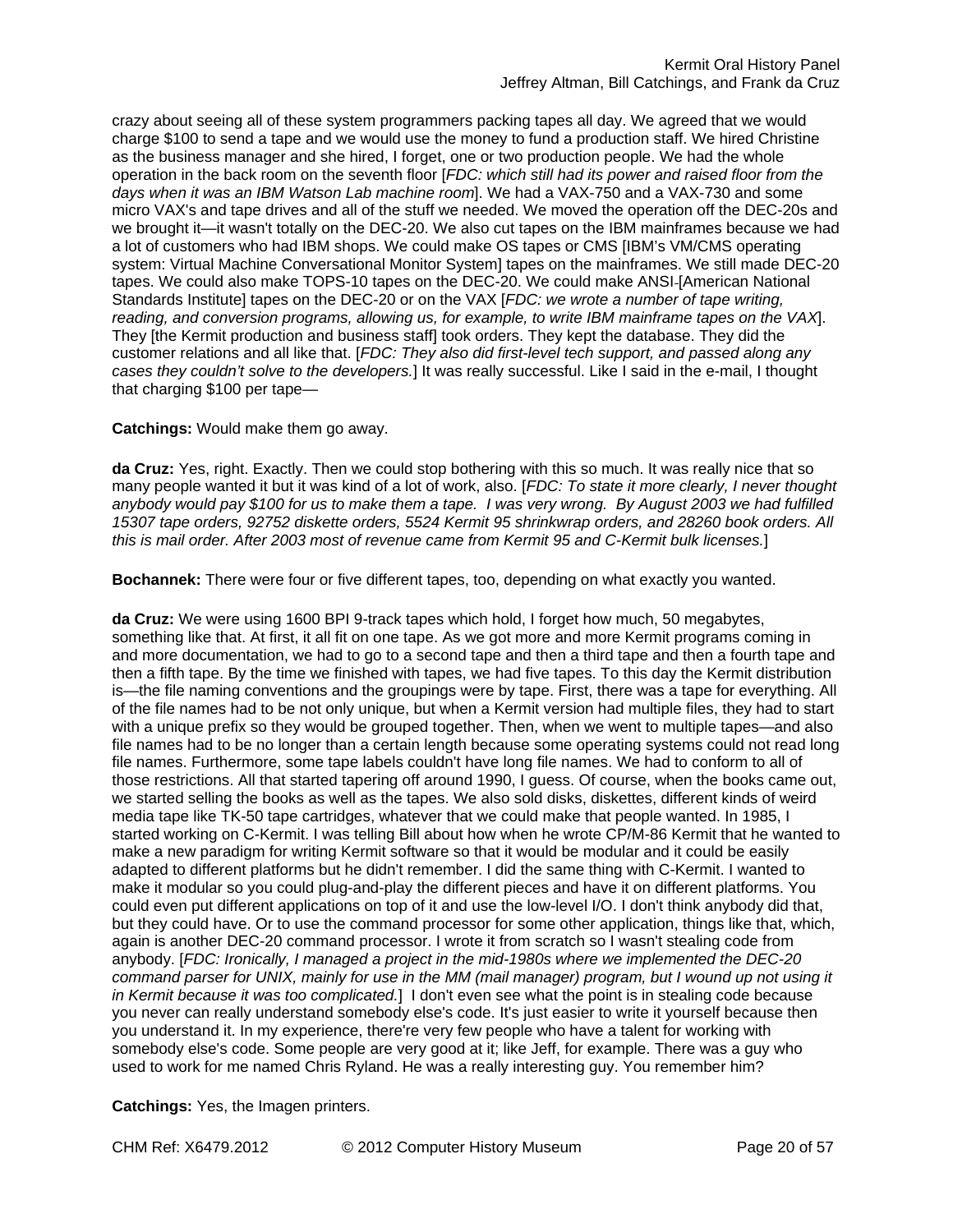**da Cruz:** He came from Harvard. He was the first person who came here that knew all about this world of the ARPANET and all of the cool stuff that was happening at all of these other universities. He's the one who introduced us to all of that. He could take any software that anybody wrote and kind of understand it completely in a very short time and then do whatever he wanted to with it. But I'm not very good at that.

**Bochannek:** C-Kermit was primarily targeting which platforms originally?

**da Cruz:** Unix and VMS.

**Bochannek:** Unix and VMS. There was an earlier Unix Kermit as well, correct?

**da Cruz:** Yes. The earlier Unix Kermit was—how Kermit works is there's one on the local computer and one on the remote computer. The one on the local computer has to be not just the file transfer program. It has to be a terminal emulator. It has to do all of the I/O. Whereas, the one on the far end only has to do file transfer and it doesn't have to do I/O at all because it just uses standard input and standard output. That's what the original Unix Kermit was. It was the far end and it basically just implemented the file transfer protocol. It was written by Bill, I think.

**Catchings:** I know I wrote some sort of Kermit in C.

**da Cruz:** Two guys from the computer science department and three other guys from here. It was just the minimal Unix command line program where you just say Kermit dash this dash that dash that, no interaction, nothing at all, just the bare minimum. C-Kermit was supposed to pick up where DEC-20 Kermit left off. For many years, we said the DEC-20 Kermit was the definitive Kermit program. The test of any other Kermit program was, "Did it interoperate with the DEC-20 Kermit?" But then DEC-20s disappeared. Unix was the next thing and to some extent VMS.

**Bochannek:** How did you guys feel about that change since the DEC-20s were so well loved?

**da Cruz:** Well, we were bummed out. To this day, every time I am doing something I try to do it the DEC-20 way that was so perfect and, "Oops, it's not the DEC-20 anymore." You have to go through some annoying other way of doing it. Some people were very bitter about it, that DEC just cancelled the DEC-20 and tried to get everybody to swallow VMS.

**Catchings:** Which was totally different as far as?

**da Cruz:** Yes.

**Catchings:** They may have seen it as a similar, but it was totally different.

**da Cruz:** Yes. We weren't like that. We just ignored it. We went straight to Unix.

**Bochannek:** But on DEC hardware.

**da Cruz:** On DEC hardware, because all we had to do was take out the DEC-20 and put in a VAX 8650 or VAX 8700 and plug all of the same peripherals [and networks] into it [even DECnet].

**Bochannek:** Now, at this point, we tried to talk about that a little bit earlier and you said that maybe this is the better time frame to discuss the whole licensing aspect. You have to somehow fund the staff that is doing the tape copying and so forth. What was the agreement within the university? What other funding sources were there?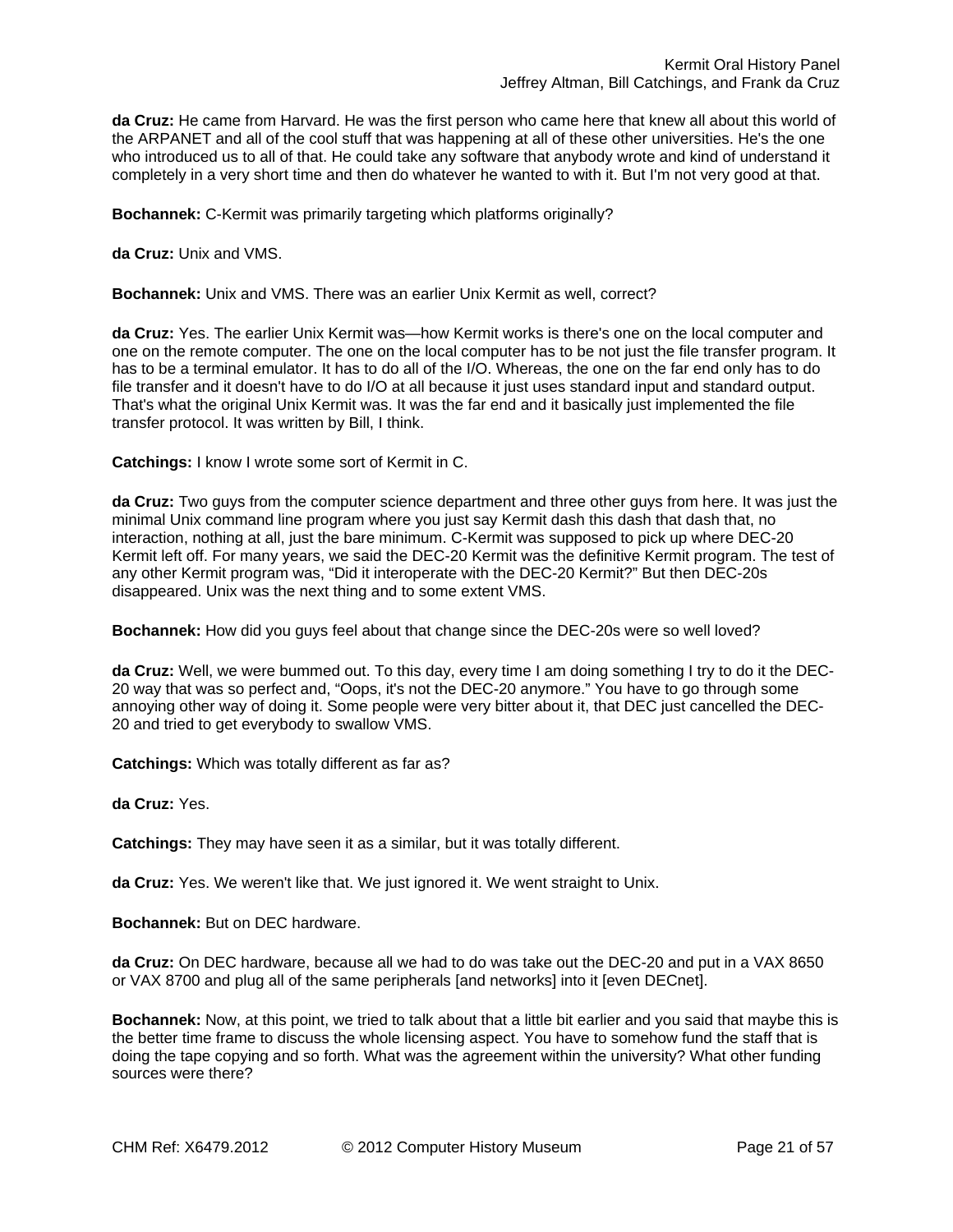**da Cruz:** There was no funding source except for income that we generate from outside.

**Bochannek:** What about any sort of corporate funding?

**da Cruz:** The only corporate funding we ever had was—it wasn't funding per se—it was a C-Kermit corporate-wide license to Hewlett-Packard from 1994 until the end. It was \$10,000 a year. It wasn't really enough to pay for even a small fraction of one person.

**Bochannek:** You mentioned earlier that maybe ideology didn't necessarily play a huge role but you also talked about how you just wanted to share the software because it was just what you guys did. You wrote the code. You shared it.

**da Cruz:** We were paid. We were paid to write software. No skin off our nose. Even better if other people take it and use it and help to improve it.

**Catchings:** I think in that era the thought that the university would make money off of—it's so different now where the universities are all patenting things and they've got half of this company. I think back in that era, I don't remember—how could a university generate—maybe I didn't think hard enough. At that time, it just seemed like an odd thing that a university would try to make money off code.

**da Cruz:** Oddly enough, Columbia did have an office that was in charge of such things, patenting things.

**Catchings:** I didn't know where they were.

**da Cruz:** Neither did I. I heard about them and every once in a while somebody would mention it to me; they'd say, "They want to talk to you." I'd just hope they would forget and they did. I never saw them until the end. I'm not allowed to talk about that, but it wasn't pleasant.

**Bochannek:** With whom did the peaceful use clause originate? Was that you, Frank?

**da Cruz:** Me.

**Catchings:** That would be Frank.

**Bochannek:** Okay.

**Catchings:** No argument there.

**Bochannek:** Can you talk a little bit about that?

**da Cruz:** Nobody really complained to me about it. Then, I told you in the e-mail of the episode where a company turned it to their own advantage.

**Bochannek:** This is the Pentagon contract where Kermit was actually specified and a subcontractor was trying to use Kermit in the bid. I believe that's the story.

**da Cruz:** Right. No, Kermit wasn't specified in the bid. They just wanted something that did what Kermit did. Kermit was the obvious choice because it was free. Then, some company could come and—I don't know—package it or something. I'm not sure what would have happened. They would have had to come to us and we would have made some arrangement.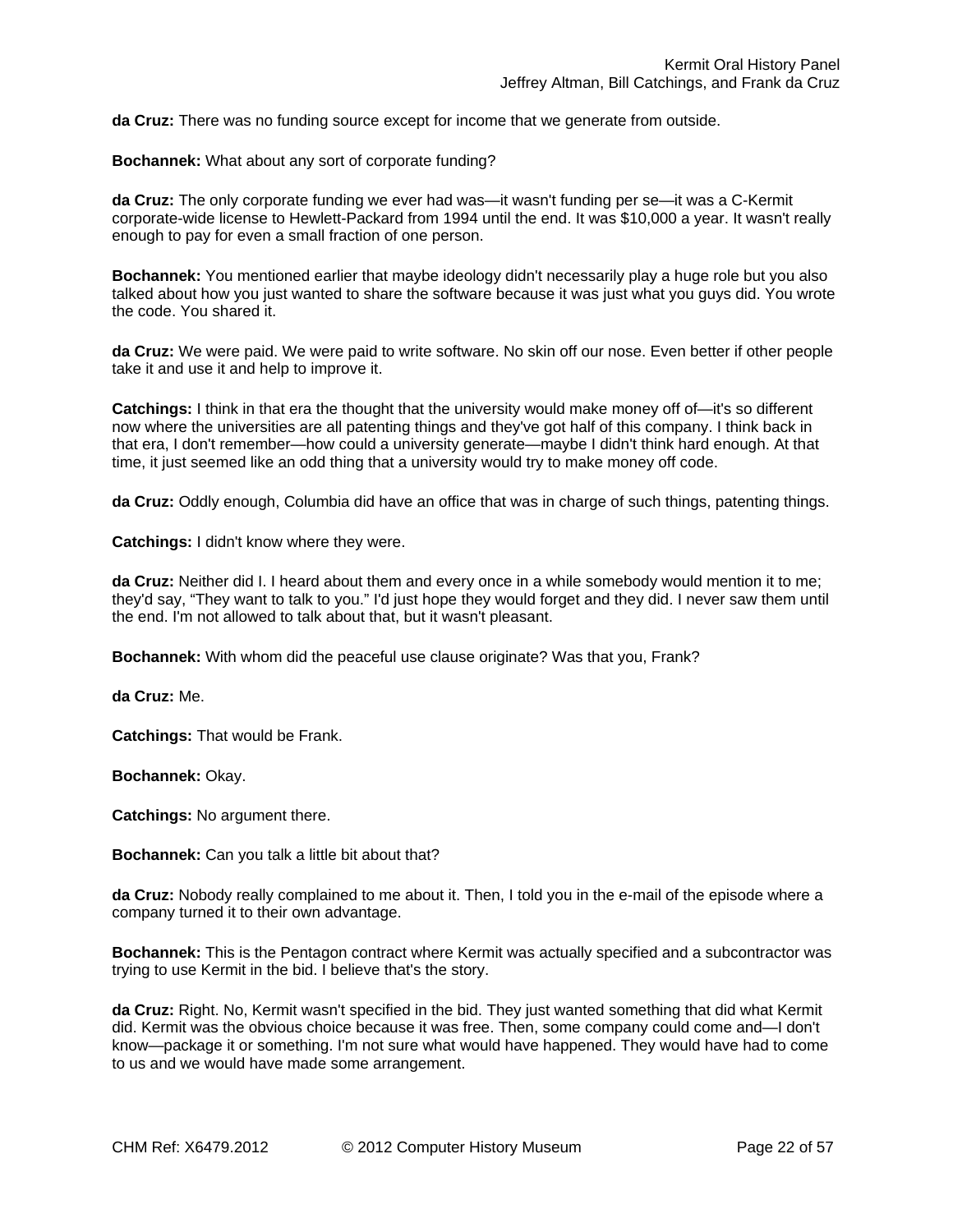**Bochannek:** What about commercial data communication software packages that did include a Kermit file transfer option? There was a license agreement with you? Or did they just specify what it said in the book as the protocol?

**da Cruz:** Even before there was a book, we had the protocol specified online. Anybody could read the protocol and they could implement it. I don't know if that was a mistake or not. In a way, it made it more popular but in another way it hurt us because the third party implementations were almost without exception awful. [*FDC: To be more precise, there is a basic protocol specification, the minimum which MUST be implemented, and then there are a lot of performance enhancements that are optional. Third parties would implement only the bare minimum. Which, if implemented correctly, was exceptionally robust but also quite slow. Many people saw only these minimal implementations and concluded that Kermit protocol was unbearably slow, even though the Kermit Project implementations are as fast as or faster than anything else and at the same time more robust and "featureful."*]

**Catchings:** It was mostly a checkbox. They wanted to say supports Kermit.

**da Cruz:** Exactly. Since so many people used those, especially the BBS people who bought these packages—whatever they are called?

**Altman:** Procomm, Softronics.

**Catchings:** Telix.

**da Cruz:** Right. They would use the Kermit protocol in some places because it was the only one that worked but it was so slow or buggy that they just said, "This is horrible, why would anybody ever use this?"

**Bochannek:** We talked about more and more people using it and more and more different platforms. I believe in one of the *Kermit News*, I was reading about a collaboration between some of the local universities and how it sounded like you worked fairly closely together with some of them. Let me ask you about the perception of the user community of themselves; was there a sense of, for lack of a better term, a "Kermit brotherhood?" Did everybody sort of feel like they belonged to this group?

**da Cruz:** You mean end users or developers?

**Bochannek:** Either way.

**Catchings:** This could be where he gets a chance as somebody who was one of those Kermit groupies.

**Bochannek:** Yes, let's ask Jeff.

**Altman:** Yes, I think there are two perspectives. When I first was exposed to Kermit, I wasn't exposed to it as Columbia at all. Stony Brook had completely rebranded MS-DOS Kermit. If you wanted to get a version of Kermit that worked with the Stony Brook modem pool or on campus communications, there was a particular distribution that inevitably was years out of date, had very bad, poorly written scripts. From a direct end user perspective, you probably didn't—unless you were part of DECUS you probably weren't interacting with Columbia on most campuses that were using Kermit. You were interacting with the local campus technology group and help desk, which certainly hurt the Columbia effort in many regards because none of those users ever bought a book. [*FDC: By this point Kermit book sales were a major source of the revenue that supported the Kermit Project*]. None of those users ever bought software. The campuses weren't paying for licensing for the software that they were redistributing.

**da Cruz:** Of course, we didn't ask them to.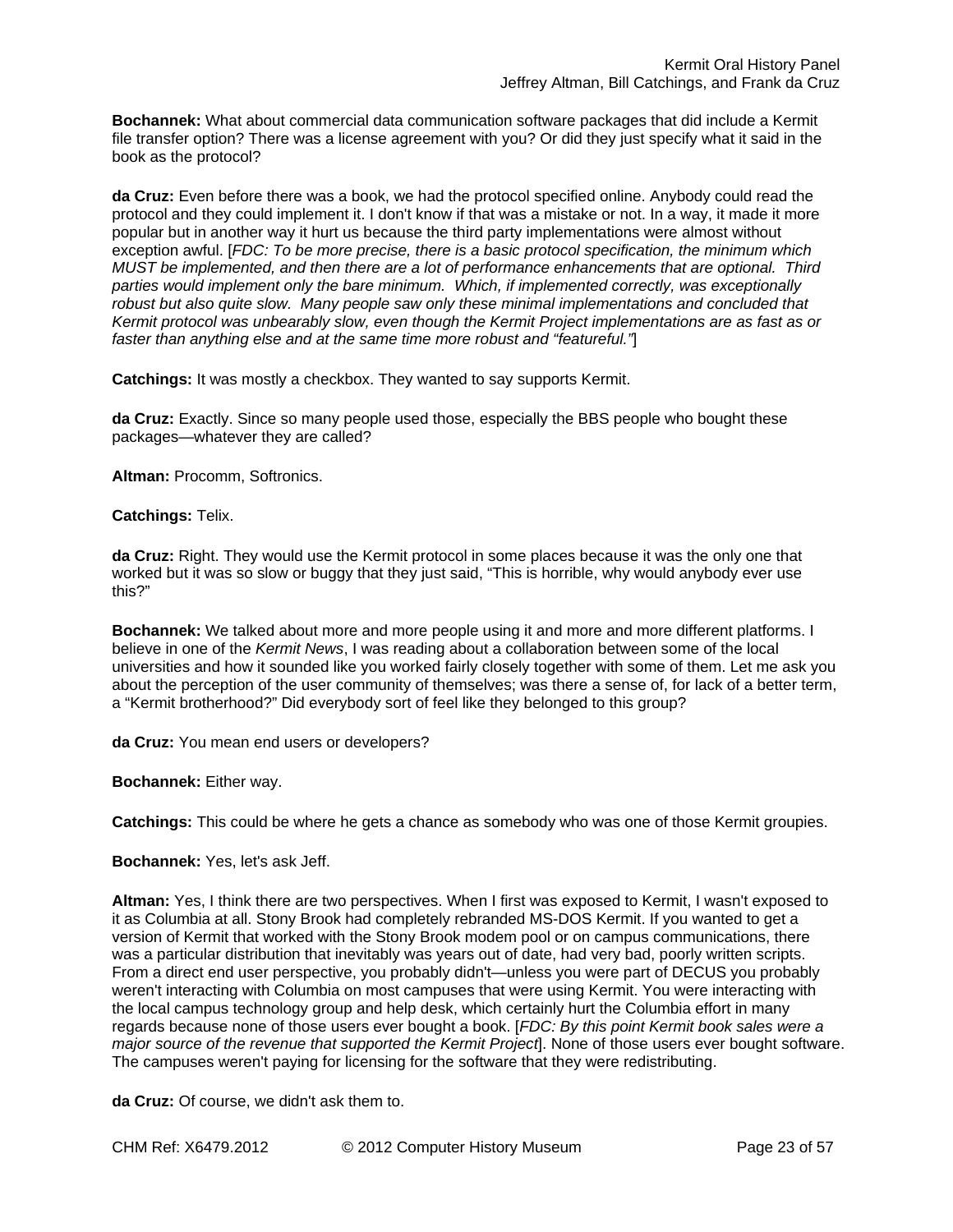**Altman:** Which was all fine. From that perspective, I think there was a significant disconnect between the user community and the people who are developing the software. I think there was a huge transition between the early eighties and the late eighties from the perspective that in the early eighties everybody was interested in getting Kermit on to new platforms. There was a lot of direct communication with Columbia. The lack of networks between campuses meant that if you wanted it you had to pick up a phone or send a letter?

**Catchings:** Or send out an e-mail.

**Altman:** You could have sent e-mail through BITNET or what have you eventually. But a lot of the international communications were done through postal services. There was a broader connectivity between the end users or at least the system administrators and Kermit central.

**da Cruz:** Yes, you have to look at the book, The Matrix by John Quarterman, the crazy ways that people had of getting to some resource that they needed somewhere on this multiplicity of networks that had all kind of hokey little gateways like the one we had here at Columbia between BITNET and DECnet.

**Catchings:** Well, whatever our local university DECnet we called it.

**da Cruz:** CCNET. You could send mail from anywhere on BITNET to any of the DECnet network that we had with a bunch of different universities like CMU and Stevens Institue of Technology.

**Catchings:** Somebody had an ARPANET on theirs [*FDC: It was Carnegie-Melon*]. You had to have these weird e-mail addresses with colons in them, I think.

**da Cruz:** Right. Source routing in e-mail addresses. [*FDC: This is a whole topic in itself, covered pretty well in Quarterman's book.*]

**Bochannek:** It seems like even though Kermit is such a nice handy name for the tool, the protocol, the software—the community that I'm not sure other than a very small core of developers—people who did the work on other platforms or end users really thought of themselves as a community in this sense? From the Kermit digest and the Info Kermit mailing list, it seems like there's definitely some sense of that going on but maybe not in the large.

**da Cruz:** It's more developers than end users.

**Catchings:** Yes, and that would have been a community of 100 people on the order of as opposed to—I mean, there was thousands—I don't know if there were millions but there were thousands and thousands and thousands of people who were using it, but the developers was a much smaller—?

**da Cruz:** Somewhere between 100 and 500. I think in the first edition of the C-Kermit book, I tried to list everybody who contributed to just the C-Kermit code and it was three pages.

**Altman:** By '93, the OS/2 version had 50,000 downloads on what was the Internet at that point which was a ridiculous number for this program. It's a utility program that provides terminal emulator and a scripting language and a file transfer over networks. How many people could there be that actually would want terminal emulation in the age of AOL and CompuServe.

**da Cruz:** Well, it's really hard to wrap a young mind around the fact that up until about 1995, everybody who used computers was completely comfortable with text. Secretaries. I'm not denigrating anybody, but every single person who worked at Columbia or was a student or faculty or supporting staff who used computers, they dealt with command line processors. So how hard can it be? Then, suddenly, like a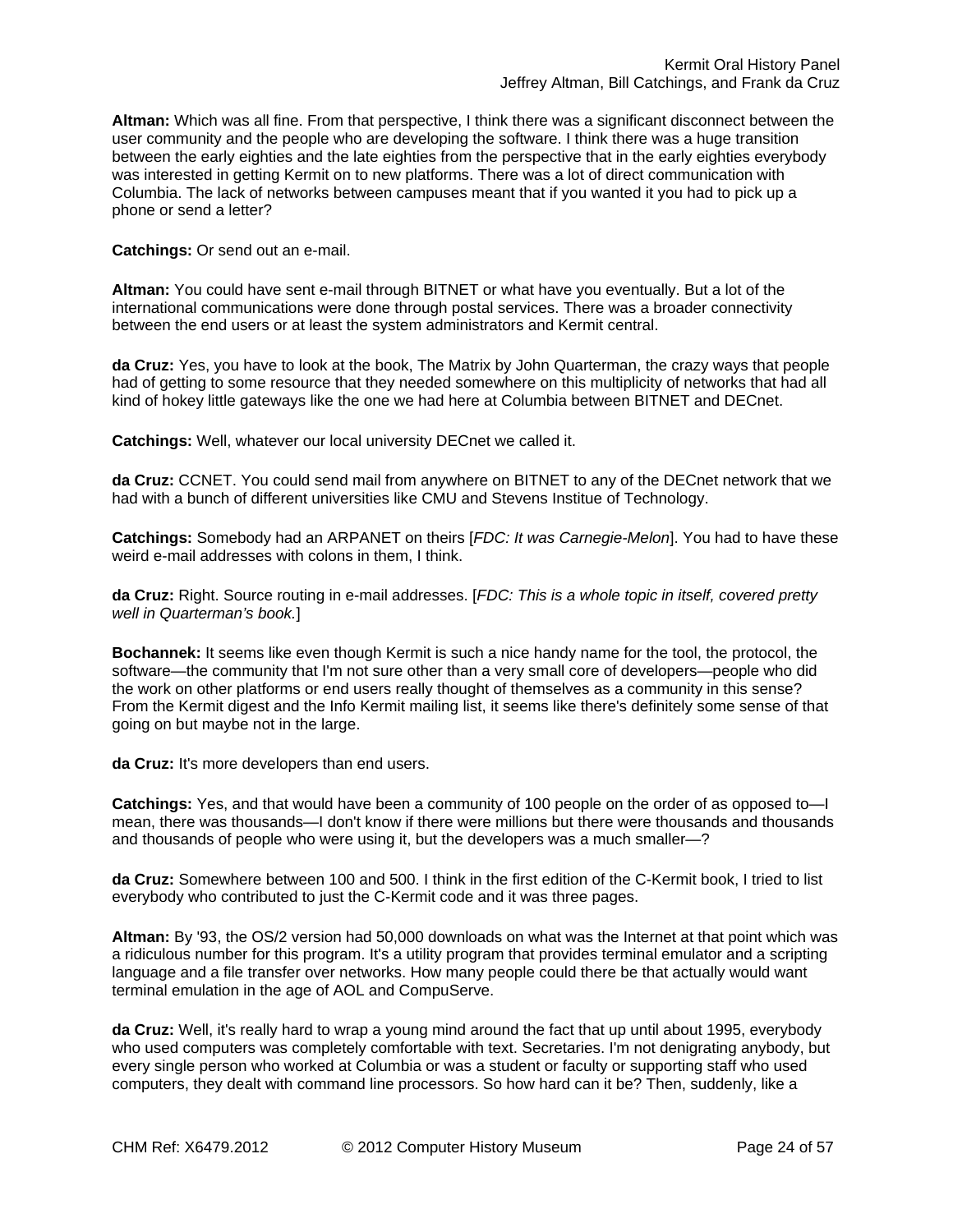switch being flipped, it's like you can't even mention them without hoots of derision. People refused to deal with them. Microsoft goes out of its way to hide command.com so nobody can find it.

**Altman:** I think that's an important point; at Stony Brook, for example, from '86 on the entire mail system was on the VAX. If you wanted to interact on campus mail, you didn't use Kermit for file transfer. You used Kermit because Kermit was the terminal emulator that got you from your PC on your desktop to all of the campus computing services.

**Bochannek:** This is a good opportunity to get back to a question I asked in the very, very beginning and I don't think we answered which is the definition of what is Kermit? We talked about the protocol. We talked about a file transfer program. Now, we mentioned the terminal emulation. We haven't talked about the scripting language yet. I think you, Jeff, in the e-mail mentioned the Swiss Army knife.

**Altman:** Yes, well, from my perspective, it was not only a Swiss Army knife it was also a lab. By the time we were done with Kermit 95, obviously we had serial support. We had Named Pipe support. We had LAT support. We had raw NetBEUI [Network BIOS (Basic Input/Output System) Extended User Interface] implementation. All of the TCP-based protocols that you would use to connect, whether it be R [remote] shell, R [remote] login, Telnet, SSH [Secure Shell], FTP [File Transfer Protocol], a variety of raw SAFI [ph?] connections. We implemented our own—tried to get brought to the IETF [Internet Engineering Task Force] a Kermit daemon service. [*FDC: Note that Internet application-level protocols such as Telnet, FTP, and HTTP were also defined in secure versions, using Kerberos IV, Kerberos V, SSL/TLS, and other security methods and these were supported by C-Kermit and Kermit 95.]*

**Bochannek:** The IKSD [Internet Kermit Service daemon].

**Altman:** The IKSD provided a more secure and, in fact, a more efficient file transfer protocol than FTP. It's scriptable on both ends. [*FDC: IKSD is recognized as an Internet protocol by the IETF, specified in RFCs 2839 and 2840.*]

**da Cruz:** And more flexible and it does a hundred things that FTP doesn't do. People won't even use FTP any more because it's "too complicated". Now they only use HTTP [Hypertext Transfer Protocol] to transfer files, which doesn't do anything except send the raw bytes back and forth. [*FDC: Ditto for SSHbased protocols like SCP and SFTP—in all these cases there is no character-set or record-format conversion like Kermit does for text files, and very little, if anything, in the way of selection criteria, collision options, etc.*]

**Altman:** Well, a lot of that has to do with the fact that HTTP ports are the only ports that are open on it. Now, in fact, the Internet is in many regards—you can flag it down to one port number. Everything you want to do is tunneled over HTTP and then proxied on the back end.

**da Cruz:** It's really ironic. We started out with this huge diversity of computers. We had to really think hard about how to make them communicate effectively with each other by taking all of their characteristics into account—

**Catchings:** Characteristics slash quirks.

**da Cruz:** Yes. Arriving at what we call common intermediate representations for data. Formulating actual standards so that you have this well-defined representation for data. Then you have everything that's different. If it knows how to translate between its own formats and the common one, then anything can communicate with anything else. Now we just don't do it anymore. It's like, "Okay, I'm on a Mac and you're on a PC, so I'm going to send you this thing but I have to put it in this kind of archive but you don't even know about that kind of archive." If you can unpack the archive, all of the files are in Mac format instead of PC format. Somehow you have to find some other utility that knows how to decode the Mac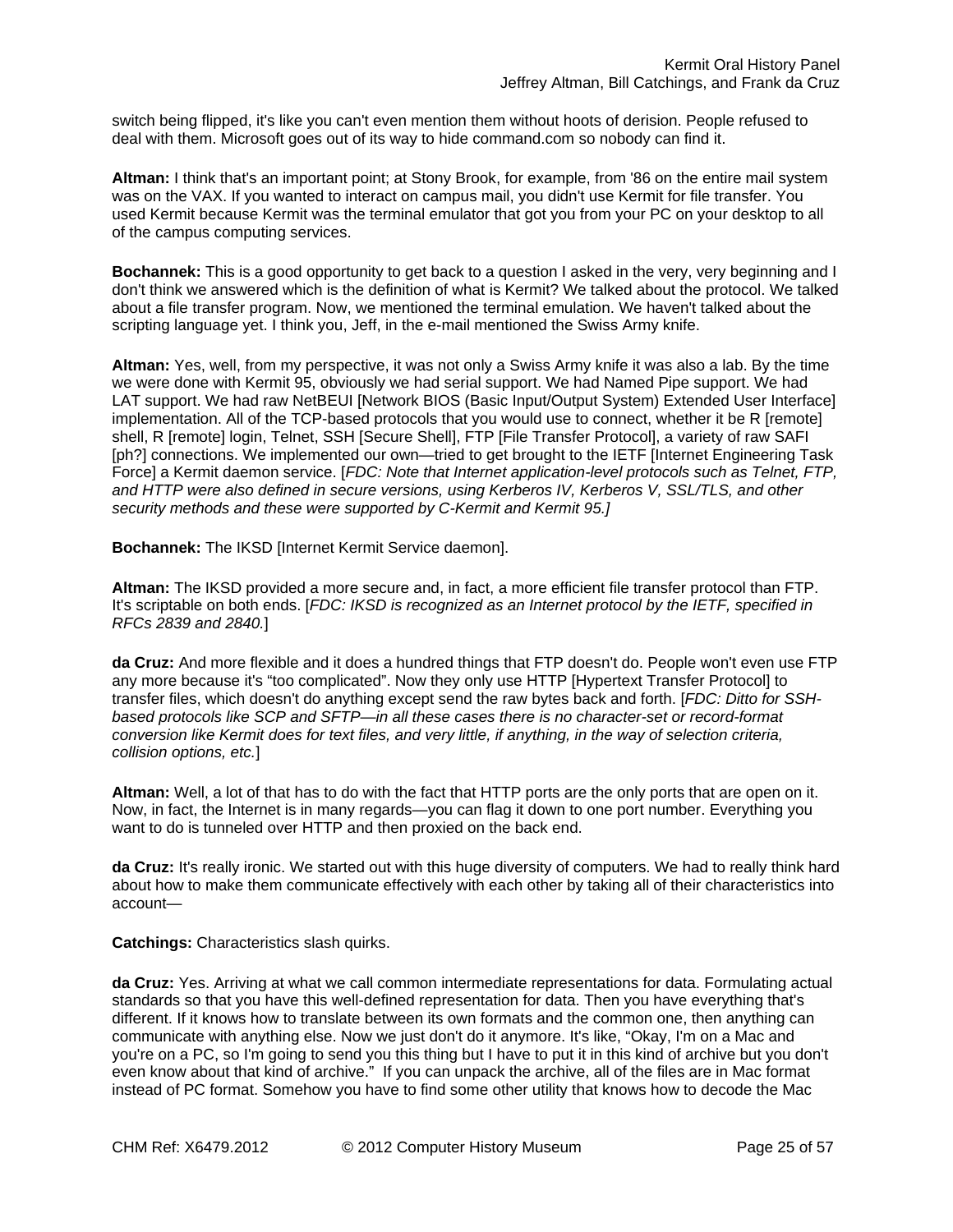files and put them in PC format. It's crazy. Kermit does all of that in the act of transferring the file, automatically.

**Bochannek:** The file attribute extension that wasn't in the original Kermit; is it correct that that came from Brian Nelson's PDP-11 implementation of Kermit with the different file format attributes?

**da Cruz:** Well, I designed it. I think he implemented it first.

**Bochannek:** That was one of the things I thought was interesting is in the original Kermit documentation, for example, in the Byte article there's the explicit point made that Kermit will not convert different file formats for you. Then the later versions you can negotiate file attributes and different formats based on what platform you're on.

**da Cruz:** Right.

[*FDC: Actually, Kermit always did convert text-file formats between unlike platforms; e.g. between recordoriented EBCDIC and stream-oriented ASCII. A common intermediate representation for text files was part of the protocol specification from Day One. What was meant by not converting different file formats applied to application-specific file formats like Word, Excel, DB2, etc.*]

**Bochannek:** That seemed to me as sort of a shift in how you thought of Kermit.

**da Cruz:** Well, I think we always thought of it as being an extensible protocol.

**Catchings:** Yes, of all of the things in terms of you, I, whoever did it, that we did right was to make it a negotiated protocol up front as opposed to most of the other things you talked about. FTP works the way FTP works. You decide binary whatever, that's it. Kermit was always a negotiated protocol which would work with the lowest common denominator. If the other guy knew how to do it you could make it work as well. To me, that's the big design choice we made that was right. [*FDC: Just to clarify by an example, the file sender might say at the very beginning, "I would like to compress the data during transfer" and the receiver can say "Yes, please do", or "No, please don't" or "What??? I never heard of that", thus ensuring that the receiver will understand and properly decode the encoding method used by the sender, and then in the general case, advanced options—e.g. for speed—will be used if both sides support them.*]

[*FDC: Interesting sidelight: Later versions of FTP protocol have incorporated feature negotiation.*]

**da Cruz:** Yes.

*<coughing; question starts at 0:46:16>* 

**Bochannek:** Speaking of the extension and extensibility of Kermit, not the protocol level but at the application level, it seems like the work Joe Doupnik did for MS-DOS Kermit really advanced.

**da Cruz:** Yes, I want to spend some time on Joe Doupnik. He moved Kermit to a whole new level. We wrote MS-DOS Kermit here and we developed it up until version 2.27 as I recall. It was through a succession of people that I mentioned already. Then, I forget exactly what happened. Maybe it was Jeff Damens who was the main guy at that point and then he left.

**Catchings:** Yes, he left some time around there.

**da Cruz:** Probably we had let it lie for a while. All of a sudden, I get e-mail from this guy. He's a professor of astrophysics at Utah State University. He says he has these suggestions. He said, "I wrote this code and I made these changes." That began a relationship. The missing ten years between Bill and Jeff, I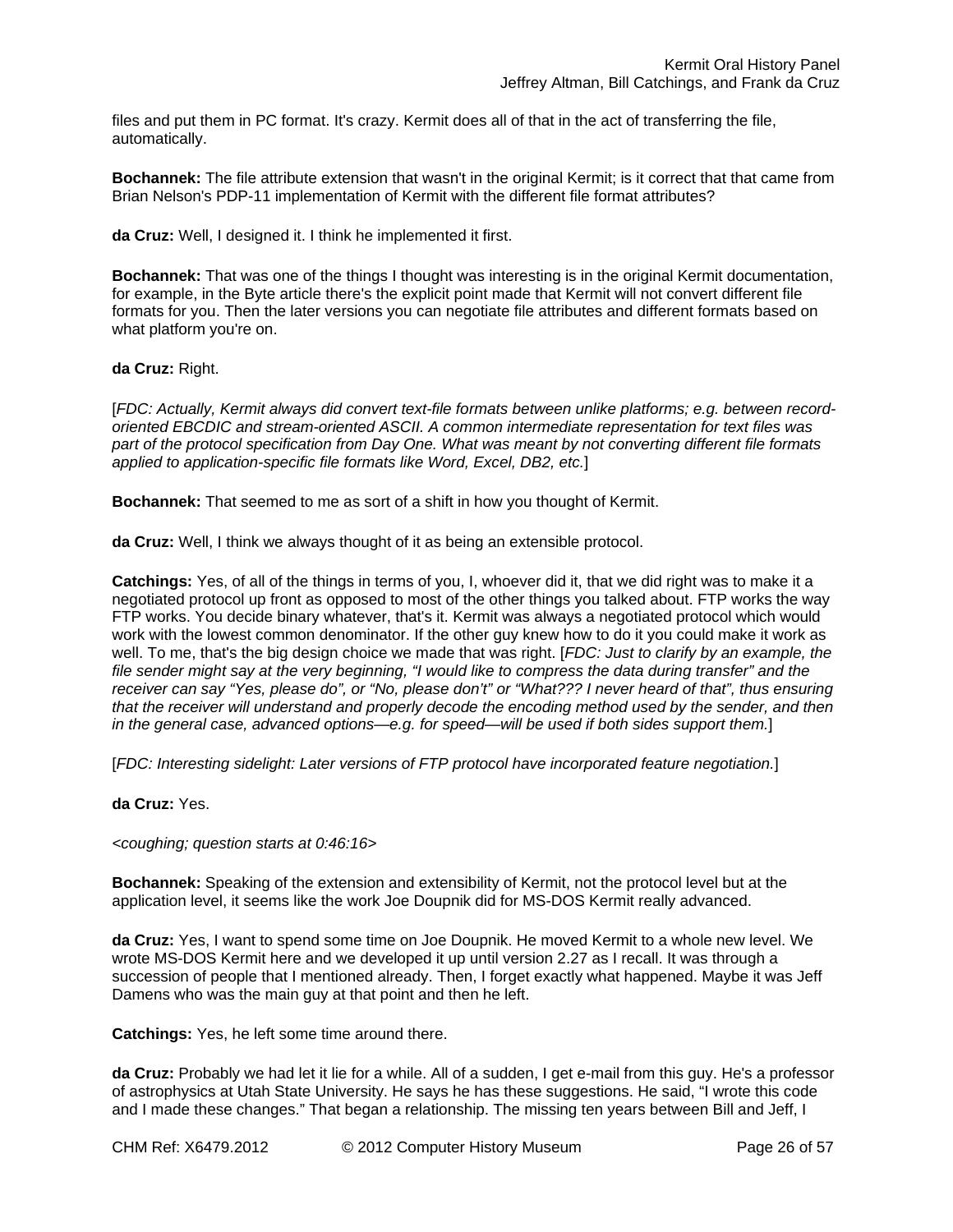worked on a daily basis with Joe to design new protocol. We did Sliding Windows, for example, which is really complicated, more complicated for Kermit than it would be for something like X25 because for all of its layering Kermit isn't really a network. It's a point-to-point protocol that has to take a lot of quirky things into account about the transparency and so forth. It took us a couple of years to get it right. I was working on C-Kermit and he was working on MS-DOS Kermit. We'd send versions back and forth and we'd beat them to death and find something or think of some way to make it go faster. That was just one thing. Yes, he contributed a lot to the protocol. More than anything, he made MS-DOS Kermit into an amazing piece of software that fit into this little teeny computer. The thing that I always say to everybody, and I've already said to you lots of times, is he implemented an entire TCP/IP stack with Telnet protocol and put it into MS-DOS Kermit so it could be a Telnet client as well as a serial port program. He put in all of those other PC networking things, as well, that were important to him, Novell things mainly. It still fit on a floppy disk. Can you believe that? Nowadays, the average computer program is 30 megabytes.

**Catchings:** I was going to say a floppy disk in those days was 440 kb or something.

**da Cruz:** Well, a 3.5-inch rigid disk, so it was 1.1 megabyte. The whole thing fit on that [complete with documentation, code pages, key maps, scripts, and all sorts of other things]. It was enormously popular. It was really popular. Christine wrote the manual. We must have sold 100,000 of those manuals. [*[FDC: Interesting sidelight: Later versions of FTP protocol have incorporated feature negotiation.*]

**Bochannek:** Could you say Christine's full name, real quick.

**da Cruz:** Gianone. The book was also picked up by AT&T [American Telephone and Telegraph] and IBM. The book had the disk in the back.

**Bochannek:** Translated quite widely, too.

**da Cruz:** It was published in German and French, as well.

**Bochannek:** I believe there's a Japanese version.

**da Cruz:** And Japanese. That's not a translation. That's a rewriting—it was written from scratch but about the same program [*FDC: by Dr. Hirofumi Fujii of the Japan National Laboratory of High Energy Physics in Tokyo, and his co-author Fukuko Yuasa. "MS-Kermit Nyumon". It was about MS-DOS Kermit on the NEC PC9801. A truly remarkable computer; Hiro showed it to me once. It's just MS-DOS, which, face it, is pretty primitive. But its keyboard driver! It allowed Japanese Kanji and well as Katakana to be entered from a Roman (QWERTY) keyboard, learning from the typist and building up a knowledge base over time. This was in 1987.*]

**Bochannek:** Now, is it the MS-DOS Kermit where Kermit really acquired terminal emulation as a central feature? Were there other Kermits where it had?

**da Cruz:** No, from day one. CP/M Kermit was a VT-52 which is the easiest terminal on earth to emulate. [*FDC: PC Kermit, later to be MS-DOS Kermit, started out with VT52 emulation but had VT100 and Heath terminal emulation added, before Joe took over.*]

**Altman:** What I would say about MS-DOS Kermit is that it was the first Kermit application that had the VT-220 implementation and the VT-320 implementation. It was so fully feature functional that you could replace a real DEC terminal for VMS applications with it.

**da Cruz:** Which are very demanding. [*FDC: DEC's VMS operating system took full advantage of every feature of each DEC video terminal: VT52, VT100, VT220, VT320, etc. Very few VT100, 220, or 320 terminal emulators worked well enough to be used with VMS.I*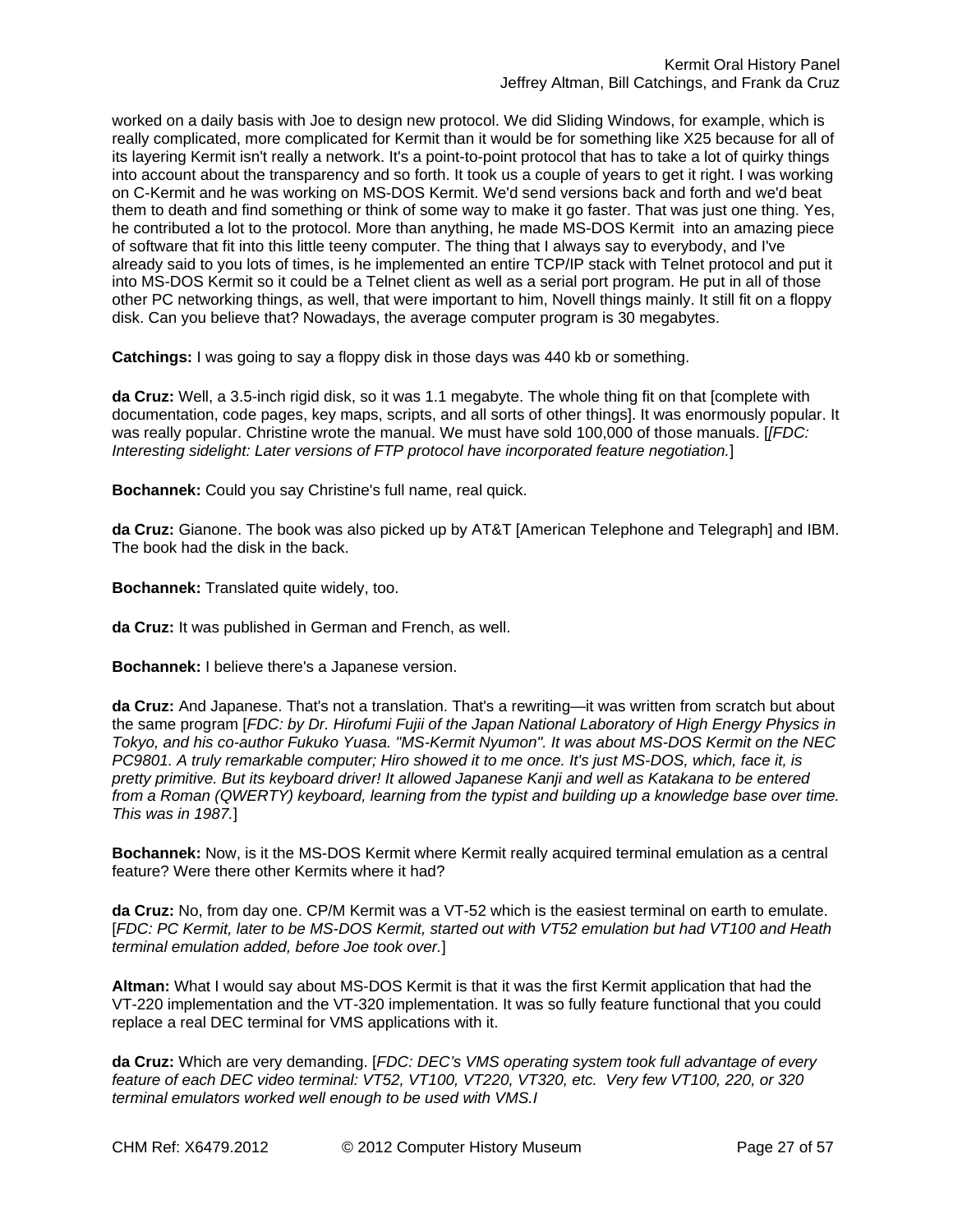**Altman:** From my days of working on the emulator in Kermit 95 and OS/2 C-Kermit, the only way that you would be able to identify some of these applications is to figure out what the escape sequences really did in the real terminal. Whereas, to sit through and watch your program step by step, pipe a character through your program and transparently through the real terminal at the same time, watching exactly what was happening to the curser at each point, watching the state machine change.

**Bochannek:** That was MS-DOS Kermit, I believe. Also, did Tek [Tektronix graphics terminal] emulation and even some others?

**da Cruz:** It was the only Kermit program to have a graphics terminal emulator. Besides Tektronix 4010/4014 it did Data General Dasher emulation which is incredibly difficult; it was a color graphics terminal as well as a text terminal. Maybe I wrote one line of code in MS-DOS Kermit. I did a lot of the other stuff. For example, we put a distribution together so that there are code pages that you can load for Cyrillic and Hebrew and Arabic and so forth, Latin 1, Latin 2. Then, Kermit itself knew how to switch code pages. This was the first terminal emulator that people could use in most of the countries where they don't speak English or Dutch. Even in Holland, [although Dutch doesn't use accents], they have the ij digraph. Even they would be a little picky.

**Bochannek:** Now, the scripting language for Kermit we mentioned all of the different features that Kermit acquired over the years. Did that also originate primarily in DOS Kermit when it started to get control flow structures?

**da Cruz:** No. I have to say that's me. It really started in DEC-20 Kermit but it was very limited in DEC-20 Kermit. Kermit's command structure is a prompt and a command and then you get another prompt and then another command. You can take the commands and put them in a file. Then you can tell Kermit to execute the file. At some point—I don't know if it was Bill or me but we added macros to DEC-20 Kermit. We had defined a macro as a series of commands to execute. That was the extent of it. The macros didn't have parameters or variables. It was just like a shortcut. The first actual scripting language was in C-Kermit and it was all me. My real interest has always been programming languages. I programmed in lots and lots of programming languages since the 1960s and I appreciated the design features of different ones which is kind of ironic when you look at how the Kermit scripting language turned out because it's a real mess from a design point of view.

**Bochannek:** I was going to ask you about what inspirations you had for the syntax because it is a bit idiosyncratic at times.

**da Cruz:** We started out with command files so the scripting language was Kermit commands. Then the first thing you want to do that is add variables so you can pass parameters to a procedure. How can you distinguish a variable name from text in a command? Kermit's script language is executed on the spot, left-to-right so to speak; it's not compiled; we can't build complex structures and then unwind them at the end as compilers do because it's real time; each "word" is parsed and verified as it's encountered. It's a command language like the Unix shell. Like the Unix shell, it needed an escape character to introduce a variable. The first thing I said to myself was, "Well, gee, what if we want to have functions or different kinds of variables?" I said, "Okay, we need an escape character and then a subsequent character that says which kind of thing this is that we're introducing. Already it's getting ugly. The first variables we had were backslash percent one, backslash percent two which were like DOS variables with a backslash in front of them or like a Unix shell variables but with backslash percent instead of dollar sign. [*FDC: One conscious design decision was that, unlike the Unix shell, the Kermit scripting language would have only one escape character; you only need to look at some Unix shell scripts to see why this was a good idea. However, the choice of backslash was unfortunate because when C-Kermit was adapted to Windows (as Kermit 95), the escape character was the same as the Windows directory separator, which caused no end of heartache.*]

**Bochannek:** Then you even acquired S-expressions…?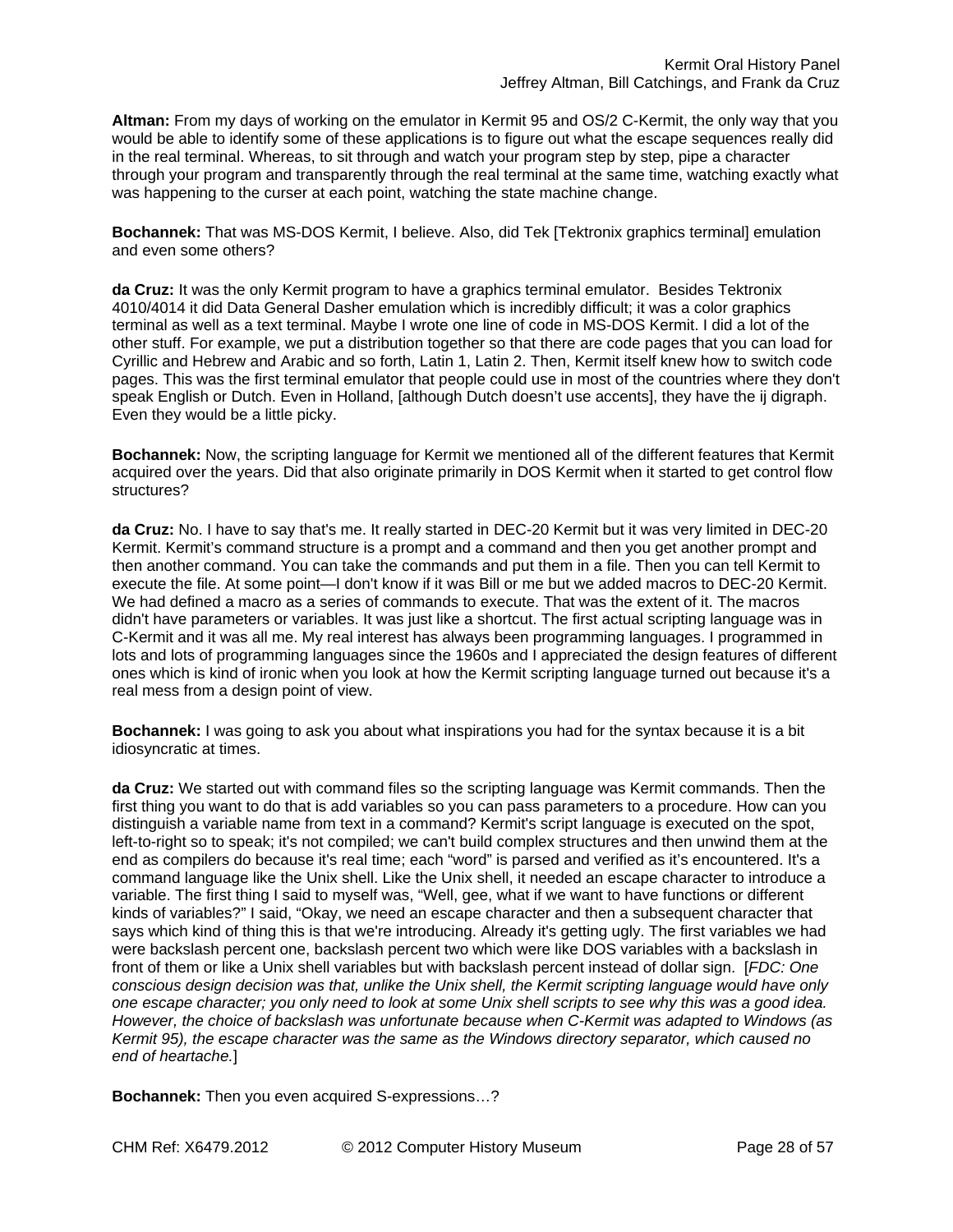[FDC: We got sidetracked and I never answered this question. Yes, I added a mini-Lisp subsystem to C-*Kermit and Kermit 95 in 2000-2001. Somebody dared me to do it. It's actually quite handy.*]

**da Cruz:** Then you want control structures, you want FOR loops and WHILE loops and SWITCH statements and GOTOs. GOTOs are not always bad. Figuring out how to implement them… everything had to be done in such a way that it didn't break everything else that had been done before because all throughout the years people were writing Kermit command files and then little by little they started calling them scripts because they had programming features. It just turns out that to add something to the language it's not always possible to do it in the nicest way, the most pleasing way because that would break other things. So we wind up with what you see today.

**Catchings:** I think that's a general thing, not just as a scripting language but of all parts of Kermit is we always cared about the legacy. It wasn't just well as of January 1 all of that stuff is trash and doesn't work anymore. I don't know for a fact that the first version of Kermit would operate with last version of Kermit but that certainly would have been our goal. I think we've always wanted to make sure of that.

**da Cruz:** I think it would.

**Catchings:** I would hope so, but I won't promise anybody.

**da Cruz:** The main problem is that the compilers changed out from underneath us. The code that we wrote in the seventies or eighties, you just can't compile it anymore. C is a language you love to hate because—the first time I saw C I said, "Wow, isn't that cool? It's so terse and concise."

**Catchings:** Self-documenting.

**da Cruz:** Yes. Right, it looks like PDP-11 assembly language.

**Catchings:** I wonder why.

**da Cruz:** Yes, I wonder why. Then, I learned how to program in C in the late seventies or early eighties but you have to know what you're doing. Well, the powers that be started saying, "People don't know what they're doing and so you can't make them have to know what they're doing. We have to protect them from themselves." C starts getting more and more and more bureaucratic until now it's almost impossible to deal with. You have to comply with this and comply with that. Oh, that's dangerous, you can't do that. I said, "But I know what I'm doing." Jeff has a clause somewhere where he's allocating an array without initializing it and reading from it to get a random-number generator seed. The compilers scream bloody murder when he tries to compile the code. "But I'm doing it on purpose! I want to do that!" [*FDC: The real problem with C is that it keeps changing and there are too many varieties of it. In earlier times, programming languages were rigidly defined and stable. I'll name PL/I and SNOBOL as two good examples. You could write programs in those languages and they would work on different kinds of computers and different operating system releases and across vast spans of time.*]

**Bochannek:** I actually want to get back to the user community real quick and just talk a little bit about how you ended up having Kermit users really all over the world. Going through the archives, I was fascinated by finding postcards from individuals sending you a message from Norway that they had just found a copy of Kermit and were excited about it, to letters from universities in China to really all over the world.

**da Cruz:** In the days of Chairman Mao.

**Bochannek:** Absolutely and you could preserve those things and add them to our archive. How did that come to be? It seems obvious how in the university environment or in certain hardware environments like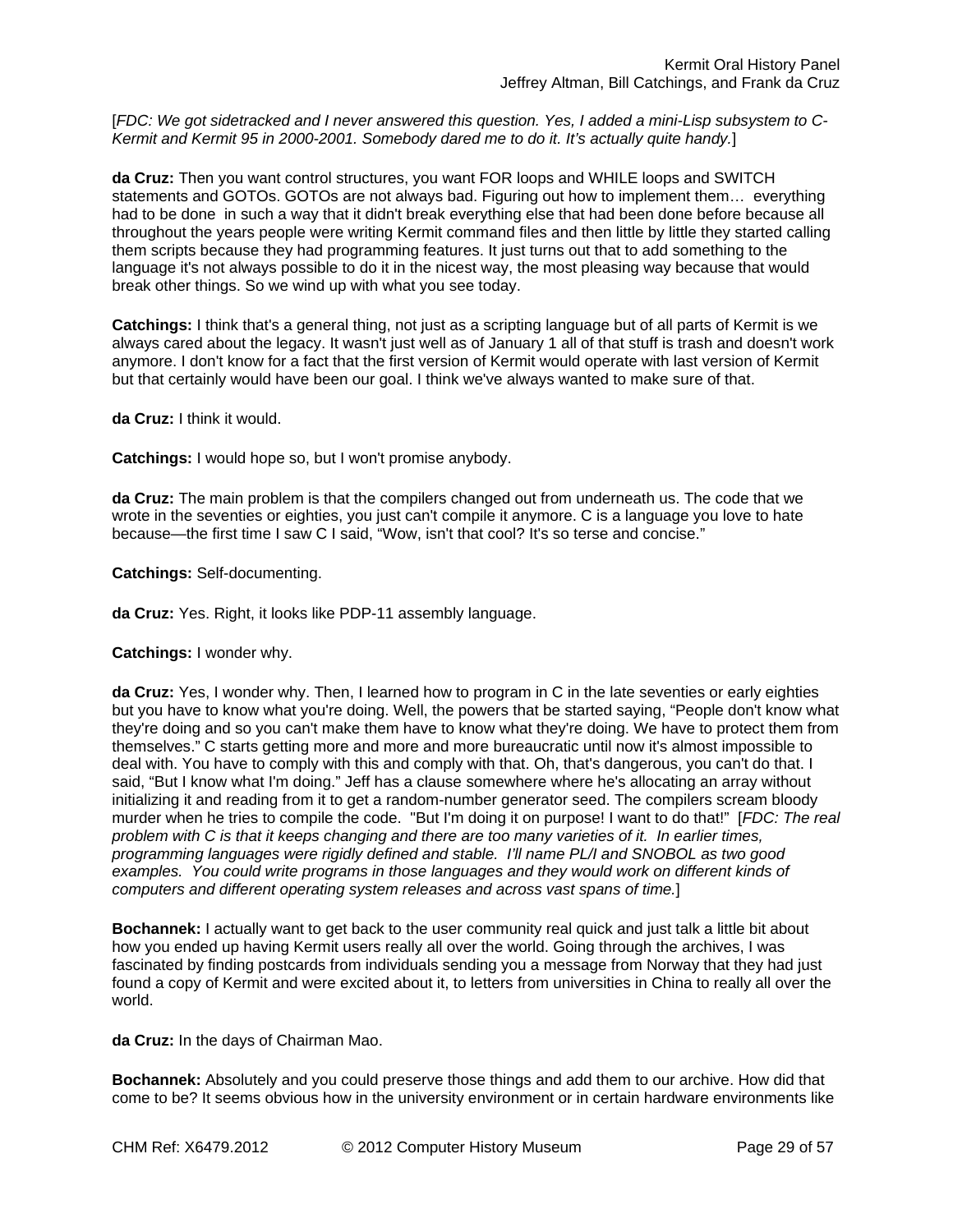the DEC-20 community how it would have become popular. But how did that spread so widely throughout the world?

**da Cruz:** One way is whenever we sent a tape to anybody, we kept a record of it. Then, when we started publishing newsletters in 1986 we sent them to everybody on the list. Maybe that had some affect.

**Catchings:** I wouldn't be surprised if Byte magazine for all of it may have had other consequences Byte was very widespread.

**da Cruz:** That's true. Did they have other language editions?

**Catchings:** I don't know. I would think so. In the 1980s, I know *PC Magazine* and *PC Week*, because I had my articles translated into—

**da Cruz:** I saw that.

**Catchings:** —all different kinds of languages that I had no—

**da Cruz:** Swedish.

**Catchings:** I would assume "Byte," in that hobbyist era especially, was everywhere. We would get—I remember, even when I was there up to '85, we'd get letters from places which we weren't allowed to get letters from.

**da Cruz:** Yes.

**Catchings:** We would get stuff from Cuba, or places that you weren't allowed to have contact from. They heard that somewhere.

**da Cruz:** Remember the time that the National Security Agency sent us a tape, so that we could put Kermit on it and send it back? It was wrapped in, like 20 feet of lead foil. Anyway.

**Catchings:** Did you send that one?

**da Cruz:** I think I threw it away.

**Catchings:** I was going to say—yes, we did have some differing opinions about who was allowed to get it and who was not.

**da Cruz:** I used to throw away any orders that we got from South Africa, for example.

**Bochannek:** Now, you mentioned the newsletter. One of the other things that I saw in the archive, was that it seems like producing, printing and mailing the newsletter was quite expensive.

**da Cruz:** At first, it wasn't so bad. It's just being in my brain here, but the first newsletter was probably eight or ten thousand copies, and the last newsletter was maybe 100 or 200 thousand. Plus, it was a lot more pages, and it was stapled, it had a slick cover and everything. The first one was more like a flyer; that last newsletter was the first one that lost money. All the other ones generated more income. You could tell, because they would tear off the order form from the newsletter and send it back with an order. Then we kept a record of that.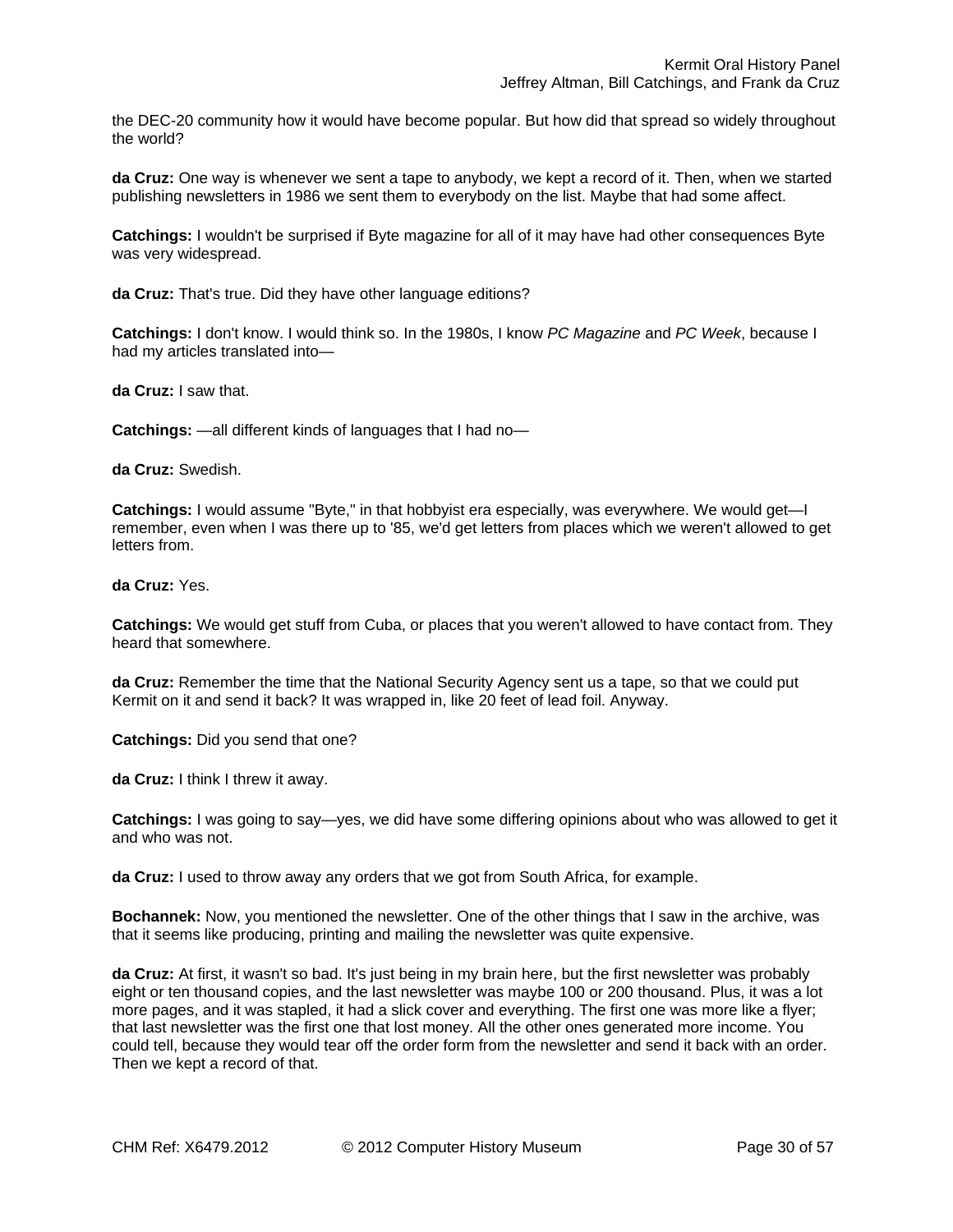**Bochannek:** Now in the *Kermit News*, Volume 1, Number 1, original that you added to the archives, there is still a frog with a crown.

**da Cruz:** Right, and the one online doesn't have a frog. I just did that, because at the time, I didn't want Columbia to be sued, but now I don't care. I don't have access to the archive anymore, so I can't replace it.

**Bochannek:** Could Kermit have benefited from another icon, rather than the frog?

**da Cruz:** Kermit didn't really have an icon, except for Macintosh Kermit.

**Catchings:** Yes, that looks like a face on the Mac.

**da Cruz:** That is the Macintosh Kermit.

**Catchings:** I *<inaudible>* that icon. I'm just kidding, sorry.

**Altman:** There was the Windows 3.1 port that wasn't done at Columbia, had—

**da Cruz:** Oh, that one, right.

**Altman:** —an actual Kermit the Frog, that was being distributed on CompuServe, and I'm sure that was part—some of the angst that was going on, as Henson family was trying to sell Kermit branded educational software. [*FDC: That was one of few Kermit programs we never distributed.*]

**Bochannek:** Yes, but there really wasn't—even in, sort of general conversation on the mailings or anything—there really wasn't a symbol like a logo, type, a font or anything like that.

**Altman:** No, and even for OS/2-C Kermit and Kermit 95, we used the Columbia Logo.

**da Cruz:** The first version of Kermit 95, had a hokey little square icon that said, K-95. The second one has the Columbia crown, which we go to pains to point out; it's not because we're royalists, but because it's the crown of King Edward II, who founded Columbia University.

**Bochannek:** What's the origin of the coffee mug that you sent?

**da Cruz:** My college roommate's wife, Judith Bryant—we were all friends in college, and then they moved to Vermont and she became a potter. I asked her to make some cups, a Kermit cup.

**Bochannek:** Okay. Were they made in large quantities, or—?

**da Cruz:** No. She only made ten.

**Bochannek:** Okay. Now we have—

**da Cruz:** We gave them to a few people.

**Catchings:** I was going to say; I didn't get one, let's put it that way.

**Bochannek:** There's one in the Computer History Museum now; very excited about that.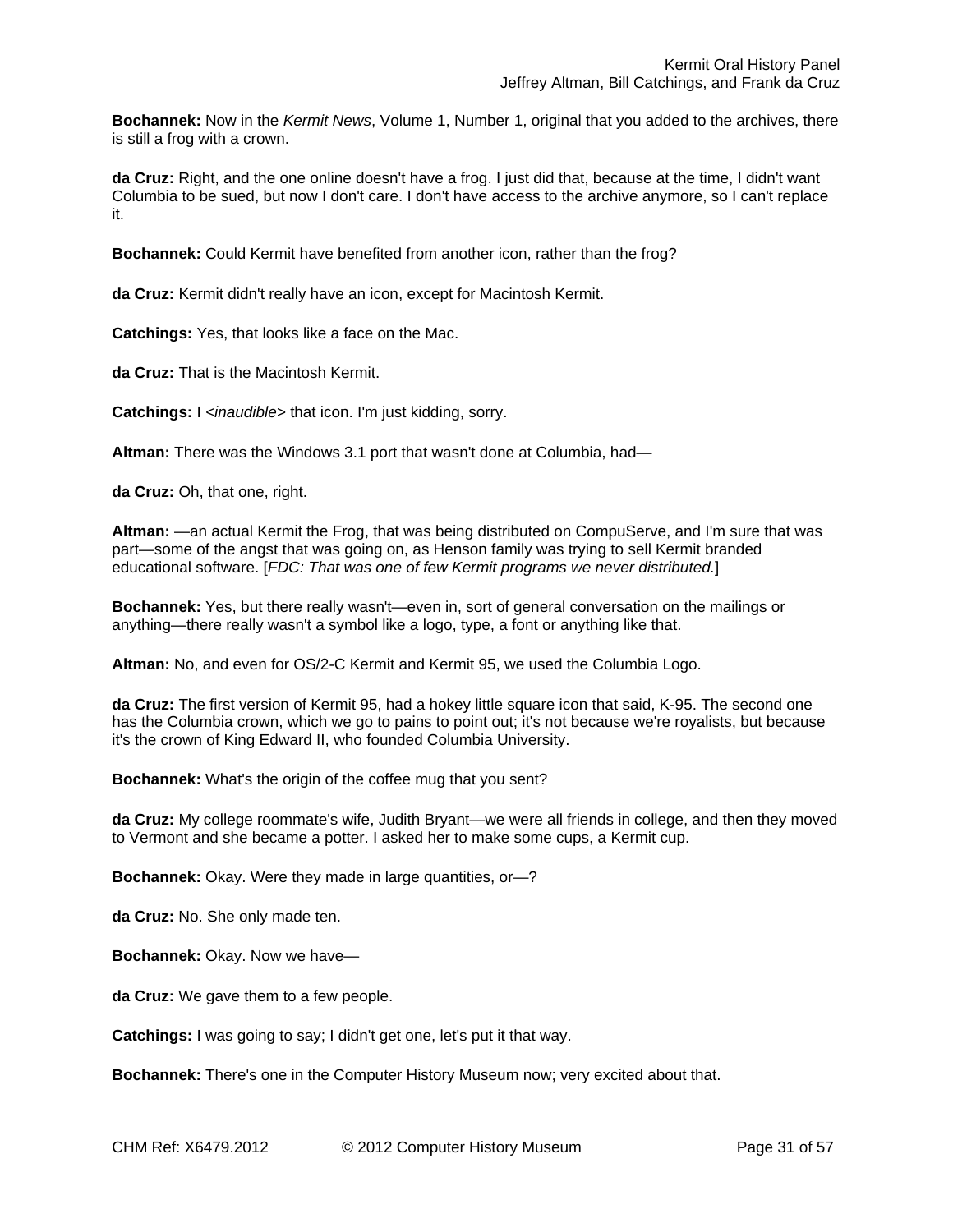**Catchings:** That must be mine.

**da Cruz:** Yes, right.

**Bochannek:** How would you describe, if you could even describe such a person, the typical Kermit user? Is there such a thing?

**Altman:** I think it changed over the decades. I mean, early on at Columbia, you would use Kermit to be able to transfer your file.

**da Cruz:** You had to do it, and so you had to learn how to do it, right?

**Catchings:** They were just students; they had no special—other than, maybe taking a computer class. I don't think it would have been all classes initially, it would have been computer classes.

**da Cruz:** But then, even by 1982 or so, when we had MS-DOS Kermit for the first time, I spent a lot of time with, for example, Herb Goldstein, who was a famous physicist, who was writing that book. He had to use Kermit to collaborate on the book that I was telling you about. He was totally computer shy. He's written the definitive book on earth on branch of mathematics [Newtonian physics]. He was at a department that had some of the first computers in the university, but he wouldn't have anything to do with them. Yet he dealt with Kermit. Everybody did.

# [*FDC: Herbert Goldstein, 1922–2005. The book I was trying to think of is "Classical Mechanics."*]

**Altman:** Later on, you would have users, as we discussed, who were predominantly using it for terminal emulation. They had a PC or a Mac somewhere. Their goal was to connect to the mail system or the HR [human resources] system or whatever it was, that was running on the mainframe or a minicomputer or Unix system, in order to do their job. They weren't thinking of Kermit as anything. In fact, in many cases, they didn't even know they were running it. They had a script on their PC that said HR App, and that kicked off Kermit running a script that logged them in, connected them, brought up the right terminal, and put them into console mode, and from that point forward, they were working.

**da Cruz:** Right, they typed HR, and they see the screen of the application on there, and that's all they know.

**Altman:** In '91 or '92 at Stony Brook, we had macros that were built into WordPerfect on DOS, that you'd press I forget what combination of keys, and it would kick off a script to take the file, or save the file that you were working on, take the name, [and] call Kermit. Basically, you'd log into your mail system, upload the file, attach it to a mail message that you could then send. It went from being something the end users consciously knew about, to something that was embedded. It was really like an embedded technology. Certainly, by the time Kermit 95 came around, I would say there were two classes of users. There were System Administrators, who were using it as a terminal and they wanted to know all about the detail of some scripting languages and SSH, Kerberos, or SRP [Secure Remote Password] logins, and exactly what the inner details were, because they wanted things to be done in a particular way. We went to great extremes to add every possible knob that you could think of, to allow customization of the behaviors. They were predominantly using it, for the most part, for terminal emulation. You then had applications, Costco's Pharmacy, where there—it's a desktop cash register terminal that they're working off of, and it's just built into the system. You place an order, and the order would be logged to a file, transferred using Kermit, to over a dialup line, and the back end computers would do all the processing and send back a file that contained the results.

**da Cruz:** The operator had no idea that there—that Kermit even existed. The same thing with Best Buy. This might be after your time, but Best Buy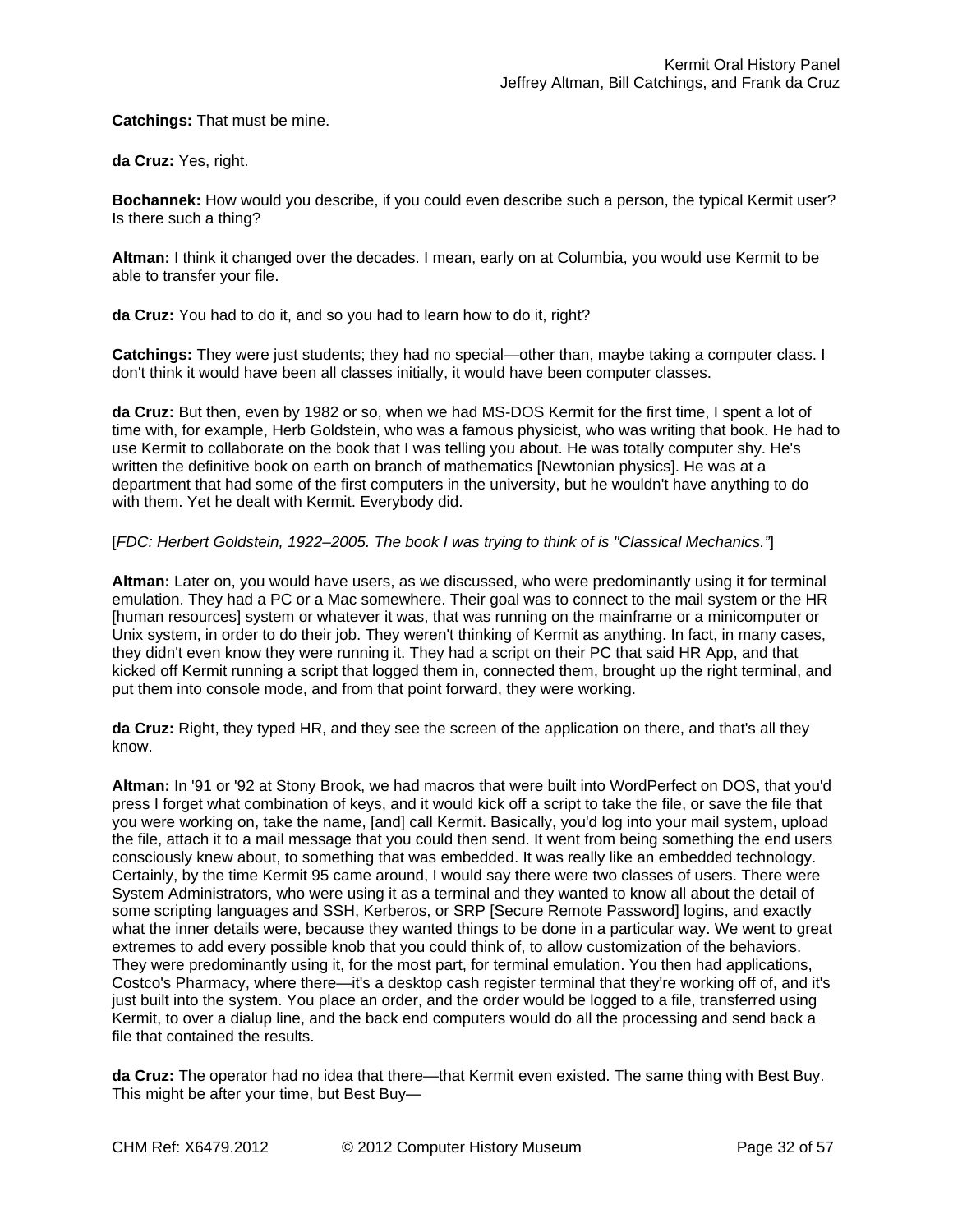**Altman:** Burger King was using it to deliver all their nightly results.

**da Cruz:** Yes, exactly, and franchise things like Burger King; it was a very common Kermit application. They had a VAX or something, and then all the cash registers would say, well we sold this many of these things, and send the report, then the VAX would order whatever supplies were running low. Best Buy wanted to buy a huge Kermit 95 license, but they didn't at first; they found some flaw whereby if the operator did a certain thing, they could get at the command prompts. By this time, Jeff didn't work here anymore, and I said, "You could pay Jeff to fix it." They couldn't. Somehow, they would buy a million [*FDC: "million" is hyperbole, but yes, tens of thousands of*] licenses, but they couldn't spend \$1,000 to fix the thing that was bothering them. I was going to lose the sale. I said, "All right, here's what you can do. For the command screen, you set the text color to be the same as the background color, so if they come to the command prompt, they won't see anything." That was good enough for them.

**Bochannek:** How did these applications come about, like the experiment support on the ISS [International Space Station], or like, the one with the Brazilian elections that was featured on *Kermit News*?

**da Cruz:** Some of them came out of the blue. I knew nothing about the space station until it happened, and it was in the newspaper.

**Bochannek:** This was just a user somehow at—

**da Cruz:** NASA [National Aeronautics and Space Administration].

**Bochannek:** At NASA, who knew how to use it, and they just made it work?

**da Cruz:** Yes.

**Bochannek:** What about the Kermit implementation on the HP 48 SX Calculator?

[*FDC: We never came back to this question, but yes, we worked with Hewlett-Packard on the design of*  the HP-48 calculator, which uses Kermit protocol to communicate with the outside world. When the *product shipped, they recommended MS-DOS Kermit and Macintosh Kermit for the other end of the connection; there was a flyer in the box, and also in the user manual. Incidentally HP also published a user manual for Kermit on HP-UX, their Unix operating system, which came with C-Kermit pre-installed.*]

**da Cruz:** Let's go back to the Brazilian election; that was more interesting, because we worked with them on that through the whole process, and it actually needed a customized version of MS-DOS Kermit that had a Portuguese user interface. It was just the minimal amount that they needed done, and we did it. It worked, it was just—it might have been the most significant thing we'd ever done. This was the biggest election that had ever been held in the history of the earth up to that time, 1994. Previous elections in Brazil had been disasters, both from the standpoint of corruption, and from the standpoint of how long it takes to get the results reported, or even boxes being lost on the way, or sinking in boats. Now, for the first time, they had electronic transmission of results on the same day, and it just turned out perfectly. I was pretty proud of it, and Joe was pretty proud of it, and that's—

*<inaudible background conversation>* 

**Bochannek:** Yes, the question is, were you approached by the Brazilian government, or—?

**da Cruz:** No, the Brazilian government hired a consulting firm, Padrão iX Sistemas Abertos, Brasília, to design how to do it, and the guy who owned the consulting firm, Fernando Cabral, was a Kermit friend. He—that was how he would plan to do it from the beginning.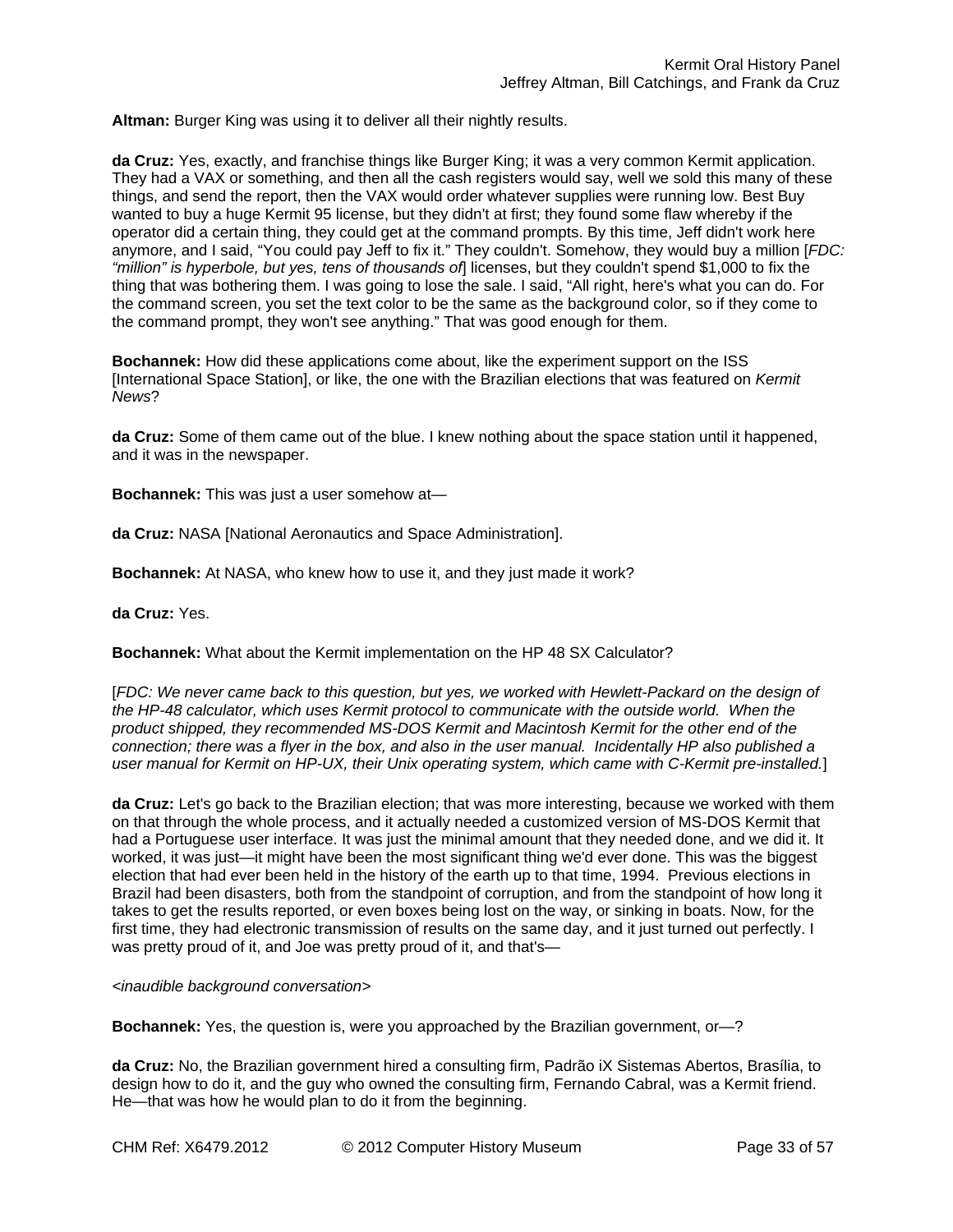**Bochannek:** The reason I'm asking about this, the space station, the Brazilian election, or even the HP calculator, is because these are not the typical applications, necessarily. It's not the, loading a file from a mainframe onto your CP/M machine, or—

**da Cruz:** Once you can transfer files—

**Bochannek:** It's anything—right.

**da Cruz:** You can think of all kinds of things. My favorite example is a cardiac pacemaker. Modern pacemakers have computers in them and collect data, and furthermore, they can be adjusted by remote control. It's a little scary, right, but in this scenario, you have your pacemaker, you go to visit the doctor, the doctor has a special laptop from the pacemaker company, he [or she] points it at your chest, downloads the history from the pacemaker with Kermit, he analyzes it, or he has some other software that analyzes it, and then says, "We need to change some adjustment," and types in commands, and it adjusts your pacemaker. Kermit 95 is on the laptop, and there's an embedded implementation of Kermit in the pacemaker, which, actually, I wrote myself.

**Bochannek:** How has the termination of the project affected those types of deeply embedded applications?

**da Cruz:** It doesn't affect them because people who bought embedded versions of Kermit; it's a one shot deal. It's a perpetual license, and an unlimited license that we negotiate. However we negotiate it, you could say, "Okay, if you pay this much, you can distribute 100,000 copies." They said, "I want an unlimited license." Then we talk back and forth and arrive at a figure. Once that's agreed, that's the end of it. They never ask for tech support. Maybe, they don't need it. It's a pretty solid program. It's very simple, it's very small and compact, and they just have to adapt it to their particular microprocessor. [*FDC: Embedded Kermit was purely commercial, written only to make money (and, hopefully, do a little bit of good in the world); there was no fixed fee schedule, every case was unique and negotiated according to the situation. Now of course, it's free and Open Source like all Kermit software.*]

**Bochannek:** The typical data communication line in 1981, compared to today, has changed quite a bit. Things like when error correcting modems came in, I'm sure that had an effect on the Kermit protocol, using Kermit over packet switched networks has probably affected some of the protocol specifications as well. Can you talk about that a little bit; about the evolution?

**da Cruz:** I'll let Jeff talk about it, because Jeff is responsible for adapting Kermit to basically reliable errorfree connections.

**Altman:** I think there were changes even before that. As speed improved, as reliability of the underlying connections improved—

**da Cruz:** All right, I'm sorry, wait, wait, let me back up. There's an earlier part.

**Altman:** Here's an earlier part.

**da Cruz:** The earlier part was that, not only were communication lines noisy and poor quality, but the devices that were communicating had serious limitations. The short packet of the original Kermit protocol, is because—

**Catchings:** People can only type so fast.

**Altman:** That's part of it.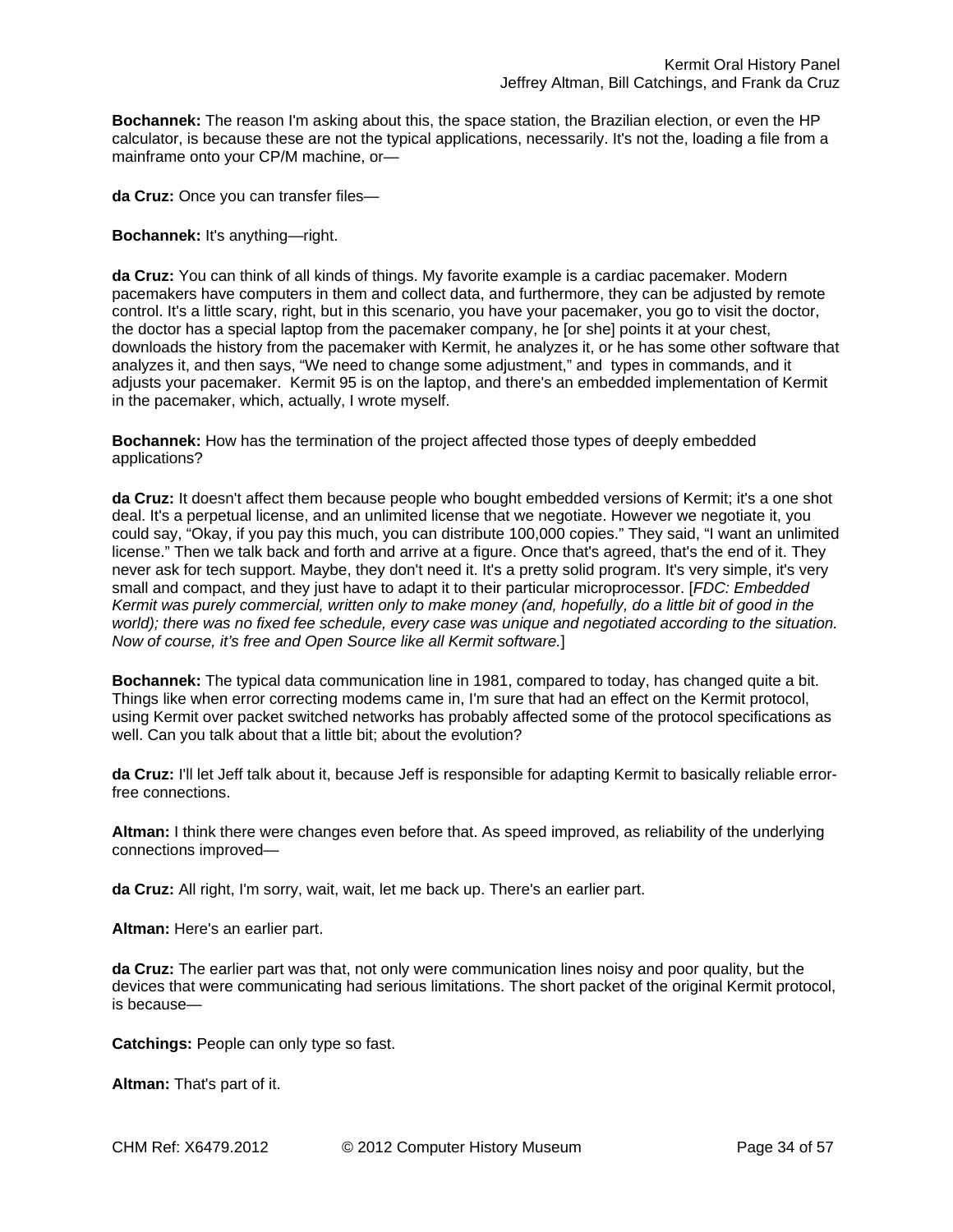**da Cruz:** The DEC-20, where the first Kermit program was written, had a little PDP-11 minicomputer as its communication front end, and the little PDP-11, as Bill says, was designed to accept input at about the rate that people can type. The funny story about this is that when the VT-100 terminal came out, DEC was all excited, and they came to show it to us. The guy hooked it up to a port on a DEC-20 and so we were using it, and he said, "And now, watch this." He puts it in smooth scrolling mode, and the DEC-20 crashes.

**Catchings:** X-on, X-on, X-on. [*FDC: To explain…The DEC-20 is sending text to the VT100 faster than its scrolling rate, so the VT100 is sending back a constant stream of XOFF and XON flow-control characters, faster than a person could type, so many that the PDP-11 crashes, taking the DEC-20 down with it.*]

**da Cruz:** That's a story in itself, but then later on, the same thing happened. We had a famous programmer who once worked here. I won't mention his name, but he was kind of a fanatical programmer. He'd stay up all night, programming, and eating cookies and smoking cigarettes and drinking huge coffees. One night, he dozed off. His head landed on the keyboard. The keyboard started auto-repeating, and the DEC-20 crashed. When it came back up, it crashed again. It came back up, it crashed again, and finally, they found him with his head on the keyboard, and the keyboard was auto-repeating. [For reasons like these] Kermit protocol could not exceed the capacity of the DEC-20 front end. That's why we made these short little packets that we were excoriated for over the next 20 years. [*FDC: The original maximum length was 94, which was just under the largest burst of serial-line input the DEC-20 could tolerate.*] As Jeff said, even before the work that he did, we made it possible to get very efficient file transfers on better connections, by having longer packets and also with sliding windows [which resulted in huge improvements when transferring files over connections with big delays; for example, through a satellite link]. Then, we noticed that, even with all that, that in Windows Kermit, the transfer rates could be really awful on an internet connection.

**Altman:** Oh, I don't remember. Go on, go on.

**da Cruz:** I think it was the Nagle algorithm?

**Altman:** Oh, right. Yes, so we end up at a completely different layer of problems. One is, as you're talking over TCP or a TCP based protocol, it's like Rlogin, or in Telnet, we have much more transparency in the protocol, which you want to be able to take advantage of because the fewer characters you need to encode, the more actual data you can get into the packets that we're sending. When we're sending Kermit over Internet Protocol, we are also able to make much broader, better use of sliding windows. We can get a great deal of data onto the wire at once. It turns out that the Microsoft implementation of TCP/IP, in fact all the implementations of TCP/IP at that point in time, were struggling with congestion control in the internet networks. The Nagle Algorithm was developed to permit you—or to improve the congestion control by not sending non-full packets.

## **da Cruz:** TCP packets.

**Altman:** TCP packets. Essentially, what you would do, is until you sent a full packet, you would not allow a single byte to be sent until the acknowledgment came back from the other side. You would keep gathering the data that's being sent by the application in the TCP stack until the acknowledgment is received from the peer, then you would allow, if it was a full packet, you would send it immediately, otherwise, you would then send it when the acknowledgment is received. This, when you're dealing with something that's going over a terminal interface, we end up with very strange interactions between timing of the Kermit packet through the TTY interface on the peer, and network stack.

**da Cruz:** Basically, the Kermit acknowledgement packet would be a runt in the terminology of TCP. The data packet is huge, and the acknowledgment is just a little teeny packet, and you send it, and it doesn't go anywhere.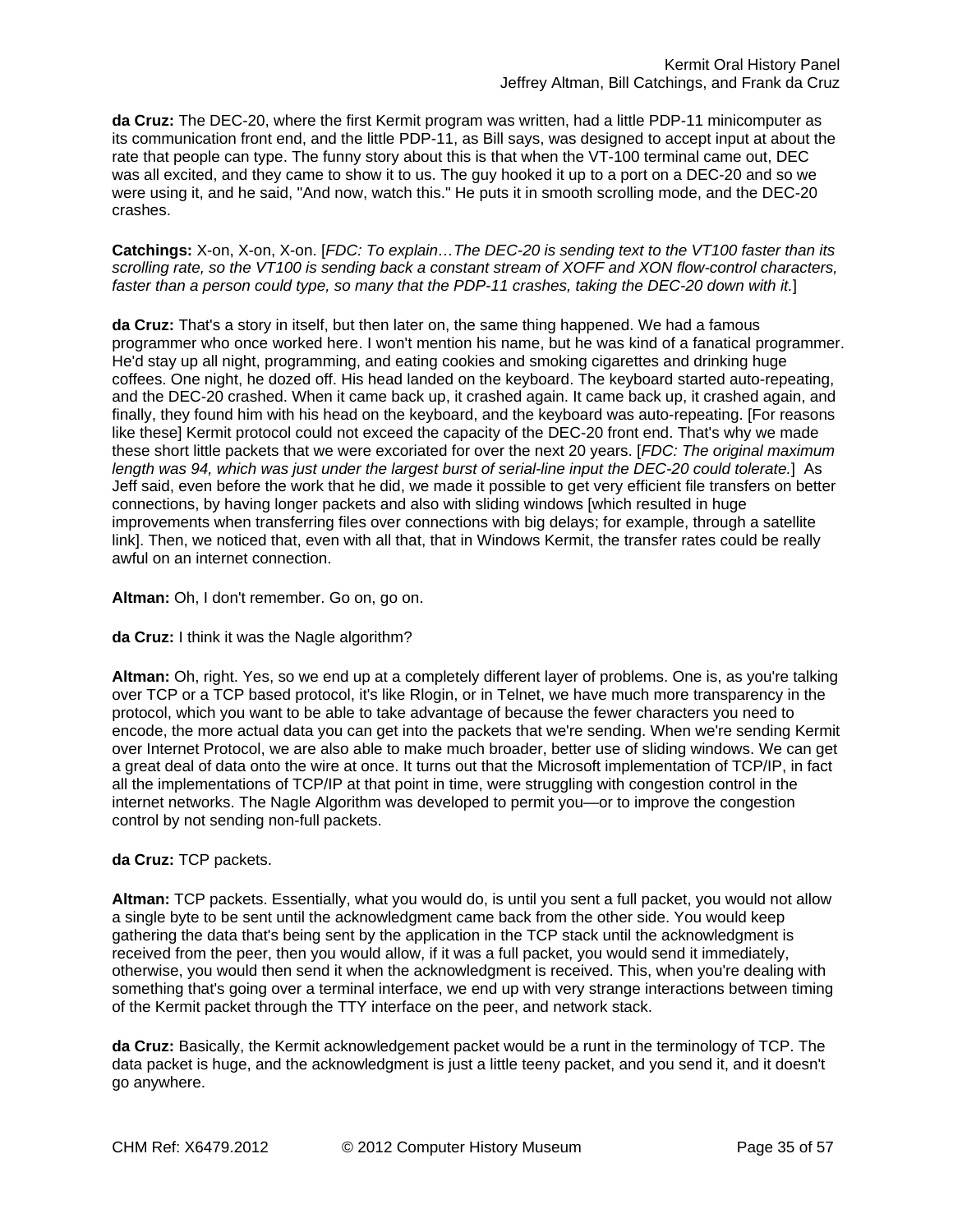**Catchings:** It's waiting for its friends to come—

**Altman:** It's waiting for additional packets to arrive, for until either a time or the packet fillers, or the other peer sends the acknowledgment to the previous response. You could disable that, which we did. It took a long time for us to diagnose that that was in fact the interaction problem that we were seeing. It wasn't strictly Kermit that would have this problem, but any protocol that they—acknowledgment on top of TCP based, and not just relying strictly upon TCP to do congestion control and encapsulation of the data.

**da Cruz:** Yes, but what about streaming?

**Altman:** Then we decided at some point, to remove the need for acknowledgment of the packets, because of course—

**da Cruz:** If it's—

**Altman:** We knew we were on a reliable connection; if we were running on TCP on both ends, then we could trust the TCP to handle that for us. We just simply did encapsulation of the Kermit packets with the error checking, the peer would receive them, but we didn't wait for the acknowledgments to come back before sending off the next one in the sequence, essentially allowing for a sliding window of infinite size. The peers would be able to say, "Oh, something went wrong, you need to backtrack," up to some number of packets that the client would hold onto.

**Bochannek:** This could also address situations where you may be on TCP on both ends, but maybe go through another non-TCP connection section.

*<overlapping conversation>* 

**da Cruz:** No, that's the danger. You can't do streaming over a connection like that.

**Bochannek:** No, I thought he just said; it would actually fall back in that case.

**Altman:** We actually had these interesting algorithms that we had to come up with, because—what's the name of the gentleman that had the connection that was going TCP to X-25, to X-25, to TCP?

**da Cruz:** Was he in Brazil?

**Altman:** No, he was in Eastern Europe; to Russia?

**da Cruz:** Oh, they're the convention guys. Wait, no that was before your time. I can't remember.

**Catchings:** We'll call him Mr. X.

**Altman:** We can go through the support e-mail archives. Even in the days of Kermit 95, we—Kermit was being used over these very complex networks, where simply the fact that the initial hop was TCP based, did not mean that the destination—because the intermediary—we would often have a Kermit connection from a PC to a Unix box, and then there would be another C-Kermit running on that box to connect to the next hop that might be going over—it could be going over anything. It could be going over a serial connection, it could be going over another TCP connection, it could be going over some alternate protocol, and if any of those connections is requiring the use of control characters for flow control, then the Kermit connection would fail.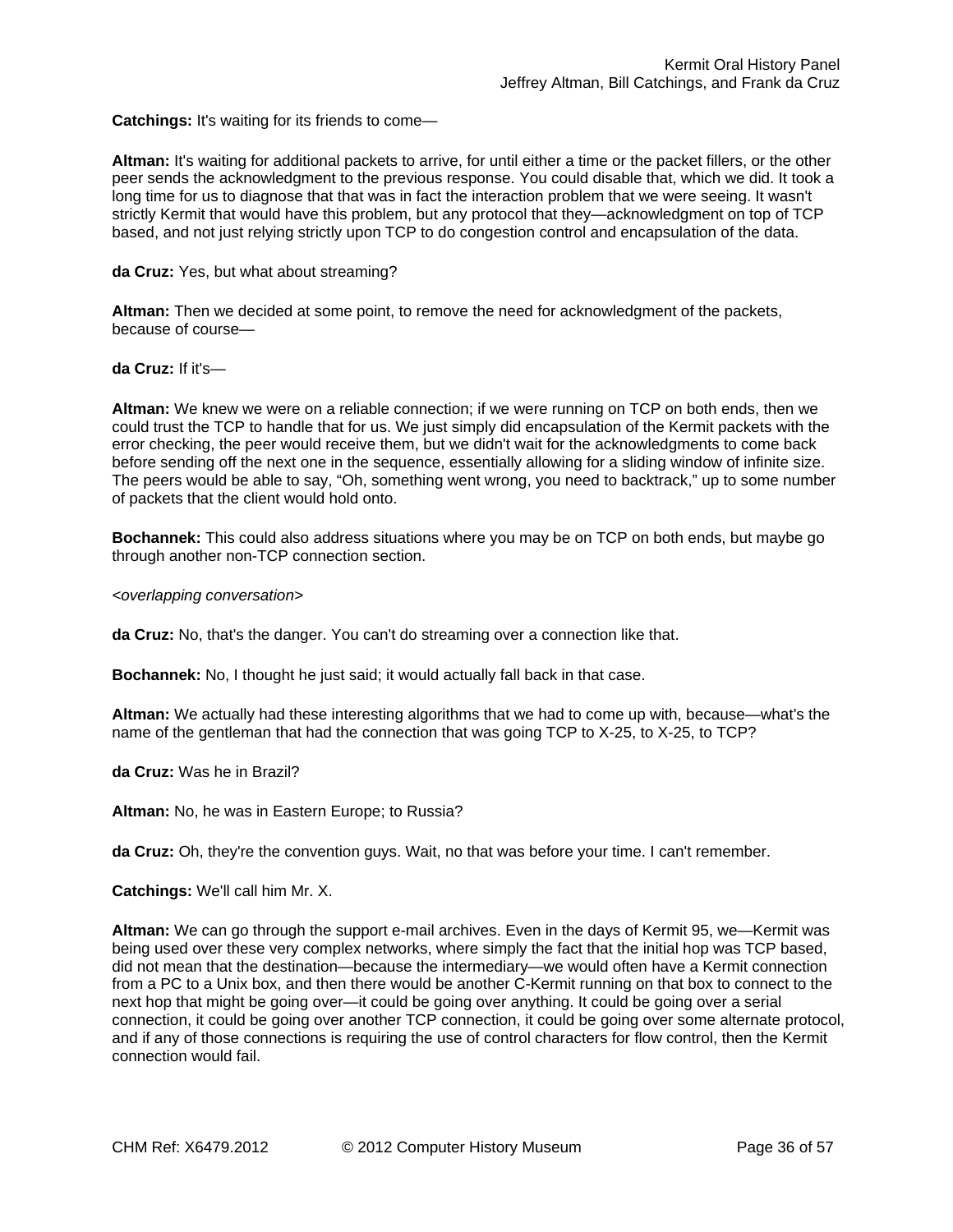**da Cruz:** Under normal circumstances, the two Kermit partners could say, "I'm on TCP/IP." "Oh, me, too. Oh, well let's, you know, we'll just skip all the formalities and blast the data through." That usually works, except when you have one of these weird things in the middle.

**Catchings:** There's no way for them to know.

**da Cruz:** No way for the end points to know, right.

**Altman:** Right, the C-Kermit and the Kermit 95 applications basically allow you to turn this functionality off, so if you know that you disable streaming over TCP, if you know that you're going to be constructing these multi-hop connections.

**da Cruz:** This brings up the other thing that every software developer knows, —"Why doesn't your software do this? Oh, okay, we'll add that feature." Then, "Why does your software have so many commands? Why don't you have, like, a stripped down simple version?" It repeats infinitely, and we do, too. We have C-Kermit which has everything, and then Kermit 95, and then we have G-Kermit, which is a teensy-weensy little program that only transfers files and doesn't have any commands. Then they say, but why don't you add this to G-Kermit? Well, it's not my job anymore.

**Altman:** Right, in some regards, the powers that be drove—in terms of Kermit 95, Kermit 95 was a transition, because it was really about trying to make the application easy to use for those used to GUI the Graphical User Interfaces—and point to click. All the work that was put into the dialer application, which is really a separate app from Kermit, is about allowing a user to dive in as deep as they need to go into the Kermit functionality to configure a connection, a terminal, a set of operations that they want to be performed upon connection, and then having the dialer based upon that database generate a Kermit script on the fly, to actually drive the underlying-

**da Cruz:** In other words, it gives the commands that they should have given.

**Altman:** Without requiring that they know anything about the parsing—the scripting language, and then, but still, we always allowed the ability for users to go in and learn the dirty details of a scripting language to embed text commands into their dialer database entry configurations—

**da Cruz:** It's a constant push-pull, "Give us a GUI. But let us put commands in the GUI." No, the GUI is too complicated.

**Catchings:** Could you please make it simpler in a more complex way?

**Bochannek:** Let me actually ask about some of this adding more features sort of things, and what I'm specifically curious about, and something that you mentioned earlier, Jeff, were a lot of the security features. How did they come to be? I think it's quite interesting how comprehensive the support was for, for example, secure FTP, those kinds of features.

**Altman:** That was all my hobby.

**da Cruz:** It came about as orders from above. We were told to "Kerberize" Kermit, remember?

**Altman:** Well, were we—

**da Cruz:** We were told to Kerberize it, or else Columbia would not use it.

**Altman:** Right, we had these interesting problems. Columbia hired me to produce an application, and throughout the entire time I was at Columbia, the biggest battle that we fought was getting Columbia to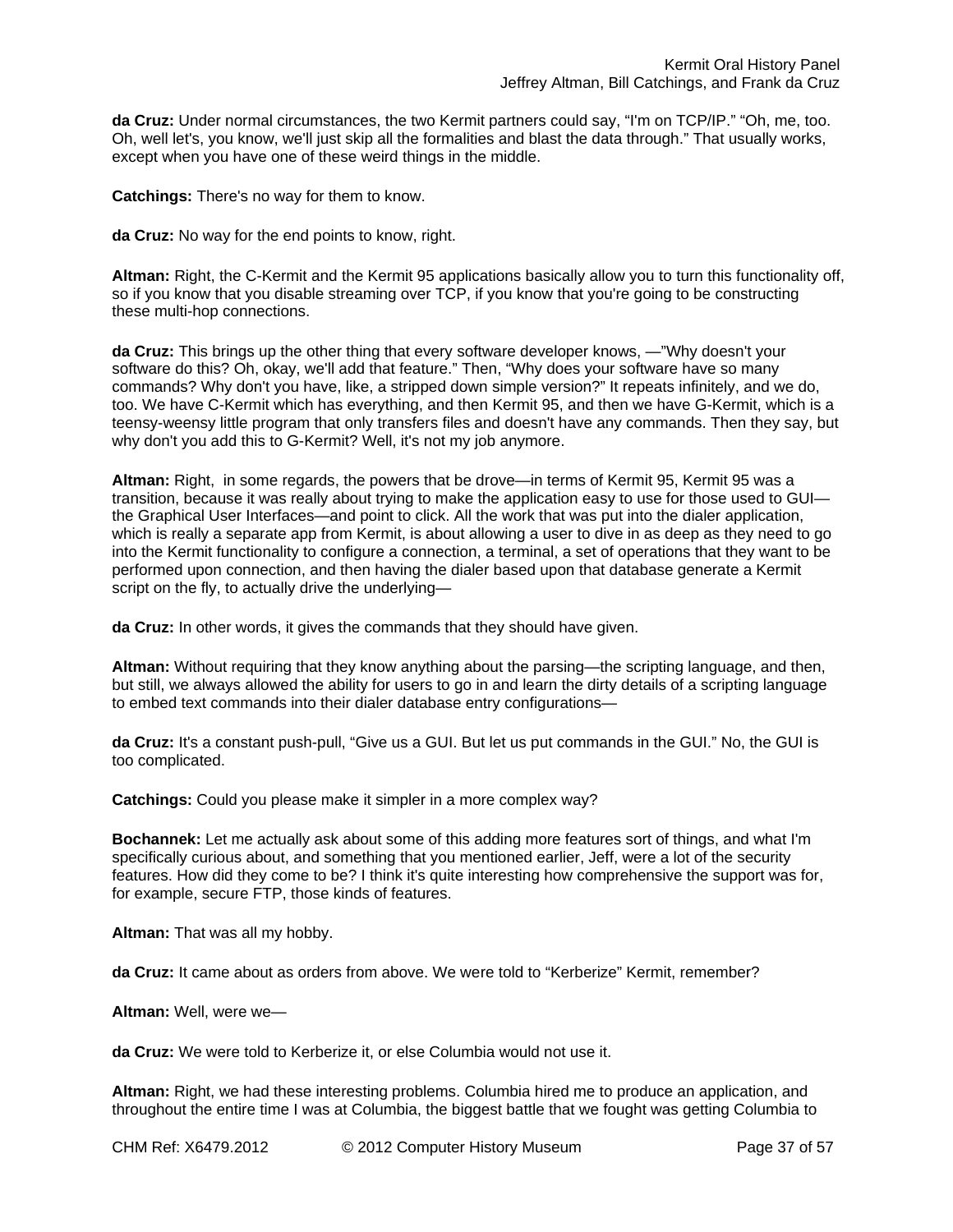actually use it at Columbia. I only know about what you would describe as the turning point from where early on, every student used it. By the time I came on board, Columbia didn't want to have anything to do with it, but everybody else outside of Columbia loved us. We had this underlying problem, which was [that] the communication was no longer over serial, and it was over internet protocol, and the internet protocols required a different level of protection than what you have if you have a dedicated dialup line.

[*FDC: Clarification... Before Windows 95 came out, everybody at Columbia used MS-DOS Kermit or, if they had a Macintosh, Mac Kermit. Students, faculty, secretaries, administrative staff, deans, provosts, and the President. The Computer Center distributed these as the official supported communications software for the University for about 12 or 14 years. We had Columbia handouts, we taught classes, we published newsletter articles, we did tech support, everybody was happy. This continued with Kermit 95 for the first couple years, but then for no apparent reason somebody, I never knew who or why, decided to switch to some other package that was simply inadequate, and which soon proved itself to be. Then they switched to another. Finally when they decided to mandate secure connections, they turned back to us because the packages they had switched to did not support them. And Kermit 95 was the official desktop communications once again, for a year or two, until Columbia suddenly abandoned Kerberos for user security and switched to SSH, over our strong objections because Kerberos was far more secure and, more important, more manageable. Once Columbia switched to SSH, it abandoned Kermit 95 for good. All this was as mystifying to Jeff as it was to me.*]

**da Cruz:** First of all, we had clear text, Telnet and so forth.

#### **Altman:** Sure.

**da Cruz:** Then Columbia itself, the computer center management decided that that all the connections had to be secure, in 1997, I think. [*FDC: Columbia had just implemented MIT's Kerberos as its primary authentication and security method on the Unix timesharing hosts, and was about to require its use by all applications that wanted access, including to shell sessions via terminal emulators.*]

**Altman:** That's probably about the right time, end of '96, '97. I started becoming involved. The first problem was, we needed a Kerberos implementation on Windows, and MIT had one, but it wasn't very good, and did not really work very well, for what we were trying to build. I became involved with MIT in building their Windows port of Kerberos, but we were looking at Kermit, not just from the perspective of Columbia, but what other sites required. It wasn't just Telnet, it was Rlogin, you'd want to Kerberize Rlogin, you'd want to have, for FTP, when we finally implemented FTP, a GSS [Generic Security Services] based authentication for FTP. There were other authentication protocols. Telnet by itself didn't provide very strong or actually, by itself, didn't provide any privacy protection. The Kerberos authentication and the Telnet encryption option were both in themselves very, very weak. We were looking for alternatives. Doing Telnet over TLS [Transport Layer Security] was something that originated in the 3270 working group within the IETF, but basically died a very slow painful death there. The Kermit project is the entity that actually brought it to the implementation. It was for the Kermit project and the fact that we were doing Kerberos authentication over TLS that really brought out the need to have channel bindings between security layers on internet protocol. The first channel binding work in the IETF was actually the binding of Kerberos and open S/SL [Syntax/Semantic Language] implementation of TLS, while using the TLS handshake messages as the binding for GSS or for Kerberos authenticators. Today, you can't pass any protocols through the IETF as security layer that doesn't have channel bindings. That was driven by both a user need and by what I perceived was just a requirement. It just wasn't safe to use the software over unprotected connections. We wanted to make it as flexible as possible, so our implementation wasn't just Kerberos, even though that was what we used at Columbia. Stanford Secure Remote Password [SRP] was better for password based authentication as opposed to using a zero knowledge algorithm would be much better than using a central—if you didn't have centralized Kerberos, you could deploy that on your systems, and so we implemented that. We implemented X.509 certificate client support, we implemented server support, we have a complete GSS stack. The Kerberos libraries from MIT were ported and modified and became part of the base distribution, although Kermit was implemented to be layered, so you could actually deploy the Kermit 95, strip out the binaries that we shipped and got approved. We had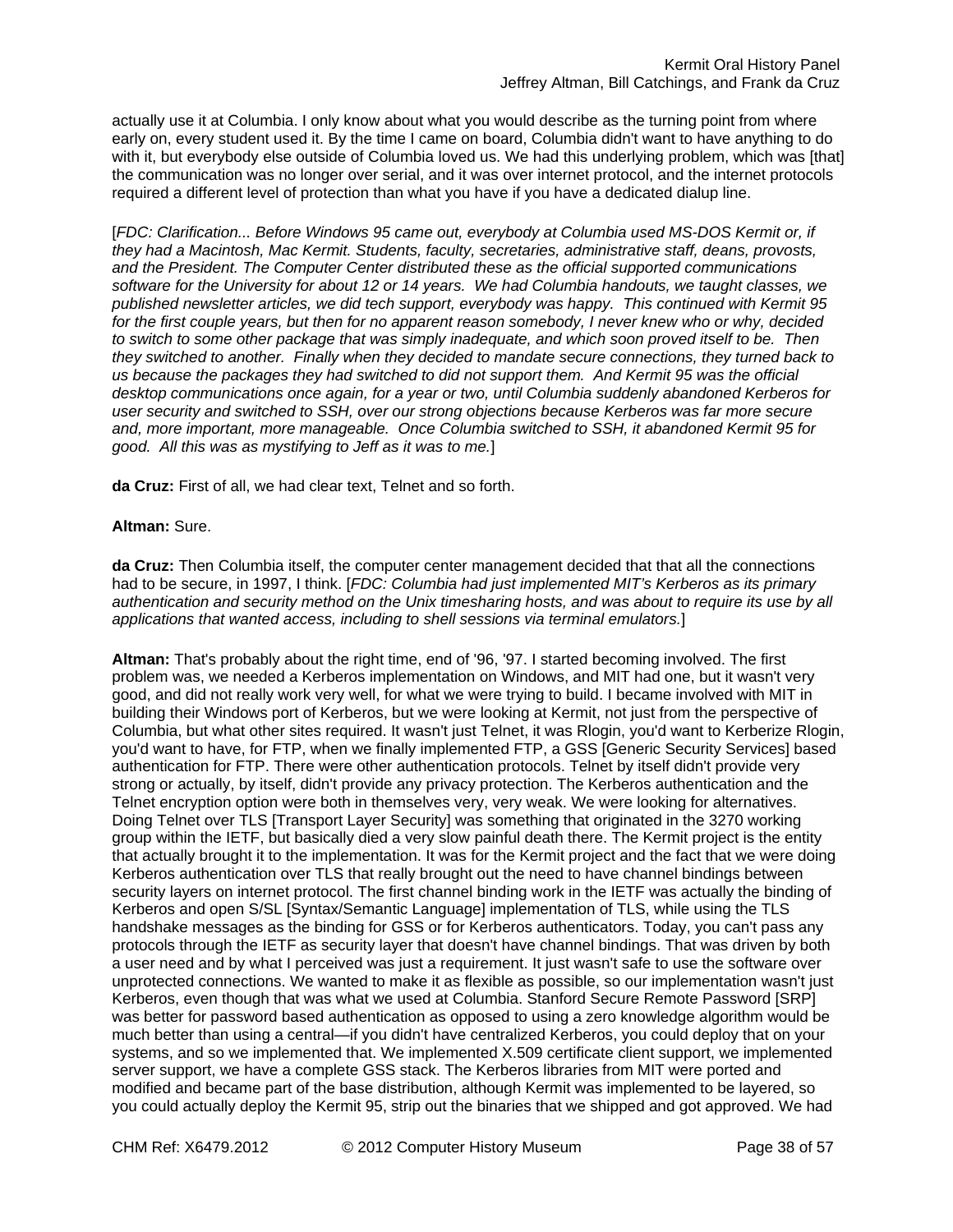all the export control issues as well, so we had specific binaries that were approved by BIS [Bureau of Industry and Security] for export, and so we weren't able to ship arbitrary things from MIT, but you could actually rip our code up and still use binaries that you built yourself.

#### **Bochannek:** Do you know specific sites where those features were really critical?

**Altman:** University of Illinois, the Urbana-Champaign campus. All their student registration system for example, was our student—you either went and you stood in queue to register for classes or you downloaded a Kermit 95 application, with a strip that logged you in securely using Kerberos over VTLS [Virginia Tech Library Systems] to an online registration system to-- pre, the web. The web wasn't secure enough for registration.

**Bochannek:** We touched on another area several times already, and that's the whole internationalization aspect and the character sets, and the terminal support with different character sets and so forth. I was just wondering if you could—either Frank or Jeff—talk a little bit about the connection between different character set support, Kermit support, all those character sets in files, in the terminal emulators and so forth, and how those things related to each other.

**da Cruz:** We started having contact by e-mail with people all over the world, as early as 1982, '83, with Bitnet. The way we were able to do that was on our DEC-20s, we made a mail gateway that pretended to be a card reader and punch, and then we connected to the IBM mainframe [*FDC: BITNET ("Because It's There" Network) was an academic network of IBM mainframes based on Remote Job Entry protocols started, I believe, by Ira Fuchs of CCNY*]. Anyway, you couldn't send more than 80 characters. People needed to be able to transfer files in their own language, and they needed to be able to do terminal emulation, see the characters used by their own language. We became sensitive to the issues pretty quickly. Doing it in the terminal emulator was actually—it wasn't easy, but it was straightforward, because "all" you had to do was implement ISO [International Organization for Standardization] 2022. In fact, that is what the DEC VT-220 and higher terminals did, so that's what we did. Jeff did a prodigious amount of work on implementing that on Kermit 95, and Joe did the same in MS-DOS Kermit.

#### **Bochannek:** You, Frank, were—

**da Cruz:** I was doing C-Kermit and C-Kermit does not have a terminal emulator. It makes a terminal connection, but you're seeing it through your own console screen and that's where the terminal emulation occurs; the part where it places the cursor and formats the screen and so forth, but C-Kermit does convert between character sets on the terminal connection. Actually, I think I wrote the first VT-220 emulator for OS/2 C-Kermit, right? After that, Jeff did all the terminal emulators. For file transfer, you needed protocol. Again, we had to negotiate—we had to add features to the protocol where you would negotiate— it's the problem where you need a common intermediate representation, because for example, in the early to mid 1980s, people were making PCs and selling them all over the world, and every company that made a PC to sell it in Argentina, or Korea, or Poland. They would say, "Oh, we've got to put Polish characters in here, or they won't buy it." They just invent some character set and put it in the PC. IBM had a de facto standard in their PC code pages, and in their mainframe Country-Encoded Code Pages, which were, of course, different from the PC code pages. IBM had a huge repertoire of international and national code pages. Incidentally, you've probably been contacted by somebody trying to get to that stuff that I sent you [*FDC: Internal IBM documents that I donated to the Computer History Museum*]. They were different from everybody else, because DEC had other ones, HP had other ones, Apple was completely different.

## **Altman:** And Microsoft.

**da Cruz:** Microsoft, right. Windows was different from DOS. This was before Unicode, so we said, "You have to break it down by the category of character set." If it's west European languages, east European languages, languages that use Cyrillic, Japanese, Hebrew, Arabic, those were the main ones that we did.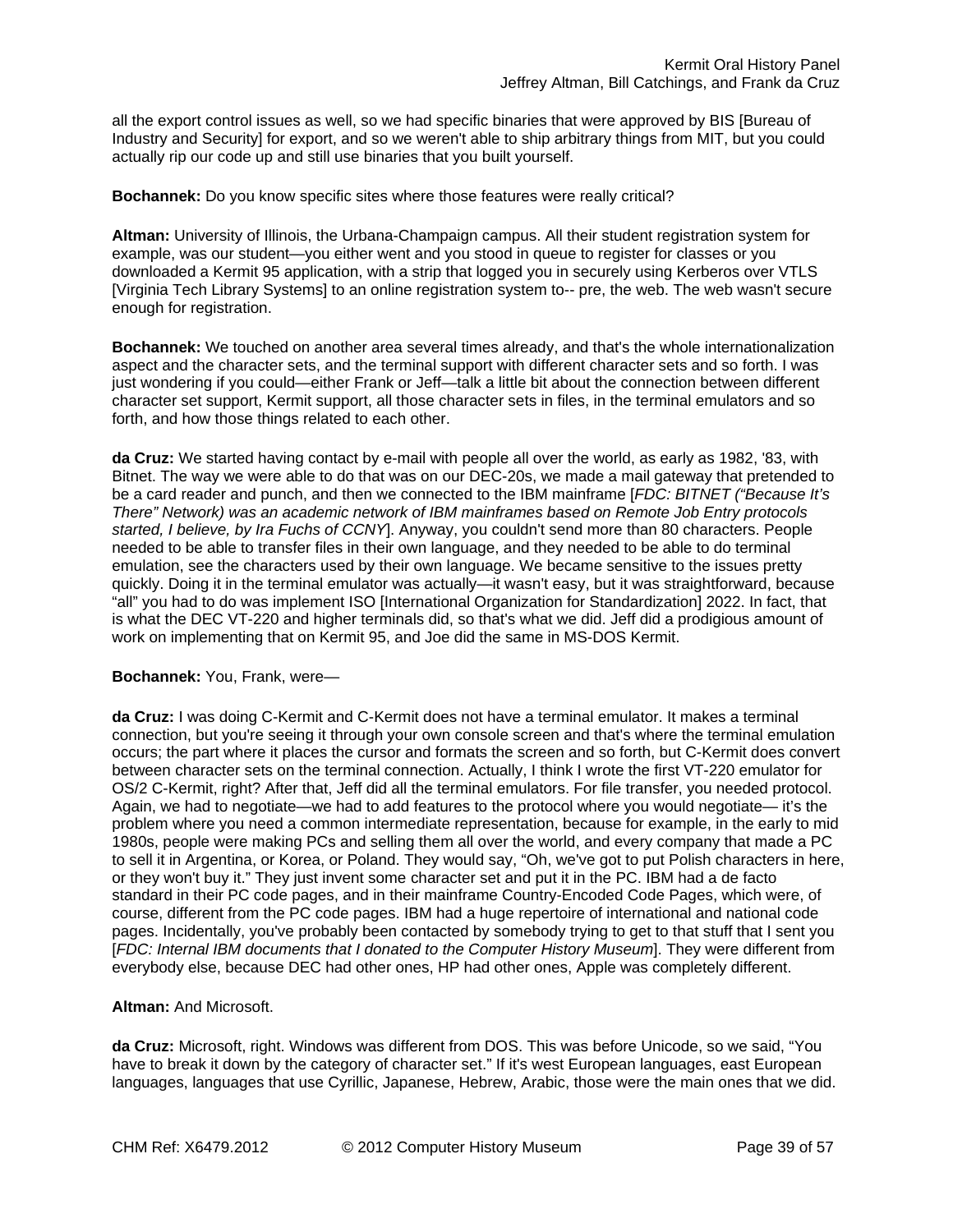We did the ones that people were screaming for, not necessarily just, "Wouldn't it be cool if we did Linear B."

## **Catchings:** Klingon.

**Altman:** I'm sure somebody did.

# **Somebody:** Swahili...

**da Cruz:** Swahili is just Roman characters. We go to the standards. ISO has a whole series of standard character sets. For west European character sets, it's 8859-1, Latin Alphabet 1. Then, we make mappings between every western European private code page to Latin 1, and from Latin 1 to every western European private code page, and same thing for eastern European languages and Latin 2, same thing for Cyrillic, same thing for Arabic, same thing for Hebrew, for Japanese—Japanese being much harder, because I can't even begin to—well I could, but it would take a long time. It's a very complex writing system. Again, I think the computer representations of it are even more complex. Those days, we did it. We actually were able to convert between Japanese EUC [Extended Unix Code], Shift JIS [a PC code page based on Japanese Industrial Standards], and all these different representations that they had for mixing Roman letters, Katakana, and Kanji, and, for that matter, Cyrillic, because for some reason, they always include Cyrillic in all their character sets. I never really understood why.

**Bochannek:** You've become involved in the Unicode effort as well, during that time.

**da Cruz:** Tape time?

**Bochannek:** Actually, you can answer this one real quick, your involvement in Unicode standardization.

**da Cruz:** When we were doing Kermit 95, and Windows; I won't say the one good thing, but one of the few good things about Windows '95 and later is that it's based on Unicode, but Unicode did not include many of the characters that we needed to do terminal emulation. Mostly; not letters so much as box corners, and slanted things and whatnot, and so I wrote a series of proposals to have them added to Unicode, which were approved, along with something else I thought would be very useful; hex byte pictures, FF, or AB or B0, so that when you were displaying a character that was not in the font, or if you wanted to dump a character screen—like, a character screen in a Unicode based, say, terminal emulator, you could look at the hex values of the characters that were coming across, like the data analyzer that data communications technicians use. This proposal was turned down, but people keep asking for it. It keeps coming back up. Someday, they're going to put it in.

**Altman:** In terms of Unicode and the file transfer perspective, what Unicode provided to Kermit was a uniform intermediary character set that you could use to go between any of the groupings that—

**da Cruz:** I didn't come to the point where I explained that the user would actually have to say which character set family they were using, so that Kermit could set up the proper translations.

**Altman:** Right, and Kermit was limited, in that you couldn't go from a Latin 1 family to a Latin 2 family or a Latin 7—

**da Cruz:** Well, you sort of could.

**Altman:** If you were using characters were being translated, you would get—

**da Cruz:** It would actually turn them into ASCII.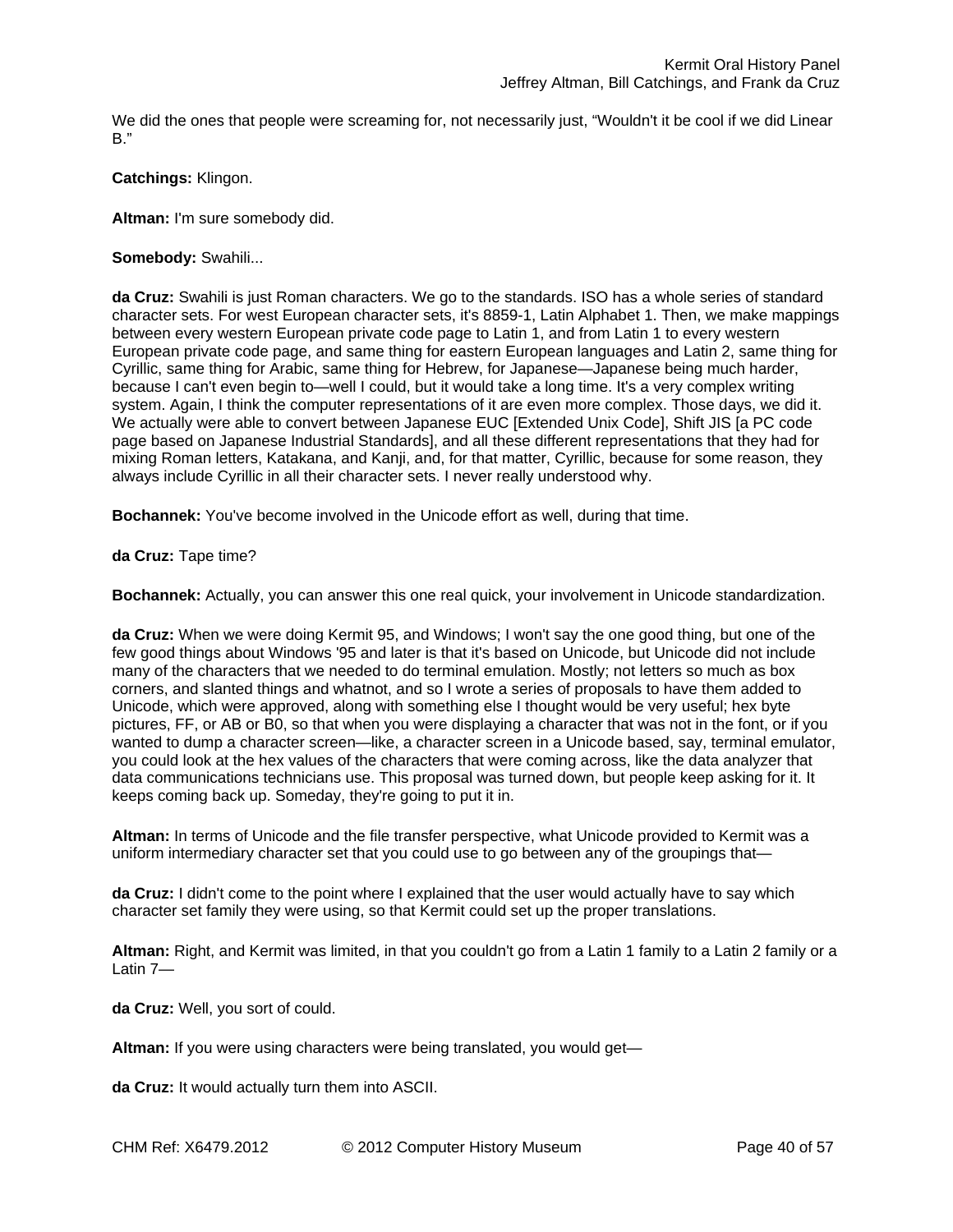**Altman:** Well yes. But Unicode solved that in that there was now a uniform intermediary that the user—

**da Cruz:** It didn't solve it, because if you're trying to transfer a Polish file to, like, a computer that only had CP437; even if Unicode was the intermediary, you'd still get the same problem.

**Altman:** You would get the problem on the far end. It would be a local translation issue, not—

**da Cruz:** Right. But the good thing about it was that from now on, the user wouldn't actually have to know the details of setting up the translation. The thing is, the people who were eager to do this, they didn't mind having to know the details. They craved just having the ability to do it.

**Altman:** Another thing that got added to C-Kermit around the same time as the Unicode work, was autodetection of file types.

**da Cruz:** Right.

#### **Altman:** Was—

**da Cruz:** Yes, we're entering the days now where users don't want to know anything. They just want it to work.

**Altman:** Also, you're saying, "Here, translate this entire directory tree of 15,000 files across 5,000 directories," and they're a mish-mosh of everything. You can't say, "Have a user pick out which one's a binary file and which one is a text file, and which one is a PDF [Portable Document Formant], which has a binary file that looks like a text file." You have to provide mechanisms to automate this on a file by file basis. [*FDC: And you can't base on the file name or "extension" either because users can name files anything they want.*]

**da Cruz:** Right, you actually have to look, do the kind of thing that Microsoft does, and look inside the file first, and try to figure out what's in it; it's an atrocity, because—but it works, it's really nice, but what if you screw up?

**Altman:** We had algorithms that Frank developed for detecting whether a file was a seven bit ASCII, an eight bit single-byte character set, or Unicode, etc, by scanning the first X number of bytes of a file, whether it would be PDF or not PDF, and we did a pretty decent job.

**da Cruz:** I haven't had any complaints yet.

#### *<overlapping conversation>*

**da Cruz:** Now maybe people don't—maybe people don't complain.

**Bochannek:** One of the questions I wanted to ask you: We mentioned communities earlier, we mentioned sort of the global reach of Kermit, and the conference in Moscow in '89, it was called the first international Kermit users conference.

**da Cruz:** First and last.

**Bochannek:** The only one, right? How did that happen, how did that come to be?

**da Cruz:** First in 1987, we were invited to Japan to a DECUS conference. DECUS was a big deal in those days. Thousands and thousands of people come, and they spent a lot of money; the airfare alone, they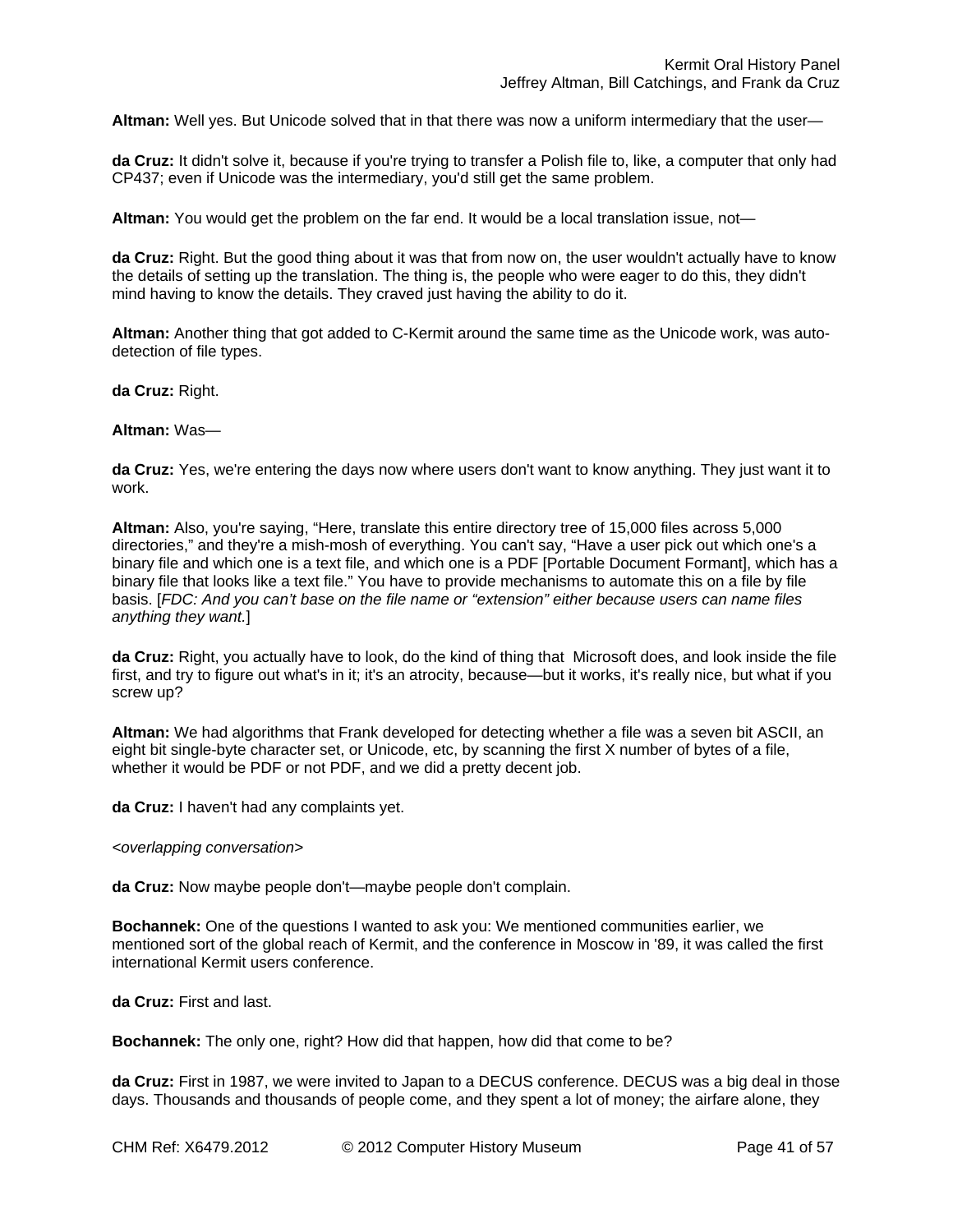put us up in first class hotels. Word gets around. The next year, we said, "Well, gee, I wonder who's going to invite us to go someplace this year." That time, we were invited to Swiss DECUS. When we go to one of these places, we also go around—when we went to Japan, we said, "As long as we're in the neighborhood," [and] we went to Hong Kong and Macau, and some other places, and met people. Then we went to Swiss DECUS; we went to Germany and met Gisbert Selke who is the translator of the two books that were translated into German. He's a good friend, and also a very funny guy. Since I had lived in Germany—I'd lived more north—I wanted to see the old neighborhood but it was too far. We didn't have that much time. We met in Ludwigsburg, and then we went to Paris, where they had something called Club Kermit. The French people who like Kermit, they get together and enjoy it.

**Catchings:** It would have been Ker-mee.

**da Cruz:** Yes, right, I—

**Bochannek:** Was there another Kermit club anywhere else that you're familiar with, or was it a uniquely French thing?

**da Cruz:** I can't think of another one, but who knows? They actually had a club, and they had a newsletter and logo—did I send you that little frog toy?

**Bochannek:** You did.

**da Cruz:** Yes, the petit grenouille.

**Bochannek:** I believe so, I'm not sure.

**da Cruz:** It's a little frog with a cowboy hat. That was their emblem or something. They bought truckloads of them and gave them to everybody. They translated the MS-DOS Kermit book into French.

**Bochannek:** We're trying to get to the Moscow conference.

**da Cruz:** By that time, we had a reputation like a road show. Now around this time, we were working on the international character sets, and so the people who were most interested—the Japanese people were interested. The guy who wrote the MS-DOS Kermit book is also the one who worked with us on implementing the Japanese part of the software. And the Russians. The Russians have the same problem everybody else has. They want to have Cyrillic writing in their computers, but every different computer—this one comes from Bulgaria, that one comes from East Germany, this one comes from Poland—they use different representations. Plus, they have IBM mainframe clones that use EBCDIC versions of Cyrillic. They had those BESM [Bolshaya Elektronno-Schetnaya Mashina, "Large Electronically Computing Machine"] computers. Basically, I worked the protocol out, the details of the protocol, with a guy named Konstantin Vinogradov, Kostya, of the International Centre for Scientific and Technical Computing in Moscow, the organization that hosted the conference. Well, I don't know if I actually can say that he was the only one who worked on the details, but he was the one I worked with directly. They were on BITNET by that time, surreptitiously. You couldn't do it openly. We were able, with e-mail, to correspond and to work it out. Several of the people there spoke pretty good English. At one time I spoke Russian, but that was 20 years before. We could understand each other. I have to say, those people were really smart, and something that I came to appreciate when I went there, is that when they have to work with such restricted resources, they have to be extra smart to get anything done. Americans, they were so used to - saying, "We'll just buy it, spend more money, get more power, buy more memory, get a newer one. The Russians couldn't do that. They were able to do amazing things with their brains. Anyway, we worked out the whole protocol; it's all written down with their names and everything. There was the Level One protocol, which is the one where you announce—the one I just described, where you translate from your local encoding to one of the group of standard encodings, and then back to the other local encoding. A Level Two protocol that was never implemented was based on ISO 2022, where you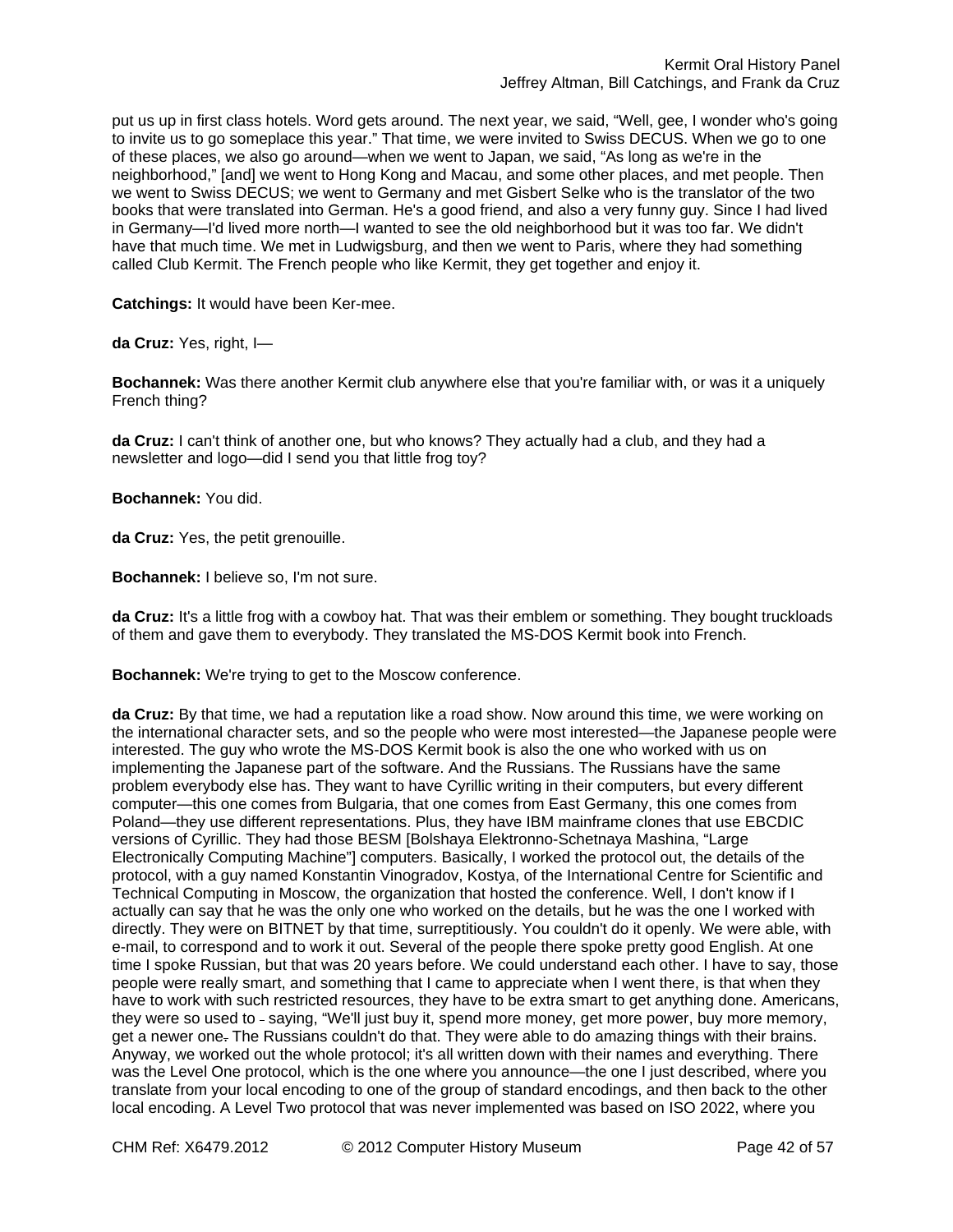could actually switch character sets in midstream, and transfer any mixture of scripts in a single file. If you had a document that's written in Russian, that's describing some Greek poetry and passages from the Bible in Hebrew, you could send that. This is only two years before Unicode. By the time Unicode came out, we didn't bother to implement it.

**Bochannek:** The conference was established based on that personal connection with the gentleman who helped with the Cyrillic character set work?

**da Cruz:** Yes. Well, his boss. The boss' name was Yuri Gornostaev. He wasn't the big boss, but he was the boss that we dealt with, and he was a really nice guy. They're all really nice and fun loving, I might add. They really know how to put on a show. They had a huge conference hall, and the equipment wasn't as fancy or anything; they just had an overhead projector, but they brought in so many people to attend the conference, from Bulgaria, East Germany, Cuba, all parts of the Soviet Union—you have the list. We spent several days because they all viewed the protocol, we gave demonstrations. We had hands on sessions and then we spent a whole day talking about the character set extension to the protocol. Some people made good suggestions that we incorporated. It was very lively and people would jump up and ask questions. We had this simultaneous translator.

**Bochannek:** Who all went from the project?

**da Cruz:** Christine and I.

**Bochannek:** Okay. The conference was how long?

**da Cruz:** The conference itself was three days, I think.

**Bochannek:** Then you had a chance to travel?

**da Cruz:** Yes. Then, they took us all over the place. They paid for everything except the airfare. They couldn't pay for that.

**Bochannek:** Right.

**da Cruz:** I actually got Columbia to pay for the airfare, on Aeroflot.

**Bochannek:** Now the Kermit project got terminated last year, 2011, and what is the current status of the particular versions of Kermit and the project in general?

**da Cruz:** When they decided to shut it down—they wanted to shut it down I think on January first. They wanted me to wrap up the business. All they were concerned with—I had 1,000 Kermit 95 bulk licenses that have a service contract. Many of them were still active, in which they paid an annual fee for continued support, which I was becoming increasingly embarrassed about. We hadn't released a new version in some years, since Jeff left. I can't tell you how hard I tried, and how much effort I put into getting Columbia to let me spend the money that I earned, to pay Jeff to make a new version. You'll have to keep this part for 50 years, and then unseal it or something. They just took the money and spent it on whatever. They wouldn't let me spend the money that I worked 80 hours a week to come out that far ahead so that I could have money to invest. Anyway, they just wanted to wrap up all these contracts. This is when they turned—they turned me over to the enterprise whatever office and it was this long painful process of contacting all the licensees, saying, "It's the end of that." They still are selling Kermit 95 with no support. The thing that distinguished Kermit 95 from everything else on the planet, I believe, was the support. Anybody could call us up or write us e-mail and we talked to them or answered their e-mail. No call processing system, no tickets, no nothing.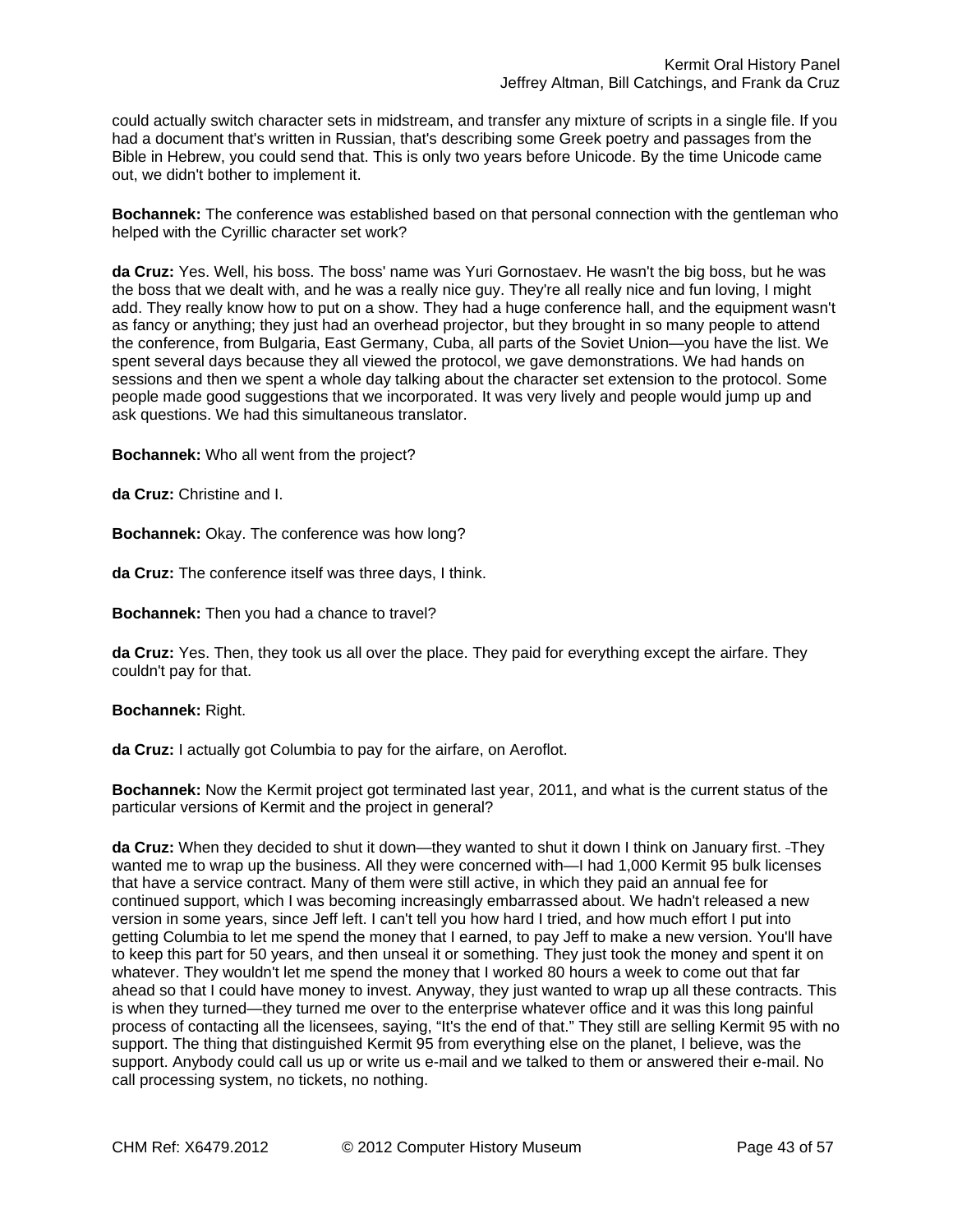**Altman:** Pretty close to 24-7.

**da Cruz:** Yes.

**Catchings:** And no credit card.

**da Cruz:** Yes, right.

**Bochannek:** Now, there is not a GPL-ed [General Public License] version of Kermit as well, correct?

[*FDC: I think Alex was actually asking about the status of Kermit 95 and C-Kermit after the shutdown of the Kermit Project. These programs, and by implication all the others, were re-released with the "Modified 3-clause BSD License", which is an Open Source license. We did not use the GPL. Kermit 95 could not*  be released in usable form because it included a lot of proprietary code from other companies that *licensed us to use it, but not to give it away or publish it. So we put all the source modules we could on the new Open Source ftp site in hopes that some day, somebody would start working on it again and, as of late October 2013, somebody is. Check the kermitproject.org website for news. The following was in response to Alex saying "GPL".*]

**da Cruz:** In 1990, Richard Stallman said that he was going to write open source versions of Kermit and put us out of business, because our software wasn't free.

**Altman:** I would have liked to see him try.

**da Cruz:** Well, I know.

**Catchings:** He and reality weren't always that closely related.

*<overlapping conversation>* 

**Catchings:** He doesn't know me, it's okay.

**da Cruz:** He's all right.

**Altman:** He knows me.

**Catchings:** I didn't say he wasn't all right. An interesting character.

**da Cruz:** Anyway, we went back and forth, and what I finally agreed to do was to write a minimal, absolutely minimal, implementation of the Kermit protocol with a GPL, which I did. I said, "This is going to be an example of eternal software. It's not going to be upgraded and it won't need to be upgraded unless they totally change the C language so it won't compile anymore." It's completely ANSI Standard. It follows every rule, complies with everything, and it doesn't call any APIs [application programming interface] that are not universal, except, there's a couple of conditional things. Anyway, it turned out that way. Here we are, 12 years later, and there hasn't been a new release, and there hasn't needed to be. Anyway, I don't know if anybody ever used it.

**Altman:** Well, it's distributed with Debian and other Linux packages.

**da Cruz:** Now C-Kermit is distributed with Debian and with Red Hat.

**Catchings:** It's open source.

CHM Ref: X6479.2012 © 2012 Computer History Museum Page 44 of 57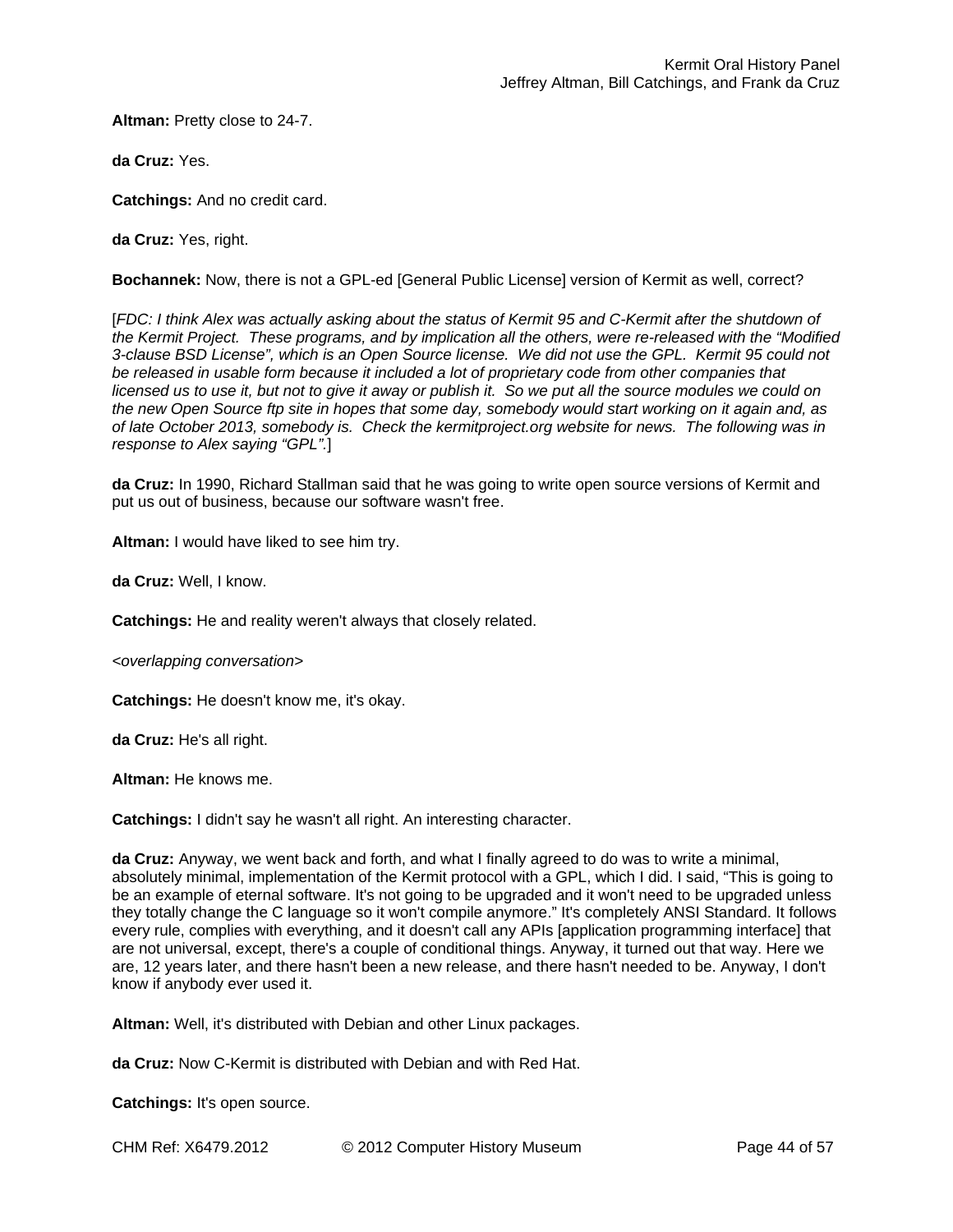**Bochannek:** A related question to that; the longevity of Kermit. What do you think were the successful features of Kermit that contributed to its longevity?

**Altman:** It worked. More so than anything else, it worked.

**da Cruz:** I mean, we stood behind it. We helped people when they had trouble with it. We explained it, we documented the heck out of it. When I came to work here, I had the regular kind of System Administration jobs or programming jobs, and I enjoyed it, it was fun. Then Kermit was something different, because it was like a creation. We weren't just modifying some accounting program, we were creating something new. It was something that people needed and appreciated. It was fun, and then we got all this recognition. People from all over the world came to us for this software. Bill left too early, and Jeff came too late, but we got invited all over the world. It was a quite a ride, it was really a lot of fun. Until 1994, I had a real job here. First I was the manager of the academic timesharing systems. Well, first I was a systems programmer. Then I was a manager of the academic timesharing system. Then I had a job; something called the manager of systems integration and that meant that anybody who bought a computer at Columbia had to come to me to get my permission and I would try to talk them into buying something that would mesh with the other things that were on campus. I'd warn them about what the consequences would be if they bought something else. Then I became the first manager of the networks. I [my group] put in the first Ethernet, and later the first campus network to every room of every building over the new telephone wiring plant. The last thing the group did before I left it was wiring all of the dormitories for Ethernet. Then in 1994—now this is just about when Jeff was coming to develop Kermit 95—I went to the management and I said, "I want to just do Kermit. We'll earn enough money to pay for it." They said, "Okay."

**Bochannek:** A question that ties directly to that is major turning points on the project. That sounds like that was a major turning point. You were dedicated to just doing Kermit.

**da Cruz:** Yes, 1986 was a turning point because we hired a production staff. 1994 was a turning point because the Kermit budget became an actual department of the computer center with people dedicated to doing it and not stealing time from their real job.

**Bochannek:** The next question you can take to be a technical one and that's about choices you made that you regret as it pertains to the project. Is there anything that comes to mind? There in the Kermit book there's a checksum issue. There's a—?

**Catchings:** It would probably be my fault.

**da Cruz:** No, no, you fixed it.

**Bochannek:** How about in a larger sense, any particular choices that pertain to Kermit that you?

**da Cruz:** There's a lot of things in the protocol that I would fix if I could do it over. For example, the checksum is not identified in the packet. It's stateful. You say, "Oh I'm in this phase so the checksum must be the two bytes on the end." Well, the protocol would be so much simpler if the checksum were clearly marked in each packet.

**Catchings:** On the other hand, the fact that it evolved over time was I think one of its strong—that's the tradeoff. On the one hand, because we kept being backward compatible that meant that we had to live with the mistakes that happened in the past. I think that's the tradeoff.

**da Cruz:** Anyway, there was never a problem except just—this is interesting that you don't know about it. The ocean floats—at the University of Washington, they deploy these floats in places where there's hurricanes in the ocean; buoys that can submerge and come back up repeatedly. During the hurricane,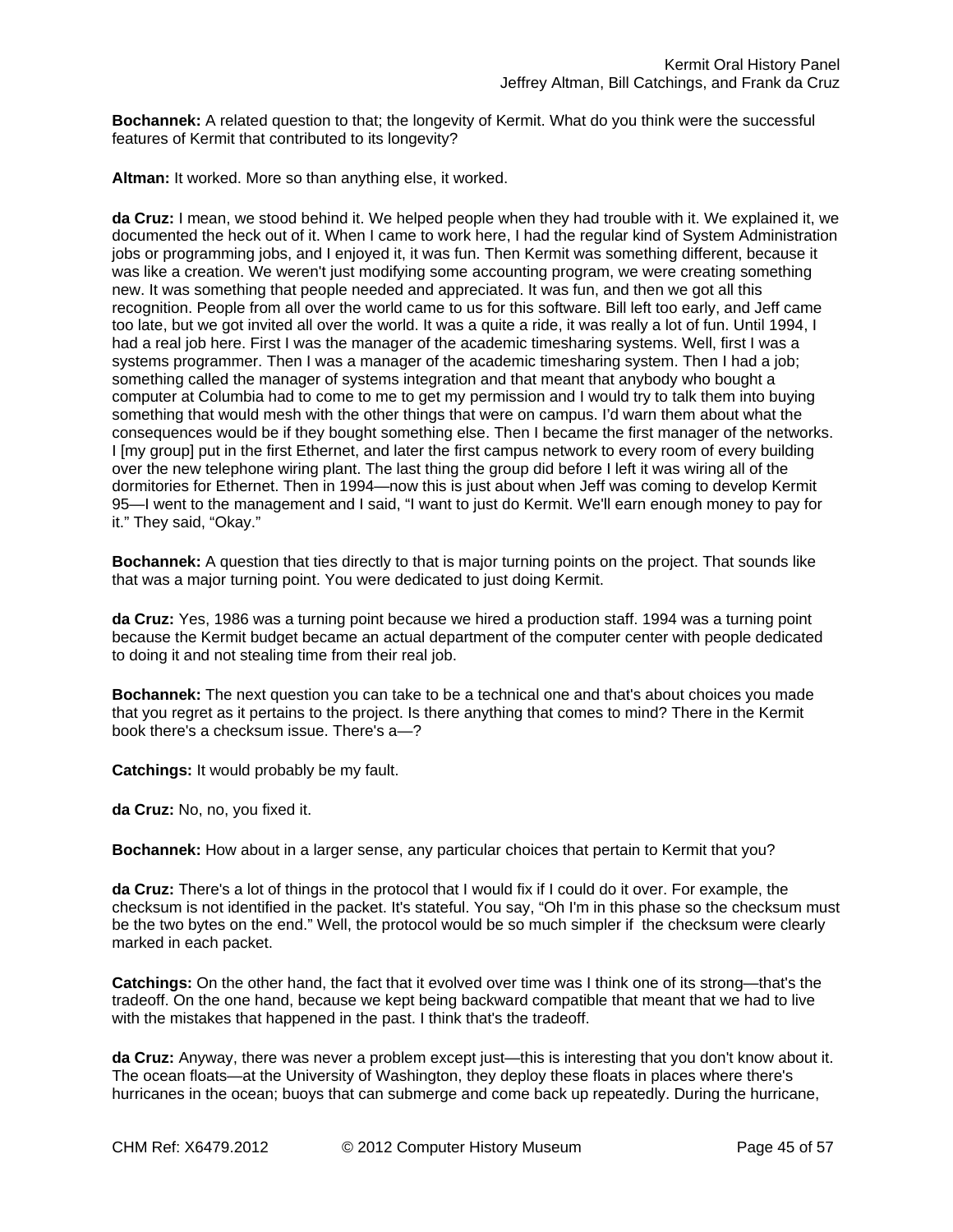they go up and down and up and down and they measure the temperature and salinity and current at different depths and then they pop back up and then they use Kermit to send the data to a satellite that sends it back to phone home. They use E-Kermit for that, the embedded version. They've been doing that for a long time. Now they're expanding the project and they're getting-- they're going someplace that's farther away from the satellite. I think they're going to Thailand or something. They discovered that it's just too slow. It's a 300 baud connection. It's extremely noisy. They needed one thing that E-Kermit didn't have which was true Sliding Windows. E-Kermit is unique in that it fakes that it's doing Sliding Windows but it isn't really doing them. The other side thinks that it's doing them but if there's an error it's just, "Sorry, game's over." He implemented true Sliding Windows. I had the outline sketched in there and he filled it in.

## **Hendrie:** Who's the he?

**da Cruz:** His name John Dunlap. He's a physicist at University of Washington. I would have invited him but I lost touch. Anyway, for this new project he wanted to do serious testing in advance and he did something that I had always wanted to do myself and never had time. Suppose you had two computers with Kermit on them and you're transferring files between them. You want to put a box in between them which simulates all kinds of different delays and noise so it can buffer up the packets and send them out of order [corrupt them, drop them] and do all kind of crazy things. It would just completely stress test the protocol to its limit. Well, he made that box and he ran tests for weeks and weeks. He found that there was one place where Kermit would consistently fail if a packet was corrupted by noise in a certain way then the checksum would still agree if you calculate from the rest of the packet. That's on the first packet because the first packet always has the six-bit checks on them. The last thing I did in Kermit protocol before I left Columbia was to define a new protocol whereby the user could say to put 16-bit checksum on every packet including the first one. That's what it was. If the first packet was corrupted but appeared to be correct and it was corrupted in one of the negotiation parameters?

## **Catchings:** Oh, right, right. Yes.

[*FDC: For example, a compression or quoting negotiation was mangled without being caught. The file transfer would proceed but the file receiver would misinterpret the coding used by the file sender and produce a corrupt file. The reason the first packet always has a six-bit checksum is that Kermit protocol was designed so it could be implemented even on computers that could do only 8-bit arithmetic.*]

**da Cruz:** Yes. Then I even figured out a way to make it automatic at least to the extent that you only had to do it on one end and the other end would recognize that it had been done.

**Bochannek:** Let me ask you a related question that I meant to ask earlier; in what scenarios would you not use Kermit? We mentioned this Army knife aspect of it earlier and we had so many stories about how flexible it is, but have you run into situations where that type of a problem that seemed to be solvable with Kermit just simply wasn't?

**da Cruz:** You're talking to somebody who uses Kermit all of the time, every day for everything.

#### **Catchings:** Right.

**da Cruz:** If I need to write a program to do something I write it as a Kermit script.

**Altman:** Yes, I'm still using Kermit and I haven't touched it in eight years. It's still my terminal emulator of choice on modern day Windows, even though the basic code dates back to 2003 for the revisions that we're using. The challenge of Kermit is that there's a huge selection of things which Kermit does where there's an alternative, where the alternative only does a small subset or a small overlapping intersection with the Kermit feature set. In many cases, the tools that you choose are based upon the things you're comfortable with. If you have a set of problems which Kermit is good at across the board, then you're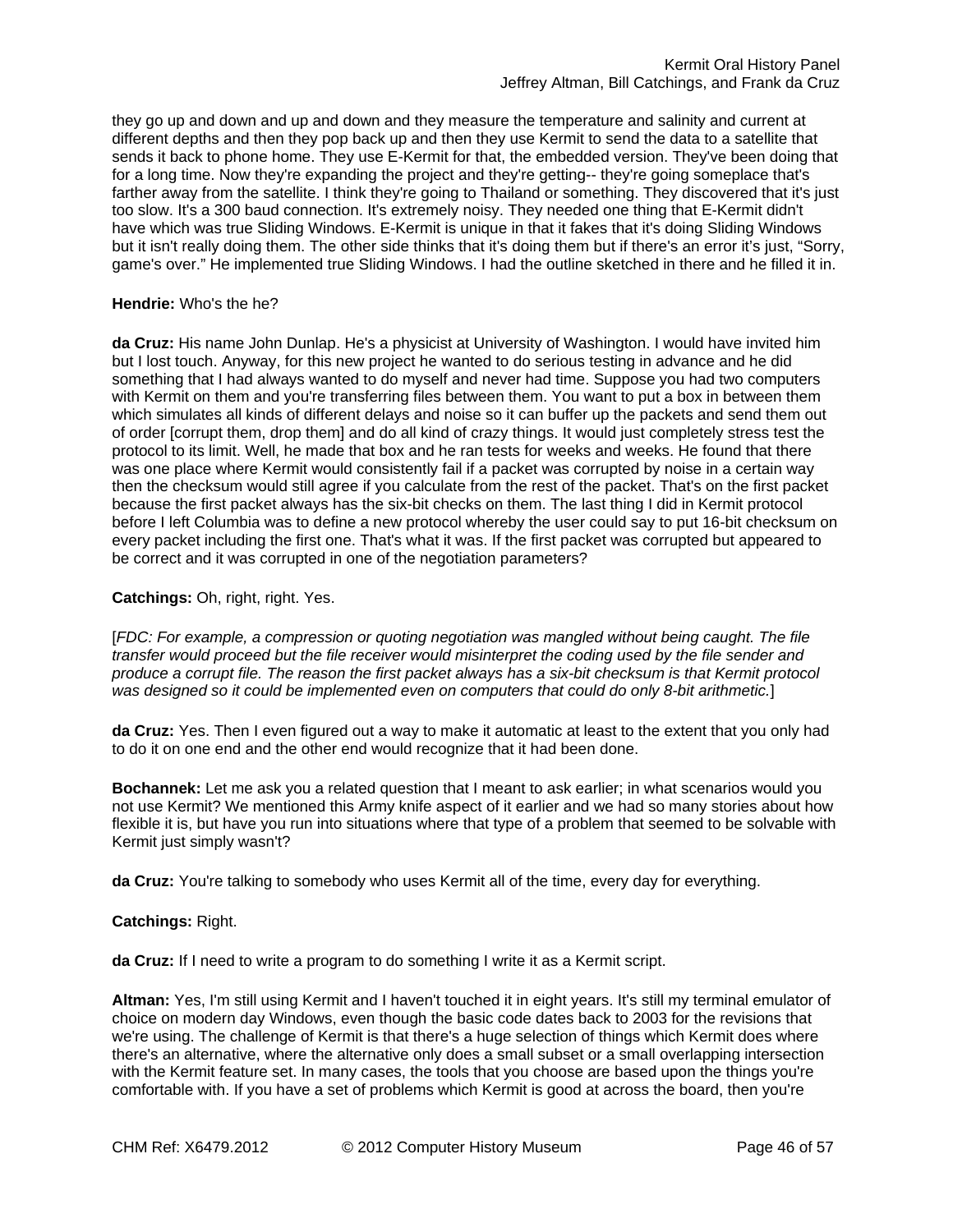going to use Kermit for many solutions based upon the fact that Kermit implements Telnet and Rlogin and terminal emulation and FTP and—

**da Cruz:** It's programmable.

**Altman:** —and has the scripting language and has other things. If all you need is a Linux terminal emulation over SSH, you're probably going to choose PuTTY over Kermit 95. What you're limiting yourself to is the fact that it's going to be a very low end terminal emulation which is good for most editing in EMACS but isn't going to be good enough to run a VMS application.

**Catchings:** But no one cares about VMS any more.

**Altman:** Right. But for the 99.9 percent of users, they don't care about that. It's always the edge cases. It's the edge cases that always made Kermit special is that we paid attention to the exacting details of terminal emulation. We paid attention to the fact that the Kermit character sets implementing ISO 2022 properly, handling the mapping of ISO character sets to Unicode in the terminal. Even going so far as to contract or to work with Everson to have a—

**da Cruz:** Oh, Michael Everson.

**Altman:** Michael Everson to produce a monospace Unicode font that actually included all of the character sets that Kermit supported so that we could actually display most of Unicode on Windows in a terminal session. There was nothing at that point in time.

**da Cruz:** 20 people in the world would care about that.

**Altman:** But we cared.

**da Cruz:** You could have a session of Mongolian terminal emulation on Kermit.

**Altman:** It's the fact that we handle all of the edge cases which really made Kermit very flexible and powerful and why people—and like I said earlier, it worked. In general, it worked. I mean are there bugs in the software? There are bugs in all of our software.

**Catchings:** I was going to say; it's software.

**Altman:** For the most part it works. Users they deploy it and it still runs.

**da Cruz:** Jeff did an amazing job because most applications will break when a new version of the operating system comes out. Since Jeff wrote Kermit 95 for Windows XP and it's okay in Vista. It's okay in Windows 7. As far as I know, it's okay in Window 8.

**Altman:** Well, we could try it.

**Bochannek:** That's actually a great dovetail; what accomplishment are you most proud of? There's actually two of the three—

**da Cruz:** Actually, I wanted to expand on the previous thing a bit. Like I said, I'm sitting in front of Kermit all day, every day and what I do now to keep myself busy and supplement my retirement income is a website. The website is based in Unix. I have a terminal emulation to the Unix system. The website is heavy on images so I'm always editing images on the PC in Photoshop. I'm transferring the images back and forth with Kermit file transfer protocol, in the same session where I edit the web pages. All of the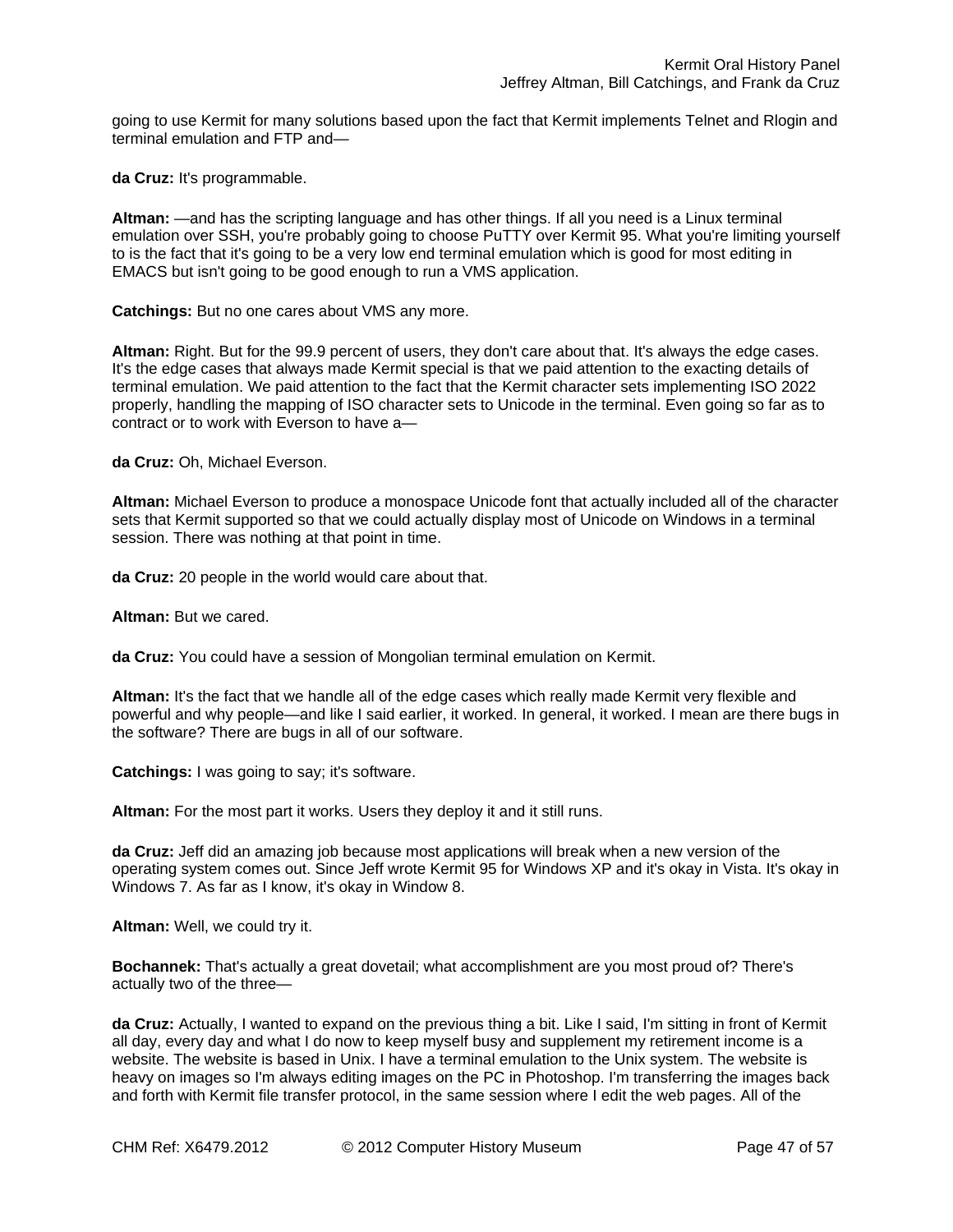scripts that maintain the website and get statistics about it reported are all written in Kermit. Every single thing that I do to maintain and develop and account for a pretty big comprehensive website is completely done in Kermit. I don't use any other tool except Photoshop. Kermit even knows something about images that—for example, if I have a bunch of images that are landscape and portrait Kermit can detect which ones are landscape and which ones are portrait. You can write a script to format a webpage that's full of images to mix landscape and portrait and have them all be the same height.

**Bochannek:** That's interesting. So accomplishments; what are you most proud of?

**Hendrie:** Can you describe this website?

**da Cruz:** I'm not telling.

**Hendrie:** You don't have to tell me the name of it. I don't want to go to it. But what it's for?

**da Cruz:** It's an Amazon Associate website.

**Bochannek:** An e-commerce site.

**Hendrie:** An e-commerce site for an Amazon Associate.

**Altman:** I'd like to go back and answer your question regarding the things that we wish we could have done or done differently. The biggest problem that I always felt was Kermit's weakness in moving forward was that we're still in, around 2000, a monolithic application. The scripting language, the terminal emulation, the file transfer, all of the underlying transports, the security modules, it was all one big package and you either got all of it or none of it. In the period from 98 through 2003, there was an ongoing transition to modularity, especially on Windows development of DCOM [Distributed Component Object Model]. The desire to be able to embed—it would have been nice to have been able to embed a terminal emulator into a web browser, relying on that feed for proxy services. We had to implement HTTP. We had to implement a variety of other things to allow us to go do transfers for the Web proxies. The scripting language given the way it's implemented when integrating into the terminal emulator are synchronous. They can't be running asynchronously. We can't run multiple instances of the scripting language engine at the same time. We weren't able to detach that and replace it with—I loved REXX [Restructured Extended Executor]. We had an OS/2 C-Kermit. We had a way to call out to REXX and call back into Kermit from REXX. We had a callback mechanism. On Windows we never really were able to get to a point where we could replace—today, you'd want to use PowerShell, for example. Our desire to maintain backward compatibility across all platforms placed constraints. Our need to ensure there was one code base across all platforms because we didn't have the staff to support independent builds. We needed it to be possible for us to implement, maintain one implementation of the protocol module one?

**da Cruz:** Kermit 95 about half of it is C-Kermit.

**Altman:** Kermit 95 provides a GUI layer on top of it. It provides a terminal emulator. It provides all of the I/O networking and security infrastructure and all of the plumbing for the operating system. It relies heavily upon C-Kermit for most of the logic. C-Kermit is implemented as a single threaded monolithic application. That provided constraints on what we were able to do.

**da Cruz:** Again, that's because it has to run on all the Stratuses and VMS and AOS/VS and Plan 9 from Outer Space, not that all those things still exist in large numbers or at all. I never wanted to release a version of Kermit that could not be built on all of the platforms where it was built before. Even if I can't prove that it can be, I never wanted to deliberately say, "Sorry, we're cutting you guys off." Because it turned out years after I thought AOS/VS had disappeared from the face of the earth I learned that the US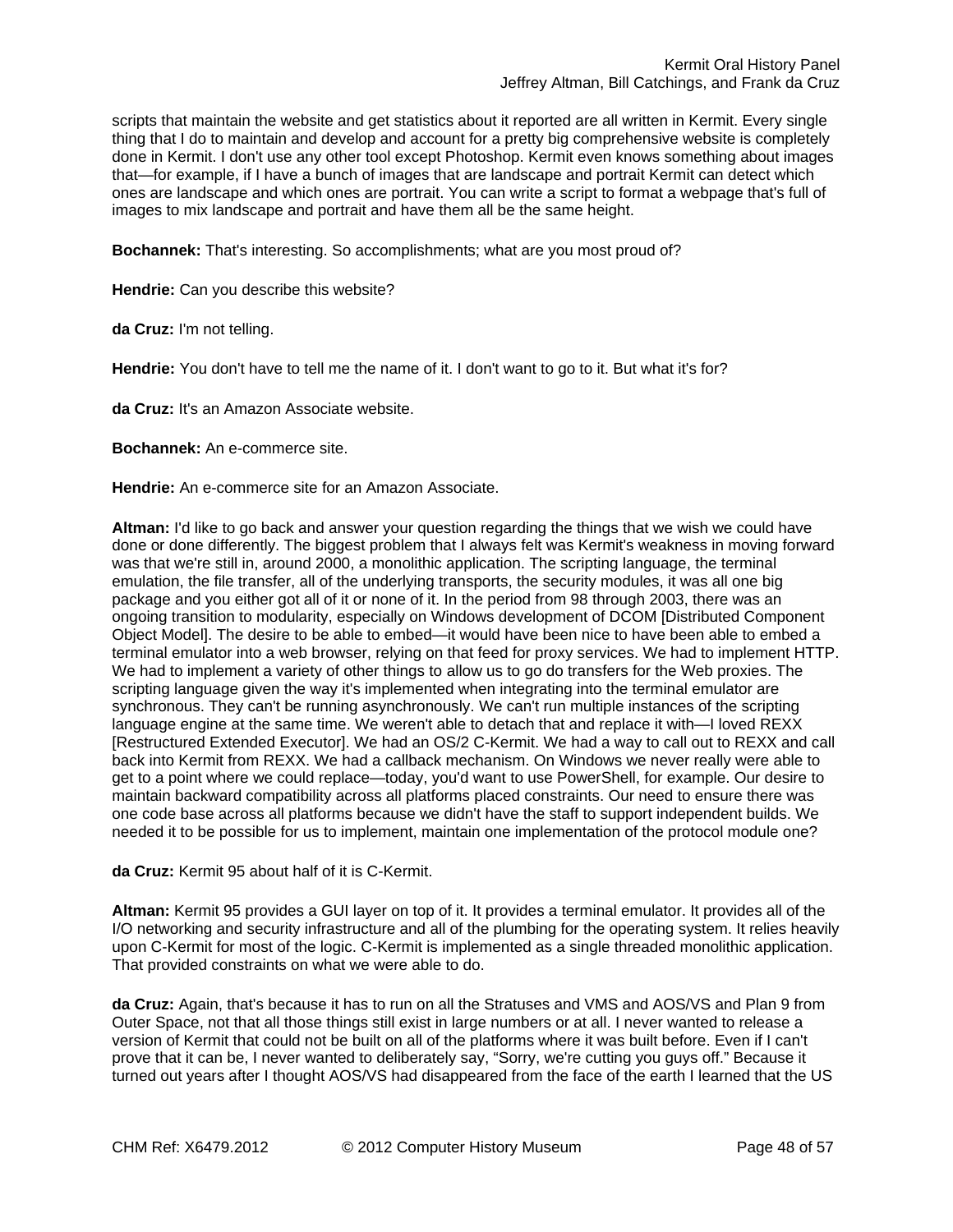Forest Service was completely dependent on it. They couldn't have lived without my support of AOS/VS C-Kermit.

**Bochannek:** What was the most fun about the project? What was the most enjoyable?

**Altman:** For me it was the lab. It was an educational lab. Anything I wanted to learn I could learn by implementing in Kermit and somebody would make use of it for something. Seriously, that is not an exaggeration. The Named Pipe support that we implemented, that I implemented in OS/2 C-Kermit and the NetBEUI support which ended up being in one of the OS/2 journals.

**Catchings: da Cruz:** It's in the museum (the OS/2 journal). I saved all of that stuff.

**Altman:** I saved a lot of it much more than my wife was happy with me saving. All of that work was done not because there was anybody asking for it. It was because I was trying to learn as much as I could about OS/2 and file systems. I implemented as many of the techniques and things as I could in Kermit to solve a problem. Once it was there in the toolkit you could make use of it. In the company I was working at immediately prior to coming to Columbia to work on Kermit 95 fulltime, having built the Named Pipe support as something to do we found the problem that allowed us to communicate information from Raleigh to New York over the file system network that was built between the two pipes. We didn't have public Internet. They had a private network for the file system that was dedicated for that purpose. We were able to do name pipe communication to transfer information across that.

**Bochannek:** How about you, Bill? What was the most fun?

**Catchings:** For me, it's always easy. The most fun was coding. To actually get to code stuff that would be used. Any people who have done software development know that sometimes your best code never gets used by anybody but you. To actually be able to write something that really mattered and did something was very cool. I mean you asked earlier about what I'm most proud of or whatever and the thing I really liked about Kermit was that I think it somehow managed to meld together two ideas that almost make no sense together. On the one hand, this was something that was freely distributed but was treated as a real product. People cared. It was supported. It was a real pride and ownership. On the other hand, and this is probably its downfall too, was it was not meant to be a for-profit thing. It was not meant to make a ton of money. On the other hand, that meant it's continued to work even 30 years later because it wasn't like well, it's not making enough revenue it's cancelled. That somehow it's a real product but it was something we were real proud of. I was only there for a while but I was really proud to have been a part of it. I think that sums it up for me.

**Bochannek:** What about you Frank? Is there anything either of you want to add in closing, I think?

**da Cruz:** I'm proud of Kermit. I'm proud that it got all over the world and people knew about it. In fact, in some ways that had a different side to it in that; for example, big cheeses from Columbia would go to high-level conferences and they'd come back and they would say, "What is this Kermit everybody is talking about?" "You're from Columbia, that's where Kermit is from." It kind of made them angry because they didn't even know what it was [and everybody was asking them about it as if it was the only thing they knew about Columbia]. I think in the end the thing that I'm most proud of is that I was able to make—help a lot of people get real stuff done and provided jobs for—I haven't calculated it, but I think it's something like fifty [sixty] person-years of fulltime work for people in a non-oppressive environment. We had a lot of fun. We used our creativity. We wrote the code. Nobody was getting bossed or yelled at. This is the room where the meetings were held. I don't think you guys were ever in this room in a meeting about Kermit?

## **Catchings:** I don't think so.

**da Cruz:** Right. We never had not one single meeting. We didn't need them. We all worked in the same place. If you want to talk to somebody you walk down the hall to their office.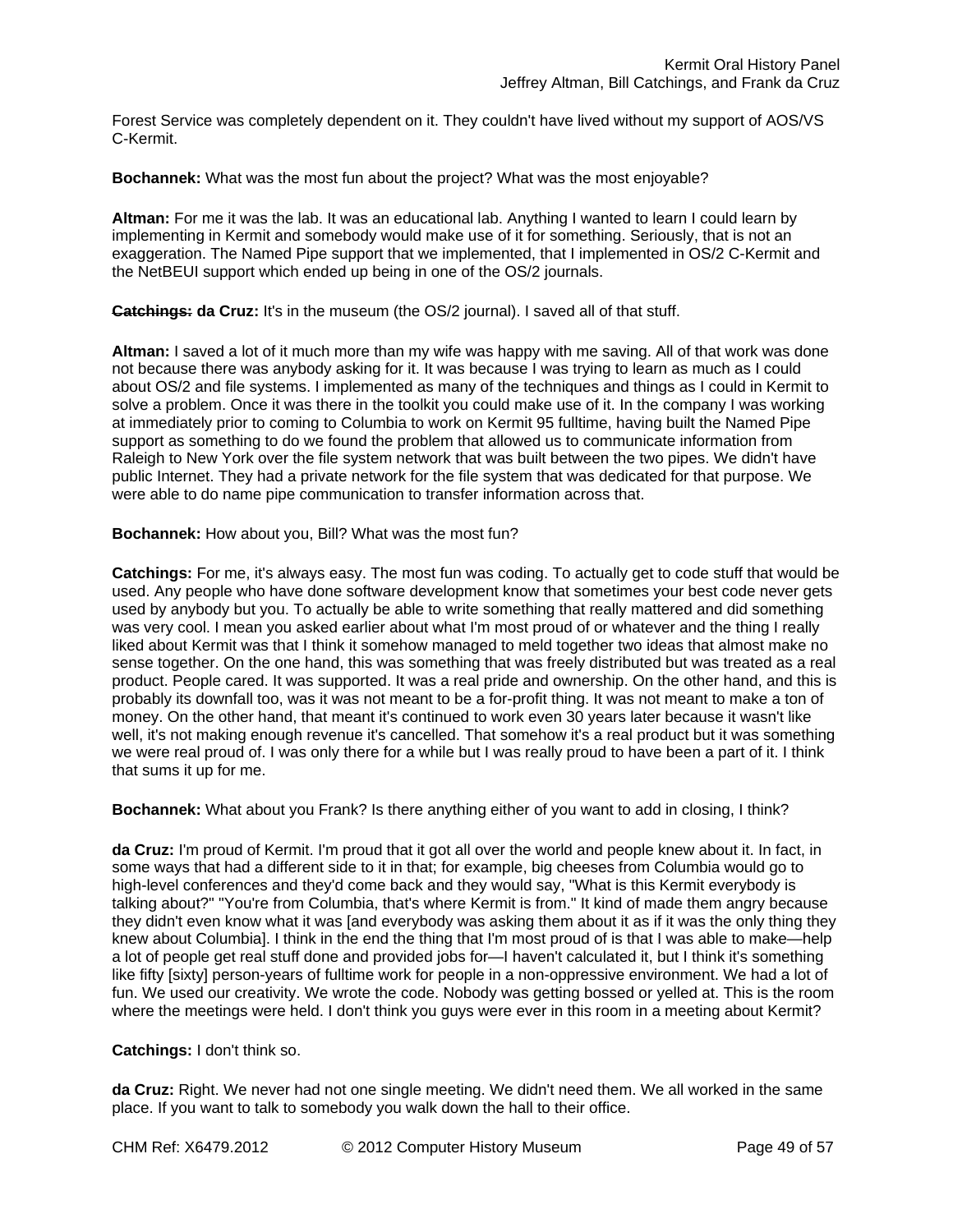**Altman:** You didn't walk down the hall and talk to me. I was never here. I think a simple anecdote one of my criteria for taking the job was Columbia was going to buy me a best of line laptop at the time which was, I think, a ThinkPad 701. I used it to work from wherever, even from South Africa, when I was traveling around South Africa for three weeks. I would literally stop at bars or inns and find somebody that would let me plug into their phone network to dial up through IBM's global net to come back to Columbia to exchange mail and upload code and download patch changes for the day. Answer tech support e-mails. Do builds and upload them. That was a ridiculous phone bill metric.

**da Cruz:** Yes, we built a tool that was not only used by all kinds of people for all kinds of stuff including kind of boring stuff like I can't tell you how many cash registers that are just PC's running Kermit. We built a tool that was really handy for us to use ourselves. We put a lot of stuff into it just for us because we needed to have that thing in it. I'm glad we did because now I use it all day, every day and I use those things.

**Altman:** I think, Frank, it would be worthwhile talking about the writings that you did after the Code Red scare regarding using Kermit in terminal emulation as an access way to e-mail.

**da Cruz:** It's funny. Yes, Code Red was 2000, right?

#### **Altman:** It was 2000.

**da Cruz:** Everything I do all day in front of a computer is exactly the same way I did it in 1985. I use Kermit. I have terminal access to a bigger computer some place where I actually do my real work on a Unix server, where I do my text editing and e-mail and everything. When people walk into my office and they see me doing that, they say, "What is that? What's that blue screen with the little white squiggles on it? Where's all of the spinning things and things popping up?" Around the year 2000 everybody was going into a tizzy because there was another virus every week that would knock the whole network off and wreck all of the PCs. It infected everybody except me because even though I had Windows on my desktop the only thing I used it for was Kermit and Netscape. My e-mail was a text-based e-mail program on the host. When somebody sent me a virus, I *saw* the virus. It didn't execute on me. Whose idea was that I could send you e-mail that contains a program that will execute on your computer? This was MIME [Multipurpose Internet Mail Extensions]. If you go back to the archives of the MIME discussions, you'll see me in there making these rants. Basically all of my arguments, I thought, made sense. The end of the discussion was, "Well, this is really just a pro forma discussion. It's already decided." Big companies, they want to have all of these cute things that happen by magic and astound the users. That's what they're going to get and that's what they got. To this day I mean every single—updates, updates, new version, quick update, don't turn off your computer. When I first came to work here we were running OS/360 21 point-something on our mammoth IBM 360/91 [whose control console is in the Computer History Museum collection]. We had been running it for 10 years and we were thinking about upgrading to 21.8. When we finally got around to it, it was completely ready and debugged. Then we ran that for another ten years before the 360 went out. When we had the DEC-20, we had source code for everything. They would send patches. The patches were source code. It was DDT [dynamic debugging technique]. We'd read them and we'd look at the source code. We'd say, "Does this make sense?" We wouldn't just install things on our computer without knowing what they were. Now we're running—Windows XP was 80 megabytes of kernel or something, some crazy thing like that. Nobody even knows what's in it. Nobody.

**Altman:** Sure you do. The source code is posted on the Web.

## **da Cruz:** Is it?

**Altman:** It was stolen, the 2000 code; it's up there.

**da Cruz:** All of it?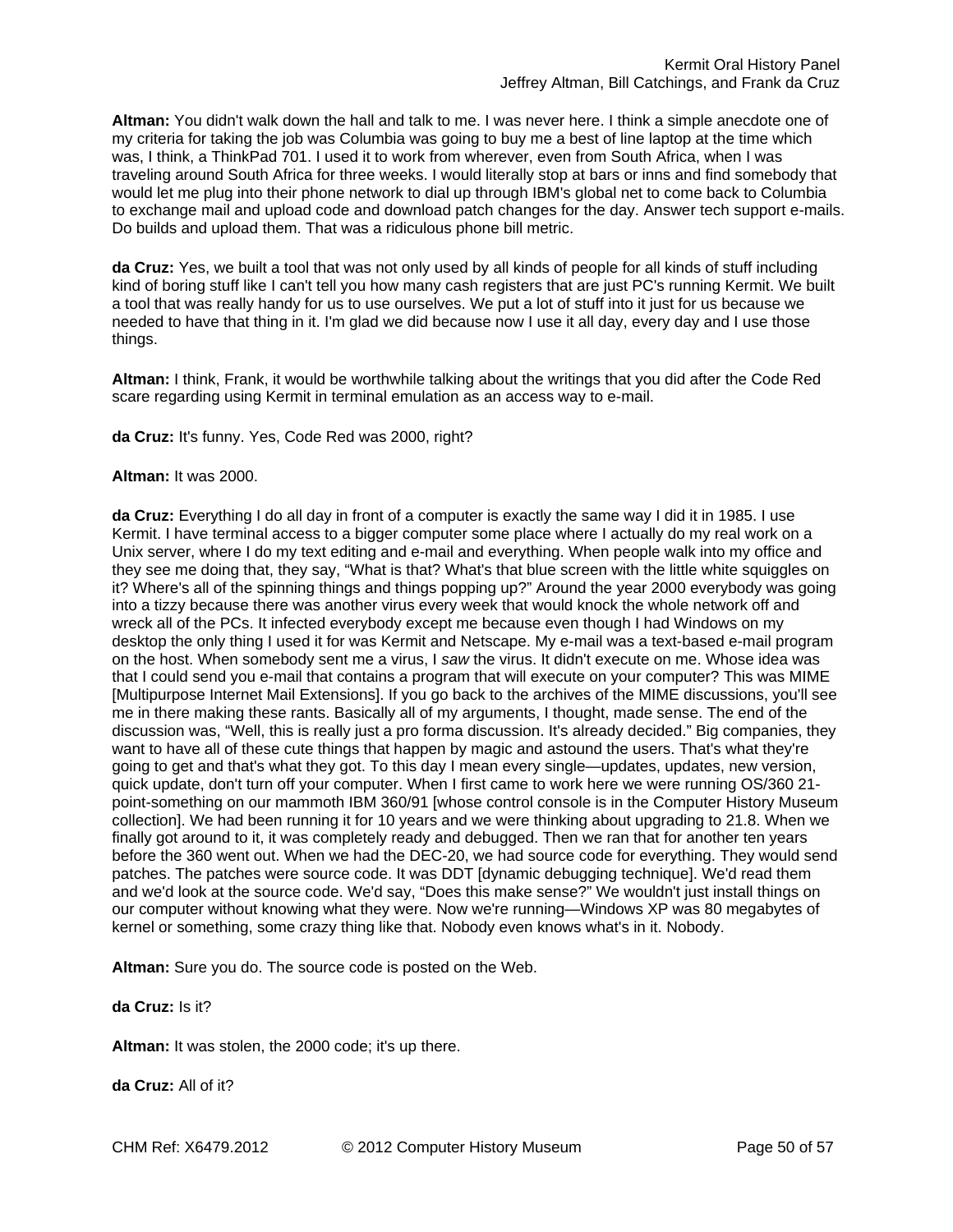**Altman:** Large portions of it.

**da Cruz:** Yes, but there're so many things that nobody even knows what they all are; even people who work at Microsoft. There can't be any one person who knows what it all is, right. It's too much.

**Altman:** I wouldn't even say for a project the size of AFS [Andrew File System] that one person really knows all of the code. There're nine million lines.

**da Cruz:** What can I say. I'm a dinosaur. I come from the days where you could understand the computer. You could even understand the electronics of it. You could understand the gates, and the logic and the memory and everything. Now, we're helpless. We have no idea what these things do, how they work, what they're doing to us, what they're telling other people about us. Anyway, so I wrote this thing where I said here's how I do my work. I use Kermit. I go to the Unix server and I use MM [Columbia Mail Manager] for e-mail. MM from the DEC-20. We rewrote it in C and I'm still using it. I'm probably the last one who still uses it. It doesn't have any MIME support whatsoever. I see the actual base 64 on the screen. Usually, it's stuff I don't want to read so I just delete it. If it's a message that maybe it's from somebody that I know that sent me a picture or something I download it because MM has Kermit. It will download the message to my PC and automatically pops up in whatever—?

#### **Altman:** Photoshop.

**da Cruz:** —then I see the picture. Only after I look at it first to make sure it's not a booby trap or something. What else? In those days, it was just too dangerous to even conceive of using Internet Explorer on your desktop, so I basically said, "Don't use it. You can stick with Netscape because it might not be any better but all of the attacks are concentrated on the Microsoft products." Columbia said, "Put a big disclaimer on it, that's your opinion, this is not the opinion of Columbia University. We do modern things and we're cutting edge and we're the leading edge of enterprise computing. And here you are playing with these ancient tools." I said, "Yeah, but look. I get more work done in a day than everybody else gets done in a week." In those days, the computer centers in the different universities used to publish newsletters. One day, the University of Oregon newsletter came and there was my article. In other places they would say, "This is the best thing I ever read." It's sad because Columbia was on the very forefront of computing in the 1940s and all through the '60s. Then it just lost it. It completely lost it. Other things in life are more important than computing, but it's not like Columbia turned towards those things. It turned towards Wall Street basically. Money, money, money and real estate, real estate, real estate and snapping everything up and evicting people and raising rents and raising tuition. Are people learning anything more? Are people learning better stuff? I don't think so. In the 1960s all of the students here knew about the world. They knew what was going on. For one reason because it was a male college and it wasn't co-ed yet. Everybody had the draft hanging over their head and there was a war going on. Now, we have six wars going on at a time and nobody even knows what they are. Columbia students don't care. As long as they have their iPhones and their Starbucks, that's their whole life. You better delete this whole part.

## **Catchings:** Redacted.

**Bochannek:** That's okay. Any other thoughts? We're in the open discussion.

**Altman:** I think that working on Kermit was a blast. I don't know how many years I worked on it.

**da Cruz:** Jeff worked even more hours a day than I did and that's saying something. He would be online any time day or night.

**Altman:** Well, that's true and it's not true. What I loved about my time at Columbia, working on Kermit more so than at Columbia specifically, was that our user base was scattered around the world. There wasn't a good time of day to work. There was a good time for the people in Australia and there was a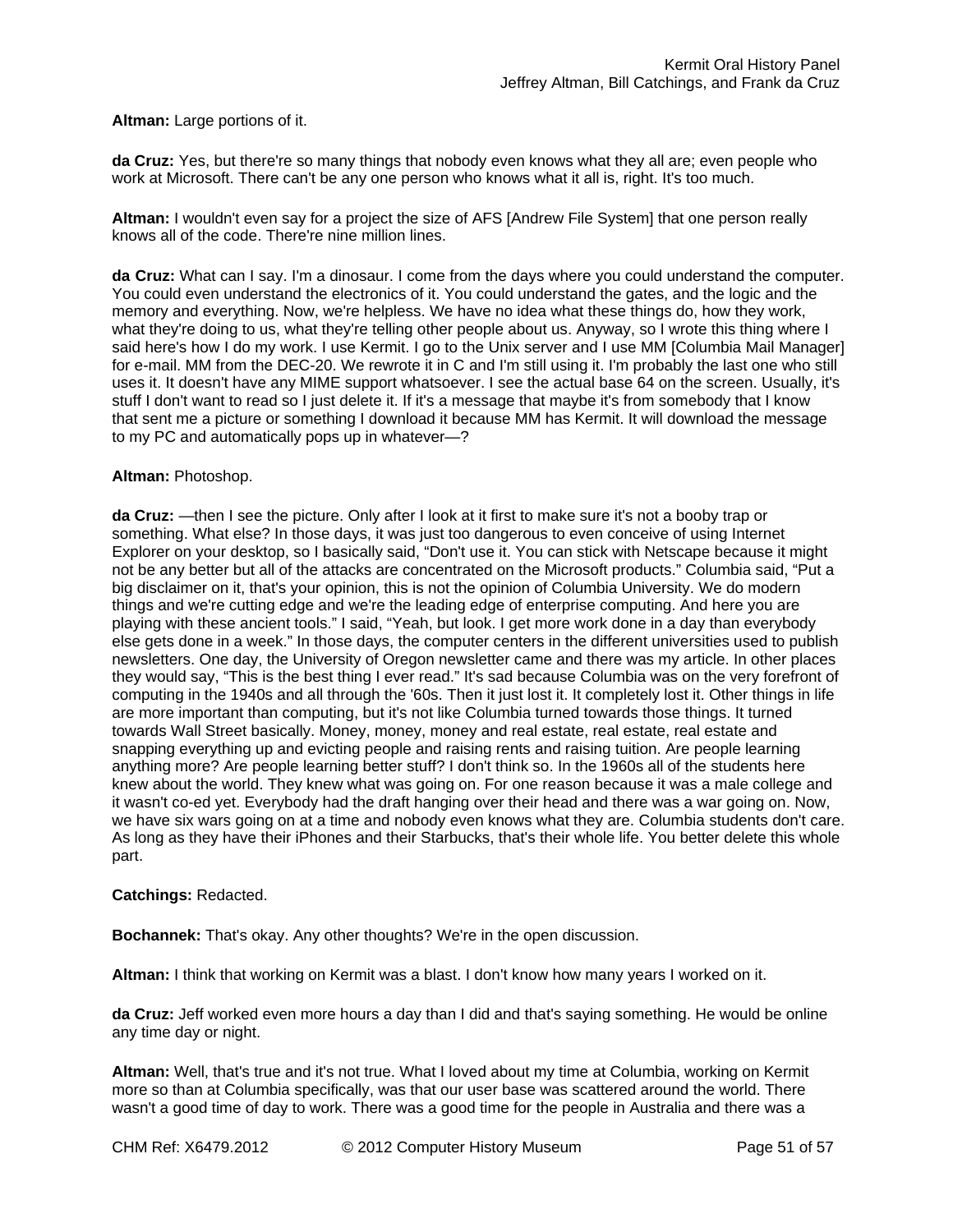good time for people in Japan. There was a good time for the people in Eastern Europe and in Western Europe and here in the US. My work schedule was work a few hours in the morning, go off to go do something. Come back, work a few more hours during the day, go out and take a dance class. Come back, work a few hours go off and play volleyball. Go out drinking, come back work until a few more hours over night, go to sleep and start the routine over in the morning which might include going horseback riding in Central Park or playing golf or Frisbee. During the time that I worked on Kermit fulltime, it was a very—even though I worked long hours and basically seven days a week for the entire time that I was working on it, I never felt burned out. It was well-integrated into everything.

**da Cruz:** You get a lot of energy out of creating things instead of just doing something that somebody tells you to do.

**Altman:** I didn't have to come to a specific office every day. It didn't matter where I was as long as I could get online to do the job. It was very rewarding because people would send the e-mail and they would be having a problem. We had built into Kermit 95 and into C-Kermit all of the things you needed to do from a debugging perspective to capture data, to send to us, the things that we would need to be able to recreate exactly what they were experiencing. I wish I could do that in AFS.

**da Cruz:** Yes. If there's a problem, we would fix it and they would be just so flabbergasted [because most other software providers would not even talk to them, let alone fix problems in their software].

**Altman:** Usually, there would be a fix within a day for a terminal emulation bug. If I was able to come in, I would come to the office because I had to go grab a server off the rack more often than any other reason or on days when we were doing builds across just about everything. I mean we had Kermit 95 building on a version of Windows running on SPARC which nobody knew about. We had OS/2 running on MIPS [Microprocessor without Interlocked Pipeline Stages]. We had a version of OS/2—was it the 64-bit version of OS/2 that we had. It was something IBM never ever got released. We had Kermit running it.

**da Cruz:** Oh, yes. We had tons and tons of equipment that manufacturers would give to us so that we could develop Kermit for it.

**Catchings:** It would be ready on day one when they went public.

**Altman:** They probably couldn't even use it until?

**da Cruz:** Or even the opposite. For instance, Data General, when they started to go downhill, people all wanted Kermit on their Data General boxes so they could get files off of it. [*FDC: Data General paid us a lot of money and gave us a lot of equipment so we could deliver up-to-date C-Kermit for AOS/VS and MS-DOS Kermit to with Data General terminal emulation so their customers could migrate to PCs (I did C-Kermit for AOS/VS and Joe Doupnik did the DG emulation in MS-DOS Kermit, and we had plenty of engineering support from DG, not to mention a wall of manuals.*]

**Catchings:** Right, for the transition.

**da Cruz:** Yes. In the fairly recent years, I had this antiquated Data General Mini with a nine-track tape drive. They make some strange machines. Did you ever see the back of a Data General computer? It's a backplane.

**Hendrie:** I worked there for five years.

**da Cruz:** It's just a huge matrix of thousands of pins sticking out. To connect something to it, you have to find the right pins to plug the plug into. Well, anyway.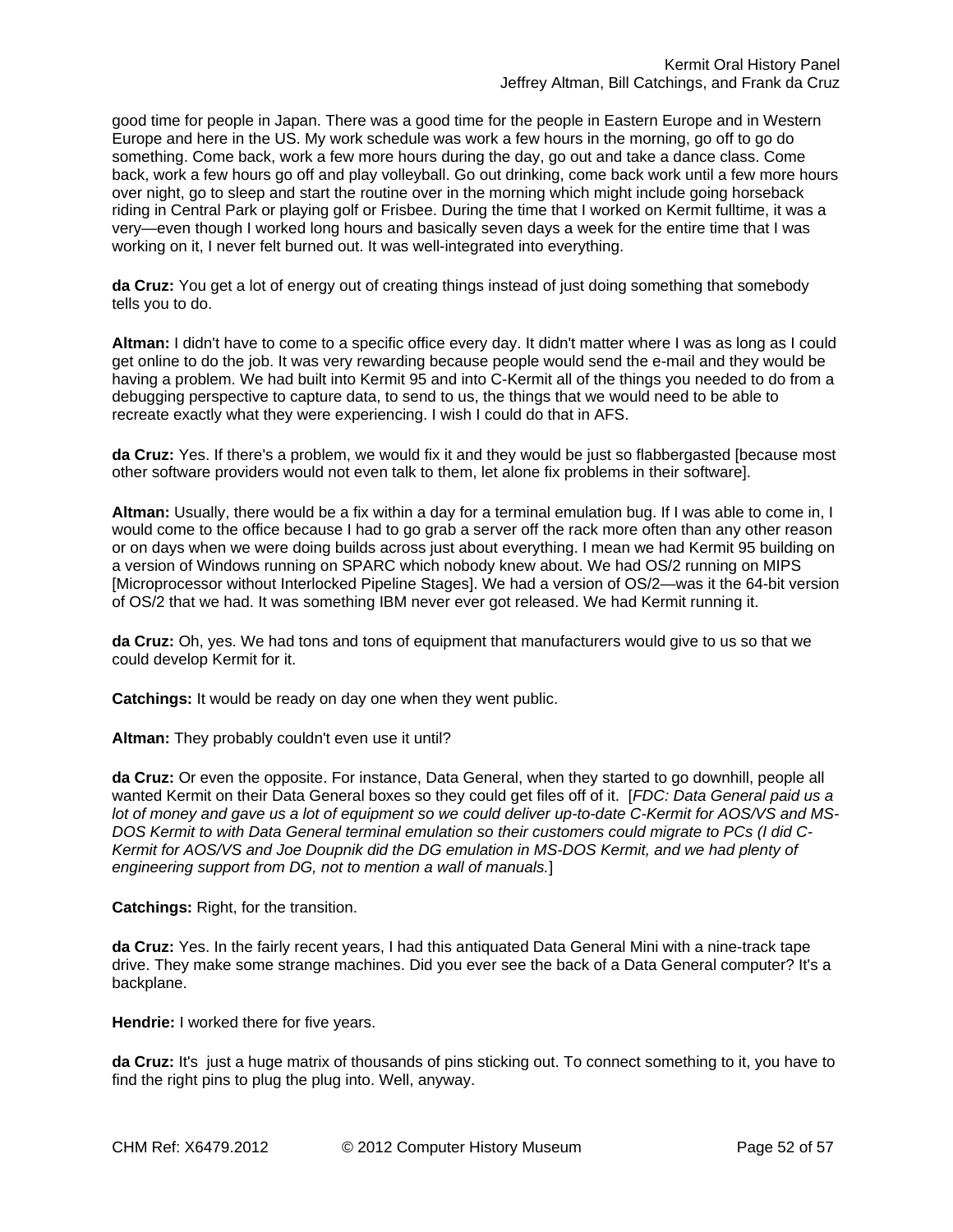**Hendrie:** Very inexpensive to make that way.

**da Cruz:** Yes.

**Hendrie:** That's how it got that way.

**Bochannek:** What about you Bill?

**Catchings:** I was going to say, there seems like there's a certain irony here since as best I can tell all three of us have established that we may not work well with others. I know I've spent years not being able to work for other people so I work for myself.

**Altman:** I really think you should qualify that. It's not that you don't work well with others. I think that "you may not take direction from others" might be a better qualification.

**Catchings:** All right. There we go. A group of people who may well not take direction from others, worked on a product that allows multiple disparate different computers to communicate with each other. I don't know if that's irony or maybe that's somehow the whole point since that's how in order to work together you had to figure out ways of negotiating protocols or whatever. I don't know. It's an interesting contrast.

**Altman:** I've always thought about computing as a tool. Computing in and of itself is never the end goal in life. We need tools and you need to allow other people to communicate and share information. I'm doing the same thing today with AFS that in a sense that I was doing with Kermit except I'm trying to do it now on a global scale where you're connected all of the time and anybody can share data with anybody else from anywhere in the world, any device that can be on the network. I'm just not supporting networks that are made up of two tin cans and a piece of string.

**da Cruz:** Unlike Kermit.

**Catchings:** Did you ever implement that one?

**da Cruz:** It works automatically by itself.

**Bochannek:** Any good user application war stories that come to mind that you want to share? Any crazy environments that aren't maybe already written up in the *Kermit News*. I mean the Antarctica story is written up pretty well.

**da Cruz:** Yes, that was a good one. These guys in Antarctica had a PDP-11 which managed all of their inventory and supplies and it broke. I'm forgetting the details but somehow—they had a disk crash that's what it was. It wiped out the part of the disk that had their communication software on it which was Kermit, of course. They needed a new copy of Kermit. There wasn't going to be another flight for six months. If they didn't have the computer working to order the supplies, well, I suppose they could have found some other way to get them like calling someone on the phone or something. I don't know. They had to make the computer work. I actually put a new copy of Kermit on their computer without Kermit being there by getting RSX-11, by getting the binary turning it into a hex file, chopping it up into little pieces. Then dialing up through the satellite and just pushing the little pieces out into a process to copy them on to the disk. Eventually concatenated them all together and de-hexified them and they had a Kermit program, again. It wasn't easy because more often than not there would be a noise on the line or something like that so I had to carefully check every single piece. It took all day but they were real happy. Looking back, I don't think they would have died if I hadn't done that but still. They depended on the thing for—oh, wait a minute. I think I remember. They needed to have Kermit on there so they could send back all of their observation results because they couldn't just store them all up for six months because they didn't have the storage capacity. Besides, there was all of these people waiting in Florida to work on them every day.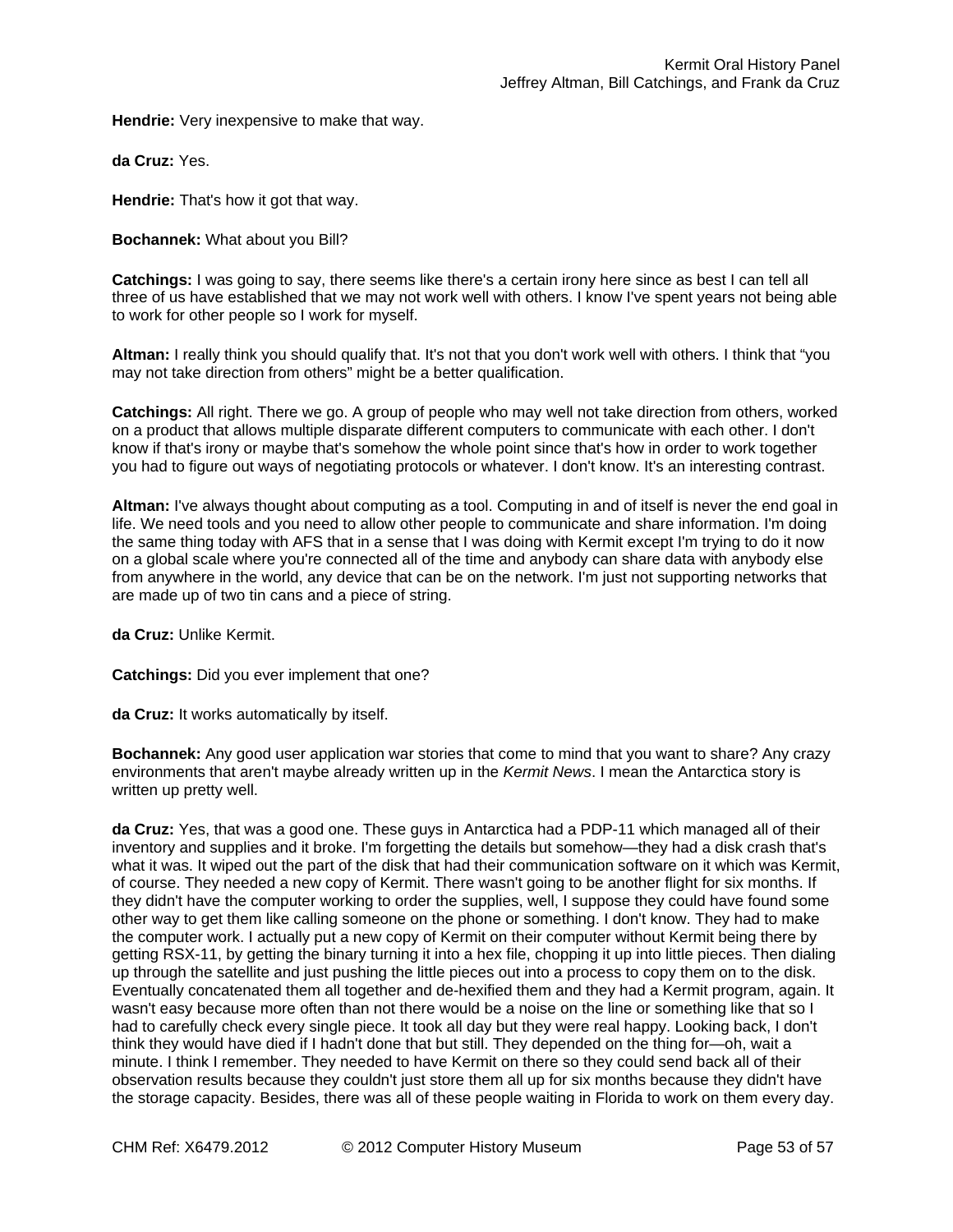I think that's the story. So there was that. Instead of telling all of the stories like that, I just want to remark that one of the biggest frustrations of the last ten or fifteen years is that I could not get stories like this from anybody because unless it's a non-classified government agency or a nonprofit, certain kinds of nonprofits, they're just not going to talk about what they're doing. I would beg them. I would say this would be such a great story. People would tell me vaguely what they were doing and I said, "Gosh, could you give me permission, could we write that up?" They'd say, "No. No." There're tens of thousands stories out there that I never heard. It's too bad because everything is all homogenized and bland and there's this one way to do everything and it's not very good, but everybody lives with it and it could have been much better.

**Hendrie:** I have one question. I was just curious about how the code, what you wrote the original code in especially and then how it grew.

**da Cruz:** On the website we have an archive of that broken down.

**Catchings:** Originally, of course, you only wrote things in assembler. It was the assembler of whatever machine.

**da Cruz:** 8080 assembler, DEC-20 assembler.

**Catchings:** Then, finally, we smartened up and went with C.

**da Cruz:** I'm not so sure it was smartening up.

**Hendrie:** Up until the C version you wrote everything in assembler up until the C version pretty much.

**da Cruz:** Well, we wrote everything in assembler up until the C version. I think the first person who sent us a tape with a new Kermit program on it was a VMS version written in Pascal. Then somebody else sent us—I should mention for these tapes, the Stevens Institute of Technology [in Hoboken] was a huge contributor to Kermit.

## **Catchings:** Early on, yes.

**da Cruz:** We worked with them for years, they were right across the river, we could take the PATH train. We were networked with them on our little DECnet network with CMU, Stevens and NYU [New York] University] and University of Toledo. All of them were Kermit contributors. Stevens was a big DEC installation. It was 100 percent DEC through and through. They had a big PDP-10 at the center. They had VAX's with VMS. They had Rainbows. They had Pro 350s and Pro 380s. They wanted all of these things to communicate. They must not have had a network at that time so they needed Kermit. They had the idea that they would write Kermit and common BLISS [Basic Language for Implementation of System Software] which was the DEC implementation language that runs on all of their platforms. They wrote the Kermit program in common BLISS and then with a minimal amount of filling in system dependent stuff they had it on the PDP-10 and TOPS-10 on VMS and on P/OS [Professional Operating System]. That was a big deal. In doing that we talked with them a lot. We also developed a lot of features in the protocol, a lot of the option negotiations and things are thanks to the discussions we had with them. It was Nick Bush and Bob McQueen. [*FDC: Leslie Maltz was the director of computing. Years later she came to work with us at the Columbia computer center.*]

**Bochannek:** Did you use software version control on the C-Kermit system?

**da Cruz:** No. I'm proud to say we programmed the old fashioned way. We just hacked the code. Basically, whatever I did during the day I put it into a place where Jeff could find it [and then the next morning I'd pick up what he did.]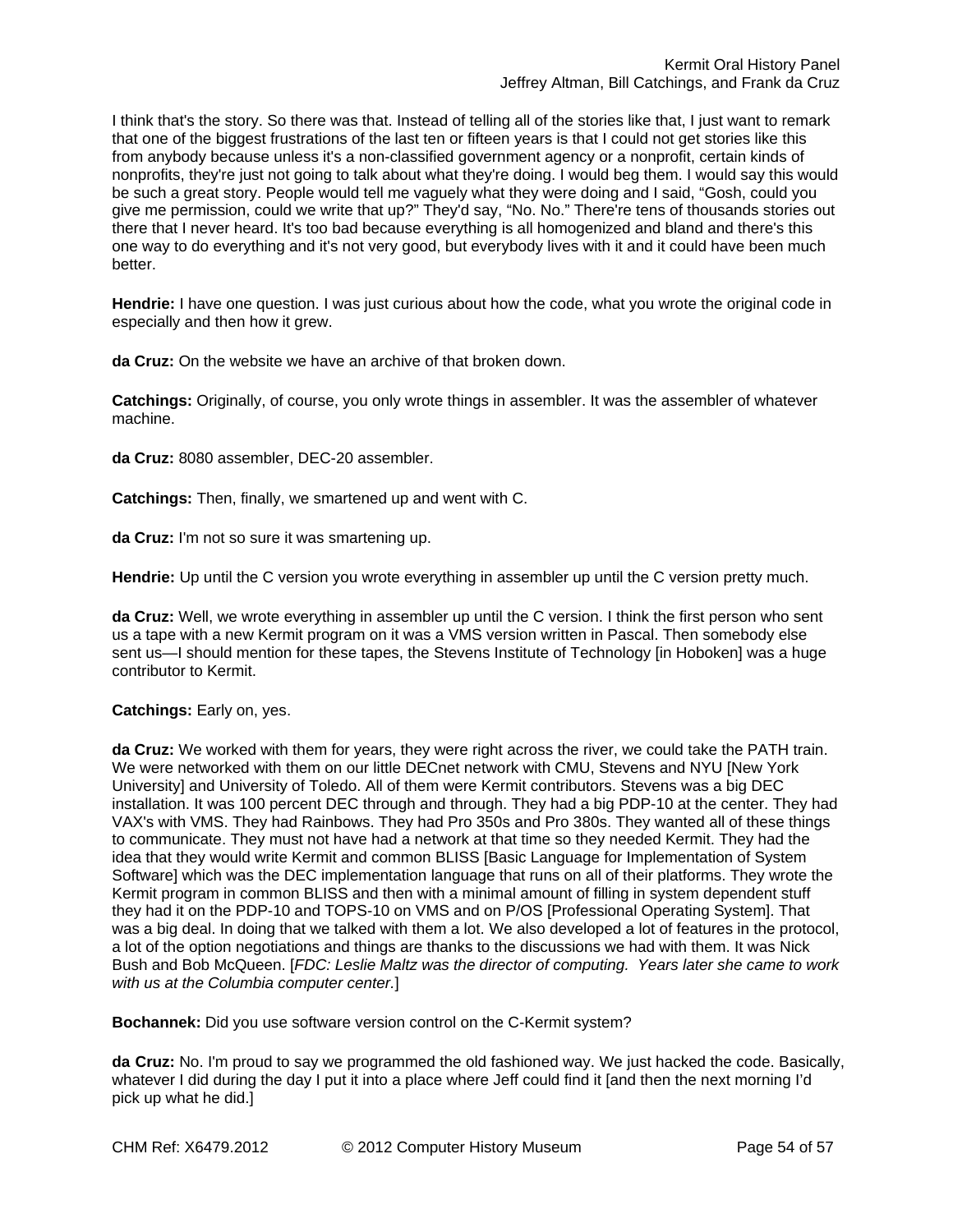**Altman:** Yes, I could never convince him to adopt CVS [Concurrent Versions Systems] or anything else.

**da Cruz:** Well, that's because the next day, "CVS??? No don't use CVS, nobody uses THAT any more!" Besides, I was swapping code back and forth with people, including myself, on platforms that did not have CVS or any other version control system. But at bottom, I just don't like bureaucracy.

**Altman:** More importantly, we didn't use any type of autoconf or other configuration language.

**Bochannek:** Right.

**Altman:** The make file for Unix is the largest make file on the planet.

**Bochannek:** It's making very extensive use of pre-processor directives in the C-files as well in the compilation system.

**da Cruz:** Right. Not taking advantage of more modern features of the C language because you still wanted to compile on some of the older platforms. I just released C-Kermit 9.0 a few months ago and I built it on 4.2 BSD [Berkeley Software Distribution]. How many people can build their applications on 4.2 BSD? I'm the only one. It's a big feature-full program. It does millions of things and it's only about two megabytes.

**Altman:** Info-ZIP on their website had the most—their byline was the most portable application in the world after Kermit.

**da Cruz:** No, actually it said—what was it? It was something like that. Hello World! was in there somewhere too. They decided that Hello World! was not that portable any more because to do it on modern platforms you have to have all of these prologues and epilogues. But it's true. You can build C-Kermit on hundreds of combinations of hardware, operating system, and operating system version.

**Bochannek:** I think that's it. Thank you very, very much.

**Hendrie:** Thank you for taking the time and doing an oral history for the Computer History Museum.

END OF PANEL SESSION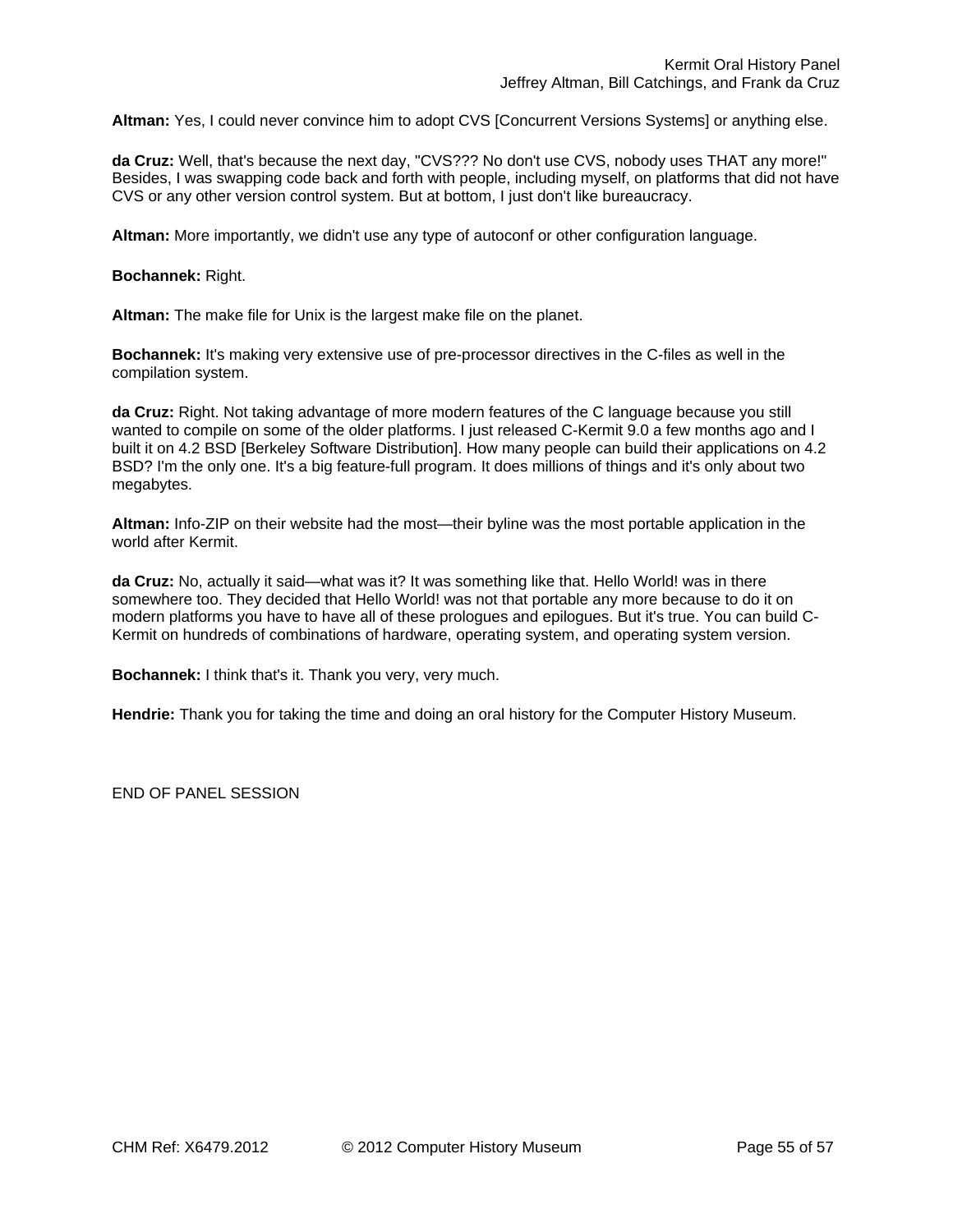# **For Further Reader and Background (as supplied by da Cruz):**

History of Computing at Columbia University: http://www.columbia.edu/cu/computinghistory/

IBM 407 (my first "computer"): http://www.columbia.edu/cu/computinghistory/407.html

Wallace Eckert:

http://www.columbia.edu/cu/computinghistory/eckert.html

Columbia 1968: http://www.columbia.edu/cu/computinghistory/1968/

What was so special about the DEC-20: http://www.columbia.edu/cu/computinghistory/dec20.html

What is a terminal? http://en.wikipedia.org/wiki/Computer\_terminal

Overview of Kermit protocol, software, and issues: http://www.kermitproject.org/kermit.html

The Superbrain microcomputer: http://www.columbia.edu/cu/computinghistory/superbrain.html

My old artifacts (p.8): http://www.columbia.edu/cu/computinghistory/books/

Marvin Herzog, Yiddish Encyclopedia: http://forward.com/articles/179799/mikhl-herzog-columbia-professor-and-yiddishist-die/

International Postal Addressing: http://www.columbia.edu/~fdc/postal/

Kermit Bibliography: http://www.kermitproject.org/biblio.html

The historical Kermit software archive: http://www.columbia.edu/kermit/archive/

1994 Brazilian Election: http://www.kermitproject.org/newsn6.html http://www.kermitproject.org/kn6\_cover.html (photo)

Character set conversions in Kermit: http://www.kermitproject.org/csetnames.html

Moscow Kermit Conference: http://www.columbia.edu/cu/computinghistory/ussr/

Ocean floats for studying hurricanes: http://www.kermitproject.org/em-apex.html

MS-DOS Kermit: http://www.kermitproject.org/mskermit.html